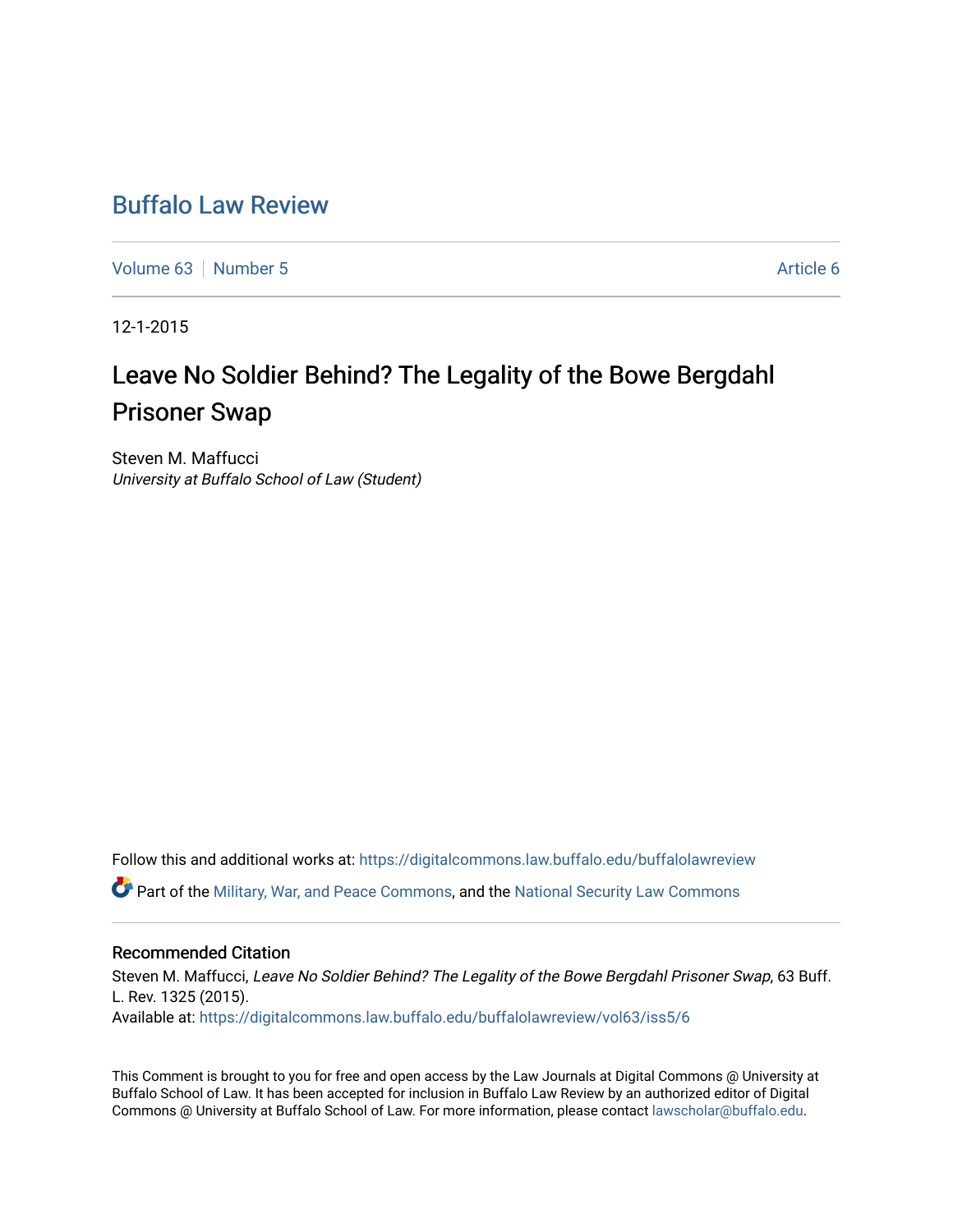# **COMMENT**

# **Leave No Soldier Behind? The Legality of the Bowe Bergdahl Prisoner Swap**

#### STEVEN M. MAFFUCCI†

#### **INTRODUCTION**

On May 31, 2014, President Obama announced the recovery of the lone American prisoner of war from the Afghan conflict, U.S. Army Sergeant Bowe Bergdahl.<sup>1</sup> This seemingly momentous occasion, however, was quickly shrouded in controversy.<sup>2</sup> Most notably, there were assertions from members of Bergdahl's unit that he had deserted, and that fellow soldiers had needlessly died in the search following Bergdahl's disappearance.<sup>3</sup> There were complaints that the cost associated with recovering Bergdahl, particularly the five Taliban prisoners for whom Bergdahl was exchanged, was too high, and that the Obama

3. Eric Schmitt et al., *Bowe Bergdahl's Vanishing Before Capture Angered His Unit*, N.Y. TIMES (June 2, 2014), http://www.nytimes.com/2014/06/03/us/ussoldier-srgt-bowe-bergdahl-of-idaho-pow-vanished-angered-his-unit.html?\_r=0.

<sup>†</sup> J.D. Candidate, Class of 2016, SUNY Buffalo Law School. Thanks to the dedicated associates and editors of the *Buffalo Law Review* for their insightful suggestions and support.

<sup>1.</sup> Eric Schmitt & Charlie Savage, *Bowe Bergdahl, American Soldier, Freed by Taliban in Prisoner Trade*, N.Y. TIMES (May 31, 2014), http://www.nytimes. com/2014/06/01/us/bowe-bergdahl-american-soldier-is-freed-by-taliban. html?  $r=0$ .

<sup>2.</sup> Tom Hamburger & Kevin Sieff, *Joy About Bergdahl Release Gives Way to Questions*, WASH. POST (June 1, 2014), https://www.washingtonpost.com/world/ national-security/hagel-discusses-details-of-us-operation-to-exchange-talibandetainees-for-captive-soldier/2014/06/01/551c21f8-e95f-11e3-a86b-362fd5443d19\_story.html.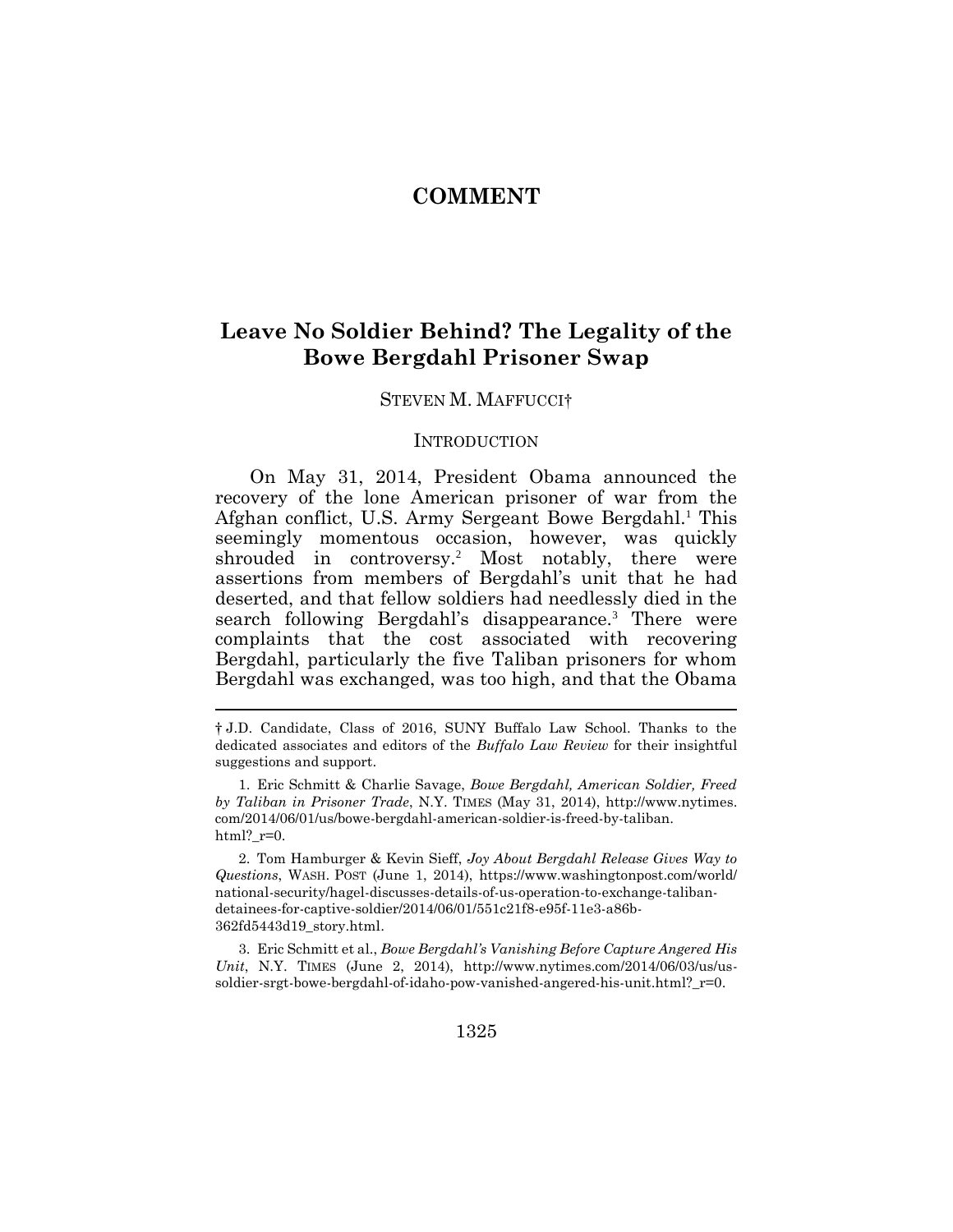Administration had violated a central foreign policy directive to not negotiate with terrorists.<sup>4</sup> Above all, however, members of Congress argued that the Obama Administration had broken the law by failing to notify Congress thirty days before the release of the Taliban prisoners, as required by the National Defense Authorization Act for 2014.<sup>5</sup>

This claim by members of Congress raises a novel question: Does the President have exclusive authority to secure the release of U.S. service members taken captive during combat operations in a foreign country? This Comment evaluates two prominent legal theories, one statutory and the other constitutional, proffered by the Obama Administration in response to its critics. This Comment concludes that the Administration's theories fail to provide definitive authority for the President's exchange for Bergdahl. In light of that conclusion, this Comment argues that policy concerns, most importantly the military ethos to leave no soldier behind, necessitate that Congress and the judiciary recognize exclusive authority for the executive branch in this area.

This Comment will proceed as follows: Part I will present the available information concerning the circumstances surrounding the exchange for Bergdahl. Part II explains the relevant provisions of the National Defense Authorization Act for 2014 and outlines the legal theories put forth by the Obama Administration in defense of its action. Part III will evaluate the efficacy of the Administration's theories. Part IV discusses the important policy concerns that support recognizing unilateral authority for the executive branch in securing the release of U.S. service members taken captive during combat operations in a foreign country.

<sup>4.</sup> Hamburger & Sieff, *supra* note 2.

<sup>5</sup>*. Id.*; *see* National Defense Authorization Act for Fiscal Year 2014, Pub. L. No. 113-66, 127 Stat. 672 (2013).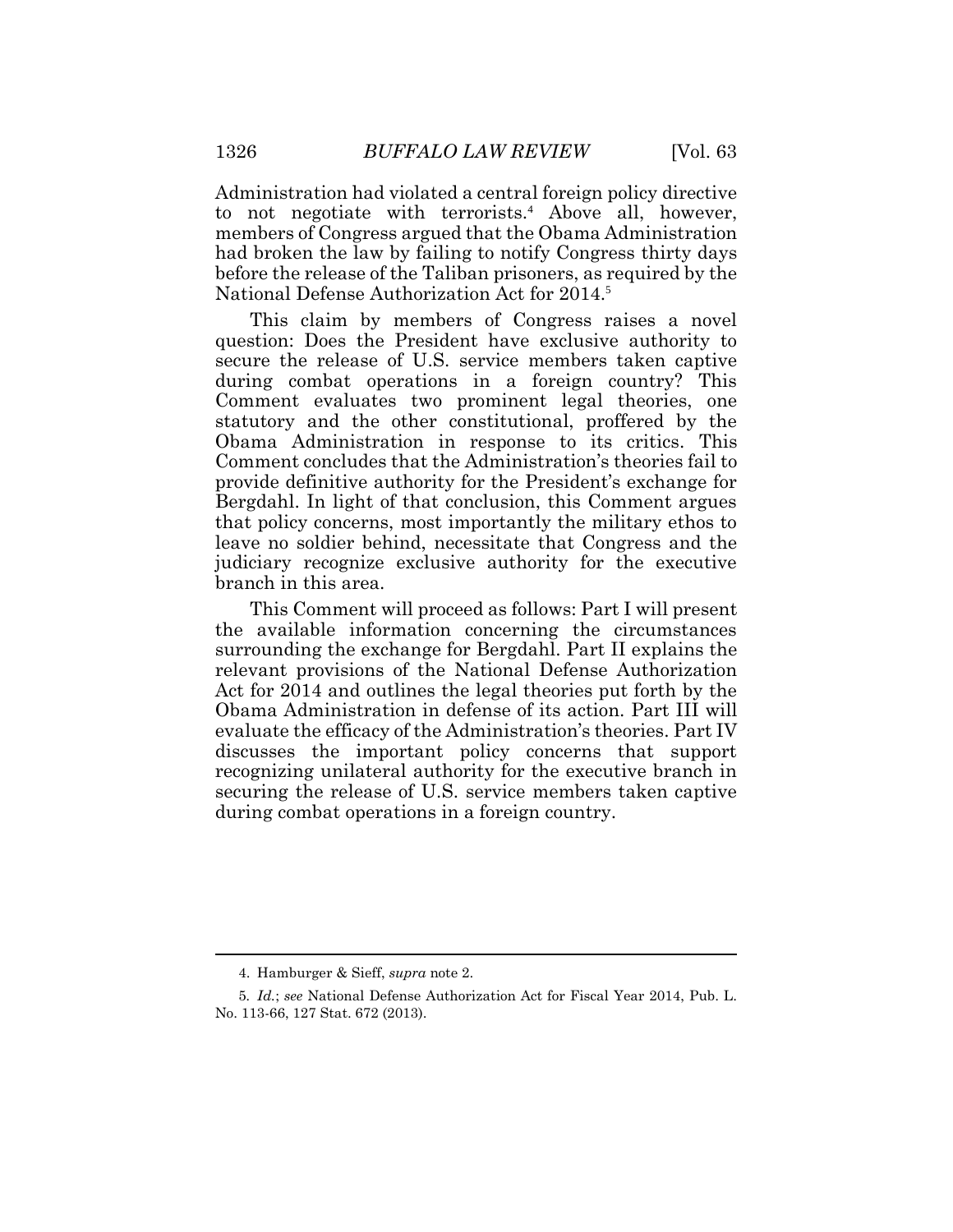#### I. THE CIRCUMSTANCES SURROUNDING THE EXCHANGE

Sergeant Bergdahl<sup>6</sup> left his unit's outpost in Paktika Province, Afghanistan sometime after midnight on June 30, 2009.<sup>7</sup> A frantic search for Bergdahl followed, and resources would continue to be diverted to the search for ninety days after his disappearance without success.<sup>8</sup> Following the failed search, direct talks between the United States and the Taliban over the release of Bergdahl began in November 2010 in Munich but failed to progress for a variety of reasons.<sup>9</sup> Direct talks soon ended and, instead, the two sides began a negotiation process using intermediaries starting in early 2012.10 The government of Qatar was the primary intermediary during this process and would prove pivotal in reaching a final agreement.<sup>11</sup>

From the start, the central piece of any deal between the two sides involved an exchange for five Taliban detainees held by the United States at Guantanamo Bay, Cuba.<sup>12</sup> Though the deal was far from complete, the Obama Administration briefed congressional leaders in late 2011 and early 2012 of this potential exchange, but the plan was met with strong concerns.13 Despite these views, the

 $\overline{a}$ 

12*. Id.*

13. Charlie Savage & David E. Sanger, *Deal to Free Bowe Bergdahl Puts Obama on Defensive*, N.Y. TIMES (June 3, 2014), http://www.nytimes.com/ 2014/06/04/world/prisoner-deal-puts-president-on-defensive.html; *see also* Press Release, John Boehner, Speaker of the House, Statement on Congressional Concerns Raised About Prisoner Exchange (June 3, 2014), http://www.speaker.gov/press-release/boehner-statement-congressional-

concerns-raised-about-prisoner-exchange [hereinafter Press Release] ("More than two years ago, Members of Congress were briefed on the possibility of such an

<sup>6.</sup> Bergdahl was actually a Private First Class at this time and was promoted while in captivity. *See* Schmitt et al., *supra* note 3.

<sup>7</sup>*. See id.*

<sup>8</sup>*. Id.*

<sup>9.</sup> Adam Entous & Julian E. Barnes, *Behind Bowe Bergdahl's Release, A Secret Deal that Took Three Years*, WALL ST. J. (June 1, 2014), http://www.wsj.com/articles/behind-bergdahls-release-a-secret-deal-that-tookthree-years-1401673547.

<sup>10</sup>*. Id.*

<sup>11</sup>*. Id.*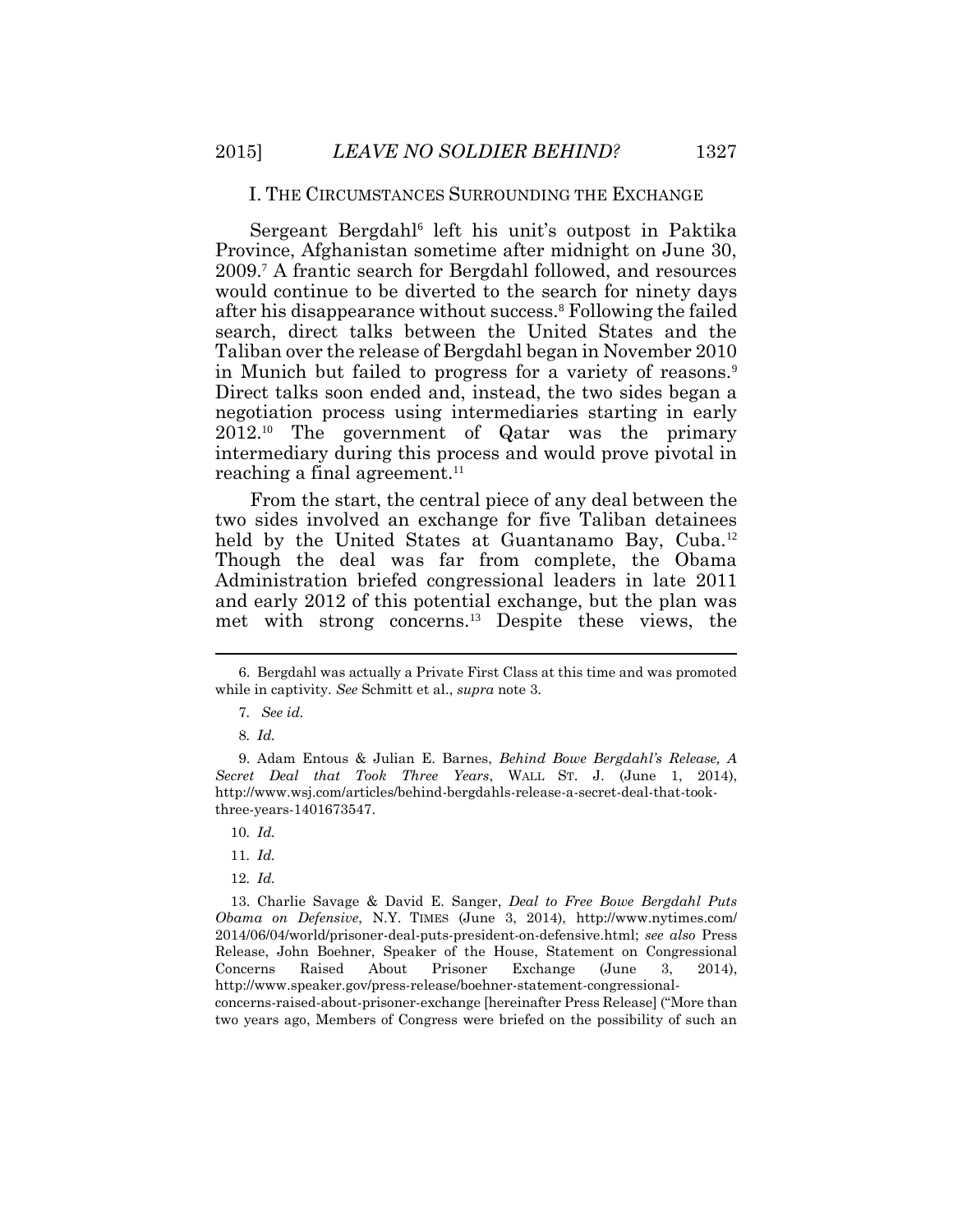Administration continued the negotiation process to secure Bergdahl's release. Although talks bogged down in late 2012, the potential for an agreement gained promise in September 2013 when the Taliban sent a message through the Qataris that they were ready to re-engage in negotiations.<sup>14</sup> Following that message, a proof of life video sent by the Taliban to the United States government in January 2014 sparked a sense of urgency within the Obama Administration, as Bergdahl appeared to be in severely declining health.<sup>15</sup> Over the next few months, meetings between U.S. officials and the Taliban through Qatari intermediaries produced the framework for the agreement, and terms of the deal came together a few days before the exchange took place.<sup>16</sup>

Although the Administration had previously acknowledged the need to inform Congress prior to any exchange involving Guantanamo detainees,<sup>17</sup> congressional leaders were not notified of the Bergdahl swap until the day of the exchange.<sup>18</sup> Accordingly, after United States Special Forces confirmed that Bergdahl was in hand, guards at Guantanamo simply transferred the five former Taliban

18. *See* U.S. GOV'T ACCOUNTABILITY OFFICE, B-326013, DEPARTMENT OF DEFENSE—COMPLIANCE WITH STATUTORY NOTIFICATION REQUIREMENT 3 (2014) (noting that the Secretary of Defense provided written notice on May 31, 2014 to the appropriate congressional committees). However, there is some dispute as to when and how notice was provided. *See id.* at 4; Burgess Everett & John Bresnahan, *Hill Leaders Didn't Know of Swap*, POLITICO (June 3, 2014, 12:04 PM), http://www.politico.com/story/2014/06/harry-reid-bowe-bergdahl-briefedprisonerdeal-white-house-107373.

exchange, and the chairmen at the time and I raised serious questions to the administration.").

<sup>14.</sup> Entous & Barnes, *supra* note 9.

<sup>15</sup>*. Id.*

<sup>16</sup>*. Id.*

<sup>17</sup>*. See* Kristina Daugirdas & Julian Davis Mortenson, *Contemporary Practice of the United States Relating to International Law: General International and U.S. Foreign Relations Law: United States Negotiates Prisoner Exchange to Secure Release of U.S. Soldier Held in Afghanistan*, 108 AM. J. INT'L L. 517, 519 (2014).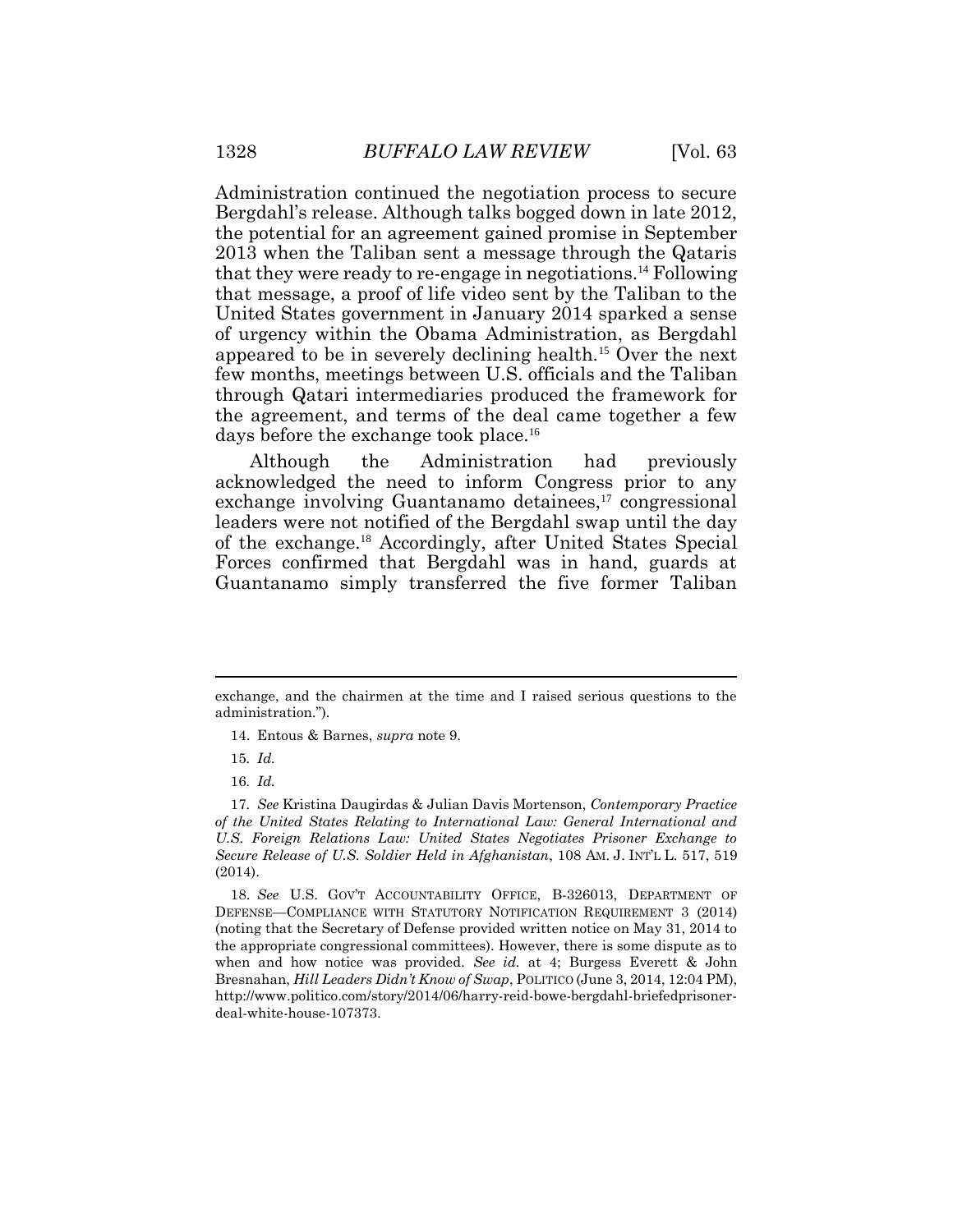$commanders<sup>19</sup>$  to the team from  $Qatar.<sup>20</sup>$  Immediately following the exchange, several members of Congress expressed their anger at not having been informed prior to the trade.21 Chief among the concerns raised was that the Obama Administration had broken the law by failing to notify Congress thirty days prior to releasing any detainee from Guantanamo as required by the National Defense Authorization Act for 2014.<sup>22</sup>

## II. THE NATIONAL DEFENSE AUTHORIZATION ACT AND THE ADMINISTRATION'S POSITION

The National Defense Authorization Act for 2014 ("2014 NDAA") is an appropriations bill that authorizes funding for the Department of Defense.23 Beginning in 2011, this bill became a vehicle to restrict the President's ability to transfer detainees out of Guantanamo Bay.24 In 2014, Congress eased some of the restrictions on transferring detainees to foreign countries; however, the remaining restrictions form the basis of the charge that the Obama Administration broke the law. Specifically, the 2014 NDAA authorizes the Secretary of Defense "to transfer or release any individual detained at Guantanamo to the individual's country of origin, or any other foreign country" provided that certain conditions are

22*. See id.* Notably, two other laws may also have been implicated here, Section 8111 of the Fiscal Year 2014 Consolidated Appropriations Act as well as the Anti-Deficiency Act. *See* U.S. GOV'T ACCOUNTABILITY OFFICE, *supra* note 18, at 1. Because violations of each of these acts are dependent on a violation of the NDAA, this Comment does not expressly address them.

23. National Defense Authorization Act for Fiscal Year 2014, Pub. L. No. 113- 66, 127 Stat. 672 (2013).

24*. See* David J.R. Frakt, *Prisoners of Congress: The Constitutional and Political Clash Over Detainees and the Closure of Guantanamo*, 74 U.PITT.L. REV. 179, 203 (2012) (noting that the 2011 National Defense Authorization Act was the "final nail in the coffin" of President Obama's plan to close Guantanamo).

<sup>19</sup>*.* Schmitt & Savage, *supra* note 1. The detainees were Mohammed Nabi Omari, Mullah Norullah Noori, Mullah Mohammed Fazl, Abdul Haq Wasiq, and Khirullah Said Wali Khairkhwa. *Id.* For a brief description of each, see *The Gitmo Detainees Swapped for Bergdahl: Who Are They?*, CNN (May 31, 2014), http://www.cnn.com/2014/05/31/us/bergdahl-transferred-guantanamo-detainees.

<sup>20.</sup> Entous & Barnes, *supra* note 9.

<sup>21.</sup> Schmitt & Savage, *supra* note 1.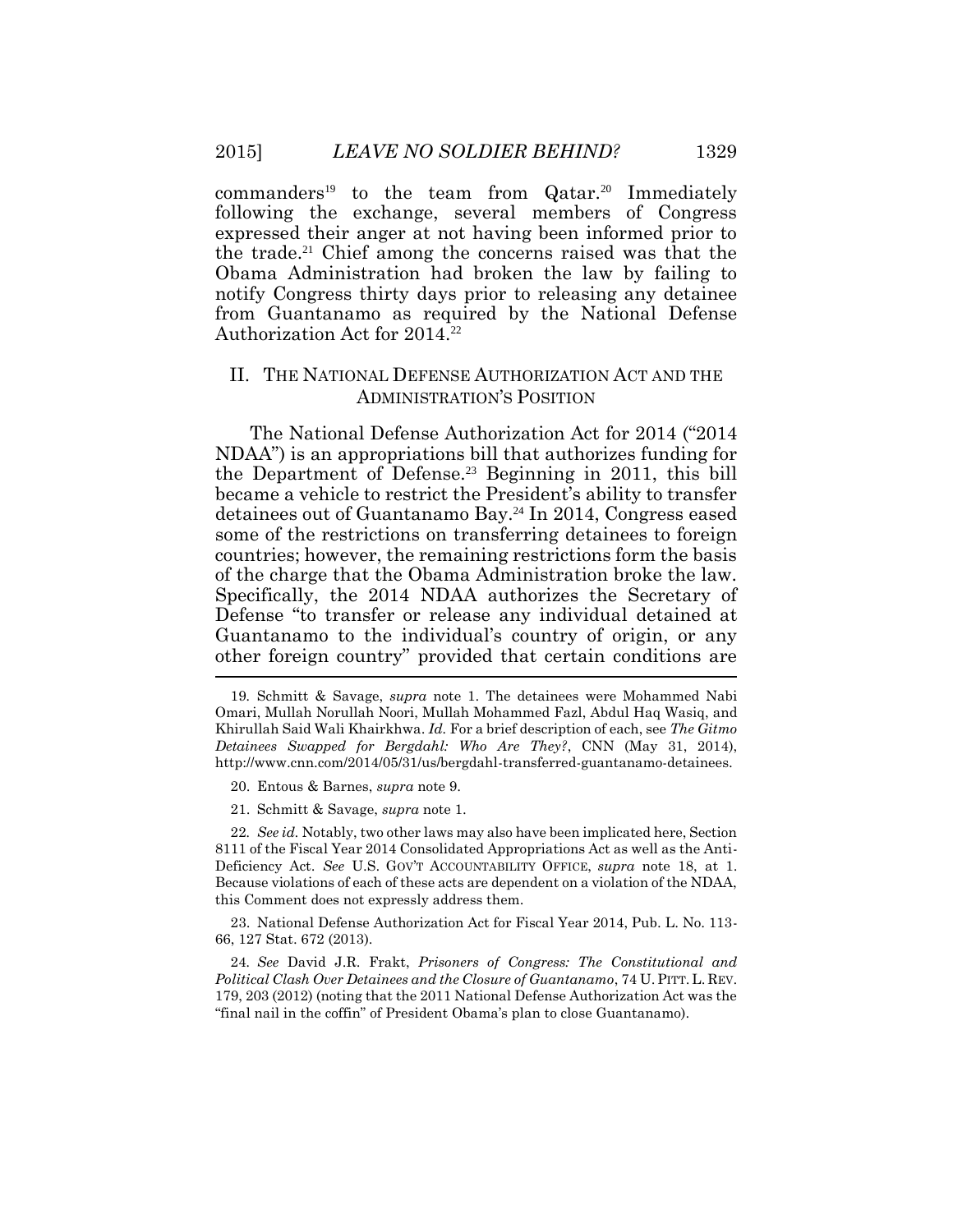met.<sup>25</sup> First, section 1035(b) requires that the Secretary of Defense ensure that steps have been taken to "substantially mitigate the risk of such individual engaging or reengaging in any terrorist or hostile activity that threatens the United States or United States persons or interests" and that "the transfer is in the national security interest of the United States."<sup>26</sup> Although some members of Congress have questioned the adequacy of the security measures taken,<sup>27</sup> the Administration has largely not been accused of violating this section. The section of the 2014 NDAA that is regularly noted by critics of the Bergdahl swap, section 1035(d), reads as follows: "The Secretary of Defense shall notify the appropriate committees of Congress of a determination of the Secretary under subsection (a) or (b) not later than 30 days before the transfer or release of the individual under such subsection."<sup>28</sup>

As in previous years, President Obama signed the 2014 NDAA into law accompanied by a signing statement that addressed several concerns about its restrictions on Guantanamo detainees.<sup>29</sup> In particular, President Obama noted that section 1035 "in certain circumstances, would violate constitutional separation of powers principles. The

28. National Defense Authorization Act § 1035(d).

The term "appropriate committees of Congress" means— (A) the Committee on Armed Services, the Committee on Foreign Relations, the Committee on Appropriations, and the Select Committee on Intelligence of the Senate; and (B) the Committee on Armed Services, the Committee on Appropriations, the Committee on Foreign Affairs, and the Permanent Select Committee on Intelligence of the House of Representatives.

*Id.* § 1035(e).

29. Notably, President Obama did not raise constitutional issues with the restrictions on the transfer and release of Guantanamo detainees until his signing statement accompanying the 2012 National Defense Authorization Act, and at least one commentator believes that this change in attitude was the result of ongoing negotiations to trade for Sgt. Bergdahl. Frakt, *supra* note 24, at 244.

<sup>25.</sup> National Defense Authorization Act § 1035(a).

<sup>26.</sup> *Id.* § 1035(b)(1)-(2).

<sup>27.</sup> Brian Knowlton, *Administration Defends Swap With Taliban to Free U.S. Soldier*, N.Y. TIMES (June 1, 2014), http://www.nytimes.com/2014/06/02/ us/politics/bowe-bergdahl.html.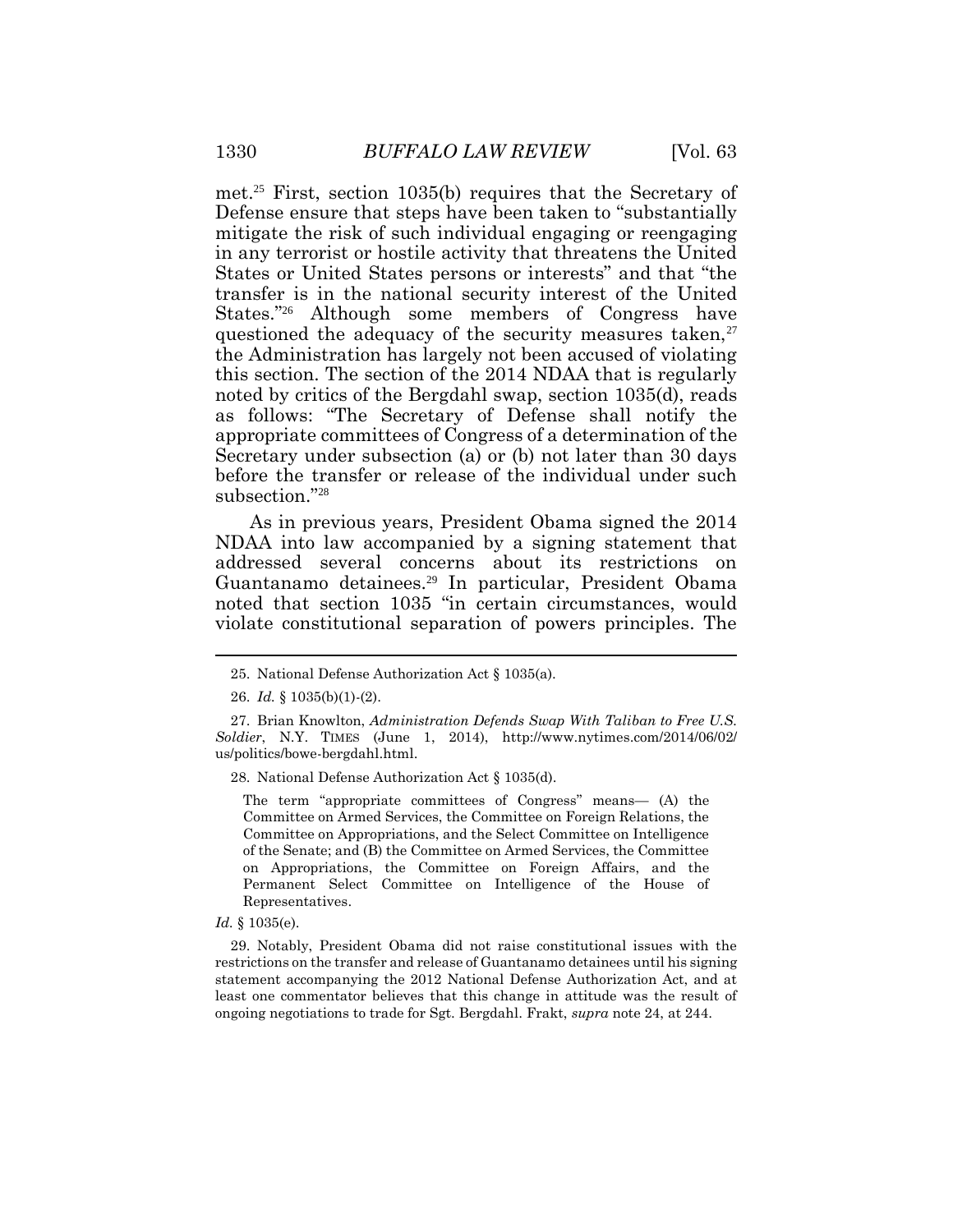executive branch must have the flexibility, among other things, to act swiftly in conducting negotiations with foreign countries regarding the circumstances of detainee transfers."<sup>30</sup> He went on to assert that, in circumstances where section 1035 violates separation of powers principles, "my Administration will implement [section 1035] in a manner that avoids the constitutional conflict."<sup>31</sup>

Presidents have used signing statements throughout history as a way to offer their interpretations of legislation they are signing into  $law$ ,<sup>32</sup> and the President's signing statement here provides the basis for the Administration's defense of the Bergdahl swap. Although different members of the Administration have given various rationales for failing to notify Congress, the Administration clearly articulated its stance in a response to a Government Accountability Office Report that concluded a violation of law had occurred.<sup>33</sup> The Administration's defense is best understood in terms of two distinct legal theories, one statutory and the other constitutional.<sup>34</sup> The statutory theory, heretofore the "implied

33. *See* Benjamin Wittes, *Administration Response to GAO Report on Berdahl*, LAWFARE BLOG (Aug. 23, 2014, 12:00 PM), http://www.lawfareblog.com/ administration-response-gao-report-bergdahl (follow "this document" hyperlink for a cloud version of the Administration Response).

34. The Administration also provides another statutory explanation, specifically, that its failure to notify Congress did not make its action "unlawful" under the National Defense Authorization Act. *Id.* The GAO Report convincingly finds this theory unpersuasive and, therefore, this Comment does not address it. *See* U.S. GOV'T ACCOUNTABILITY OFFICE, *supra* note 18, at 4. A third statutory theory, articulated by Ohio State Law Professor Peter M. Shane, observes that the 2001 Authorization for the Use of Military Force in Afghanistan and the Hostage Act may give the President the authority needed for the exchange, and that the 30-day notice requirement in the 2014 NDAA could not, by implication, repeal the statutory authority already given to the President by those acts. Peter M. Shane, *The Non-Constitutional Non-Crisis*, SLATE (June 5, 2014, 4:41 PM), http://www.slate.com/articles/news\_and\_politics/jurisprudence/2014/06/stop\_sayi ng\_that\_the\_exchange\_of\_prisoners\_for\_bergdahl\_was\_illegal\_the.html.

Although similar to the Administration's implied exception argument, this

<sup>30.</sup> Presidential Statement on Signing the National Defense Authorization Act for Fiscal Year 2014, 2013 DAILY COMP. PRES. DOC. 876, at 1 (Dec. 26, 2013).

<sup>31.</sup> *Id.* at 2.

<sup>32.</sup> Neal R. Sonnett, AM. BAR ASS'N, ABA REPORT OF THE TASK FORCE ON PRESIDENTIAL SIGNING STATEMENTS AND THE SEPARATION OF POWERS DOCTRINE 6 (2006).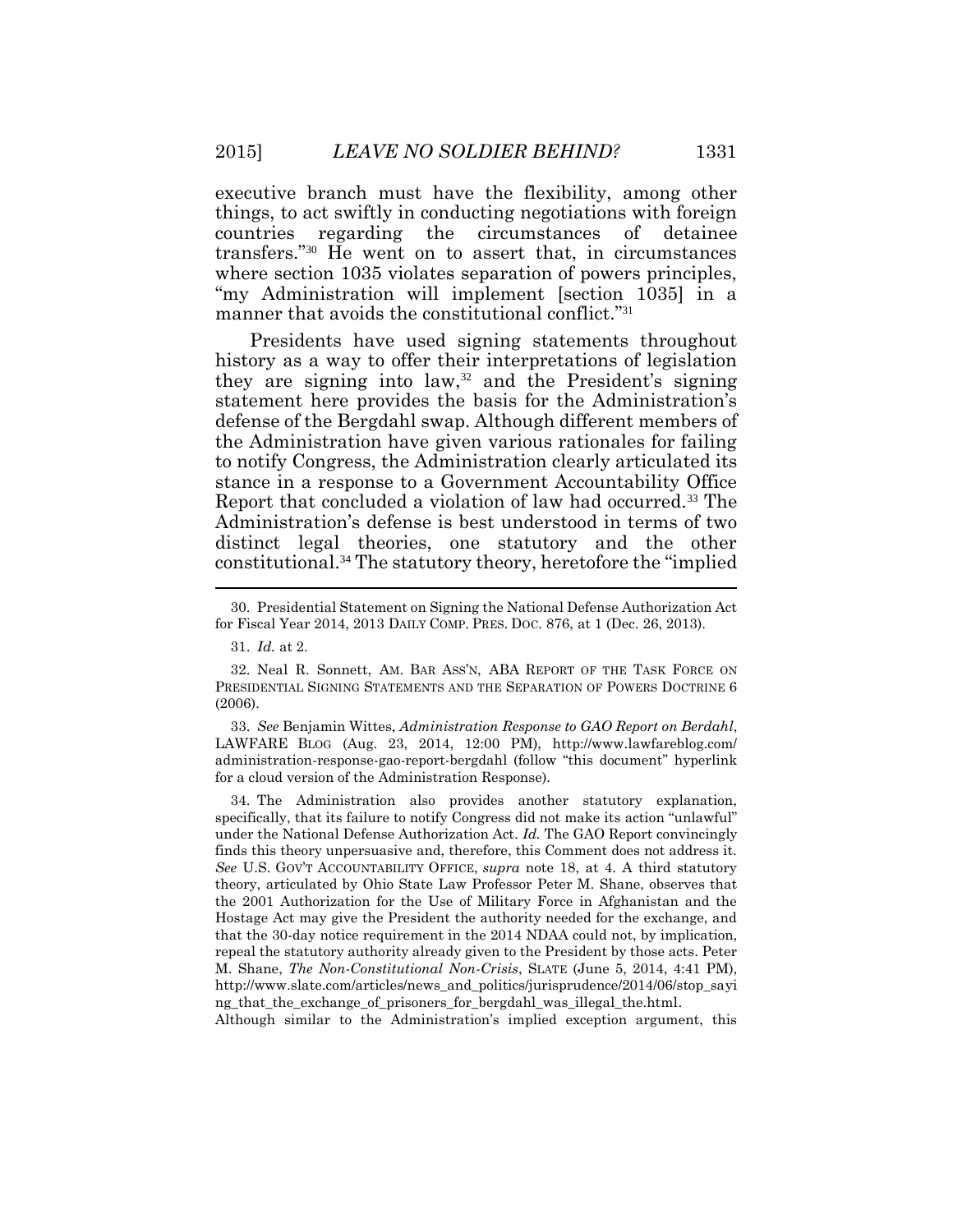exception" theory, construes the section 1035(d) 30-day notice requirement as being inapplicable to circumstances where the transfer of a Guantanamo detainee would secure the release of a captive U.S. soldier *and* the Secretary of Defense determines that providing the requisite notice to Congress could endanger the soldier's life.35 The constitutional theory, heretofore the "constitutional override" theory, asserts that, even if the 30-day notice requirement applies in situations such as the Bergdahl swap, it is unconstitutional as applied to those circumstances because the notice requirement impinges on the President's constitutional mandate to protect the lives of American citizens and soldiers.<sup>36</sup>

## III. DID THE OBAMA ADMINISTRATION BREAK THE LAW?

#### A. *The Implied Exception Theory*

The idea that the Bergdahl swap is excepted from the 30 day notice requirement presents a question of statutory interpretation. Immediately following the exchange, the Obama Administration consistently noted that a primary reason for ignoring the notice requirement was because they were concerned with Bergdahl's health and that any leak of the deal could cause the Taliban to withdraw.<sup>37</sup> These concerns form the foundation of the Administration's assertion that the notice requirement did not apply in this circumstance. In particular, the Administration noted:

delaying the transfer in order to provide the 30-day notice would interfere with the Executive's performance of two related functions that the Constitution assigns to the President: protecting the lives of Americans abroad and protecting U.S. soldiers. Because such interference would significantly alter the balance between

- 36. *See* National Security Council, *supra* note 35; Wittes, *supra* note 33.
- 37. Schmitt & Savage, *supra* note 1.

 $\overline{a}$ 

Comment does not address this theory as it was not expressly articulated by the Administration.

<sup>35.</sup> *See* Wittes, *supra* note 33; *see also* E-mail from the NSC Press Office, to Caitlin Hayden, NSC Spokesperson, National Security Council, (June 3, 2014, 1:27 PM), https://www.documentcloud.org/documents/1180482-nsc-statement-on-30-day-transfer-notice-law.html.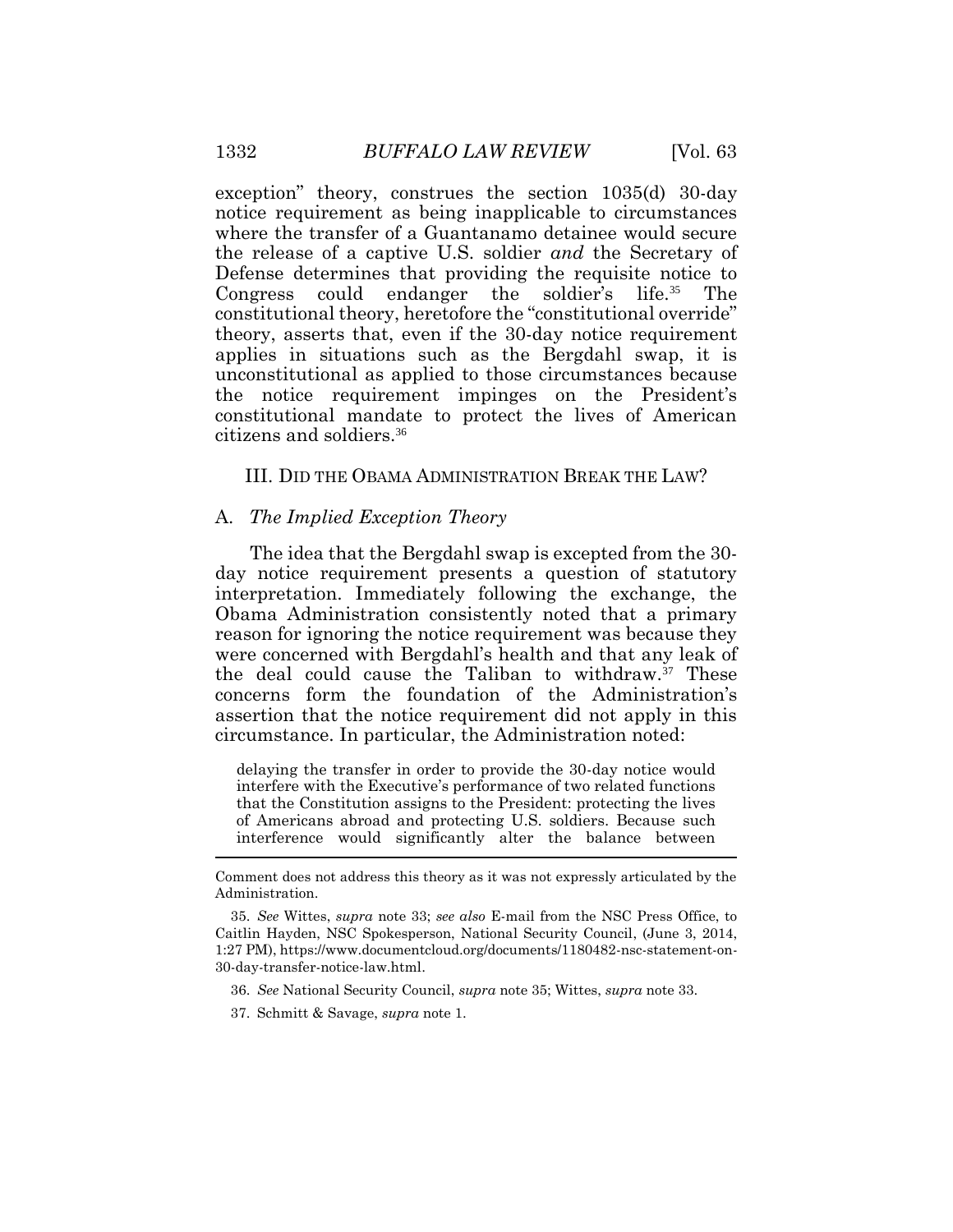Congress and the President, and could even raise constitutional concerns, we believe it is fair to conclude that Congress did not intend that the Administration would be barred from taking the action it did in these circumstances.<sup>38</sup>

In making this argument, the Administration relied on the "clear statement" principle of statutory construction.<sup>39</sup> Clear statement rules have been used by the Supreme Court to protect important constitutional principles in a number of contexts.<sup>40</sup> In general, these rules require Congress to clearly announce its intention to intrude on some constitutional value, such as disrupting the constitutional balance between the states and federal government or between the branches of the federal government.<sup>41</sup> This principle allows the Court to avoid tackling a constitutional question head-on.<sup>42</sup> Accordingly, "where an otherwise acceptable construction of a statute would raise serious constitutional problems, the Court will construe the statute to avoid such problems unless such construction is plainly contrary to the intent of Congress."<sup>43</sup>

Here, the Obama Administration argues that Congress did not make its intent clear on whether the notice requirement was meant to intrude on the President's constitutionally assigned authority to protect U.S. civilians and soldiers ("power to protect"). Therefore, because "the notice requirement does not in its terms apply to a timesensitive prisoner exchange designed to save the life of a U.S. soldier," a court would apply the clear statement rule and read an implied exception into the requirement. <sup>44</sup> On its face,

41. *See* Metzger & Morrison, *supra* note 40; Nagle, *supra* note 40.

42. *See* Metzger & Morrison, *supra* note 40; Nagle, *supra* note 40.

43. Edward J. DeBartolo Corp. v. Fla. Gulf Coast Bldg. & Constr. Trades Council, 485 U.S. 568, 575 (1998).

44. *See* Wittes, *supra* note 33.

<sup>38.</sup> National Security Council, *supra* note 35.

<sup>39.</sup> *See* Wittes, *supra* note 33 (quoting Armstrong v. Bush, 924 F.2d 282, 289 (D.C. Cir. 1991)).

<sup>40.</sup> *See* Gillian E. Metzger & Trevor W. Morrison, *The Presumption of Constitutionality and the Individual Mandate*, 81 FORDHAM L. REV. 1715, 1720- 24 (2013); *see also* John Copeland Nagle, *Waiving Sovereign Immunity in an Age of Clear Statement Rules*, 1995 WIS. L. REV. 771, 771-72 (1995).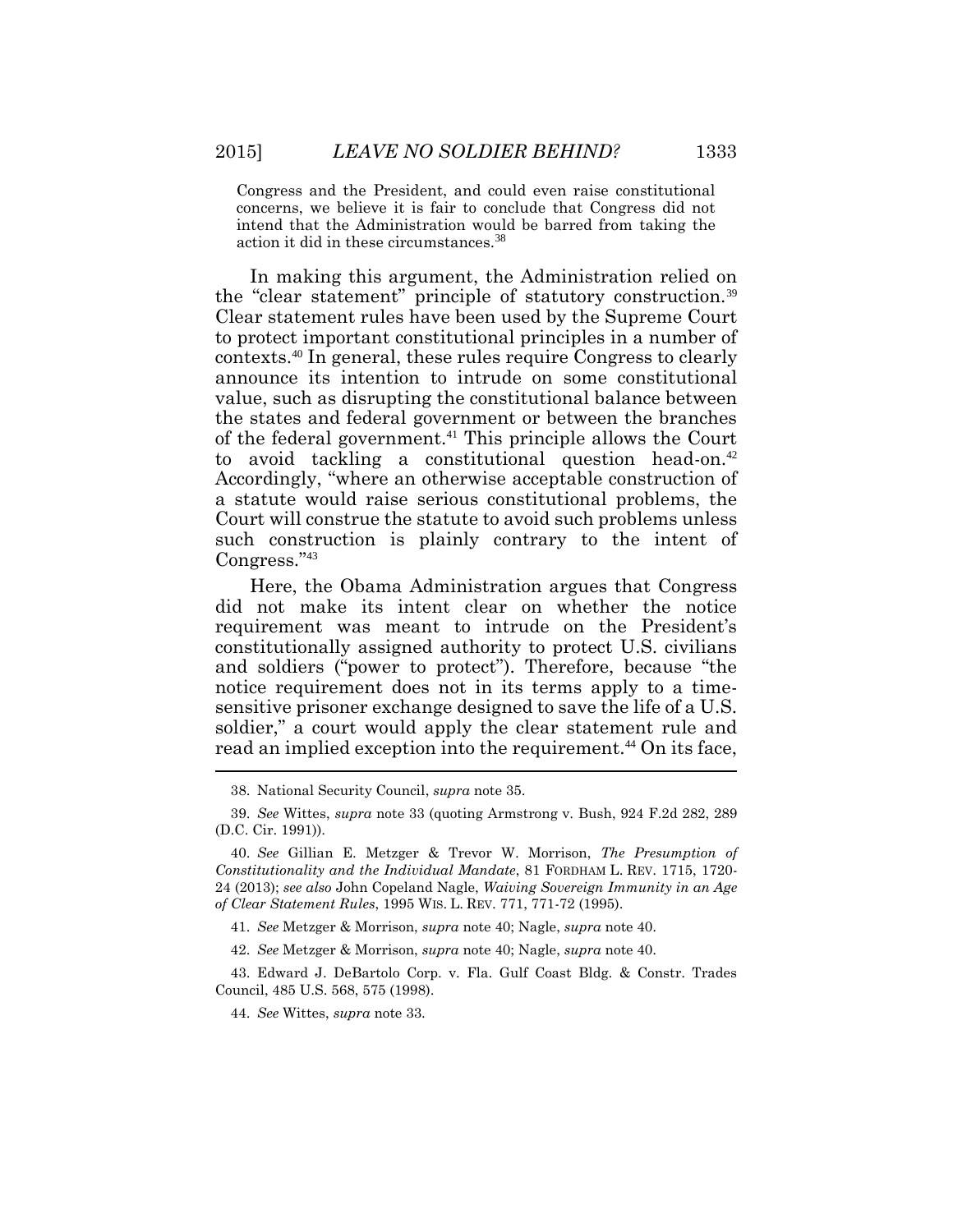the Administration's rationale appears sound. However, a closer look at this principle of statutory construction leads to the conclusion that this analysis is far from certain.

Much of the scholarship on the issue of clear statement rules demonstrates that the Supreme Court's use of these rules is not all that clear.<sup>45</sup> Notably, some clear statement rules are stronger than others.<sup>46</sup> For example, the clear statement rule that governs statutory interpretation questions involving the abrogation of state sovereign immunity is widely considered the strongest articulation of these rules.<sup>47</sup> On the other hand, a clear statement rule "against congressional curtailment of the judiciary's 'inherent powers'" is viewed as less strong.<sup>48</sup> In order to accept the Administration's application of the clear statement principle, one would have to believe that in cases where the Executive's power to protect is potentially implicated, the Court would require an "unmistakably clear" statement that Congress intended to restrict this power.<sup>49</sup> In other words, it would require the strongest form of the clear statement construct.

There is some reason to believe that this is an accurate formulation of the issue. In *Department of the Navy v. Egan*, the Supreme Court recognized that "unless Congress specifically has provided otherwise, courts traditionally have been reluctant to intrude upon the authority of the Executive in military and national security affairs."<sup>50</sup> Such strong language can be read as articulating a clear statement rule against congressional interference with presidential

<sup>45.</sup> *See* Nagle, *supra* note 40, at 771-73; *see also* Trevor W. Morrison, *Constitutional Avoidance in the Executive Branch*, 106 COLUM.L. REV. 1189, 1212- 15 (2006).

<sup>46.</sup> *See* Nagle, *supra* note 40, at 772-73.

<sup>47.</sup> *See id.* at 771-73; *see also* Atascadero State Hosp. v. Scanlon, 473 U.S. 234, 242 (1985) ("Congress may abrogate the States' constitutionally secured immunity from suit in federal court only by making its intention unmistakably clear in the language of the statute.").

<sup>48.</sup> WILLIAM N. ESKRIDGE JR., DYNAMIC STATUTORY INTERPRETATION 325 (1994) (quoting Chambers v. NASCO, Inc., 501 U.S. 32 (1991)).

<sup>49.</sup> *See Atascadero*, 473 U.S. at 242.

<sup>50.</sup> Dep't of the Navy v. Egan, 484 U.S. 518, 530 (1988).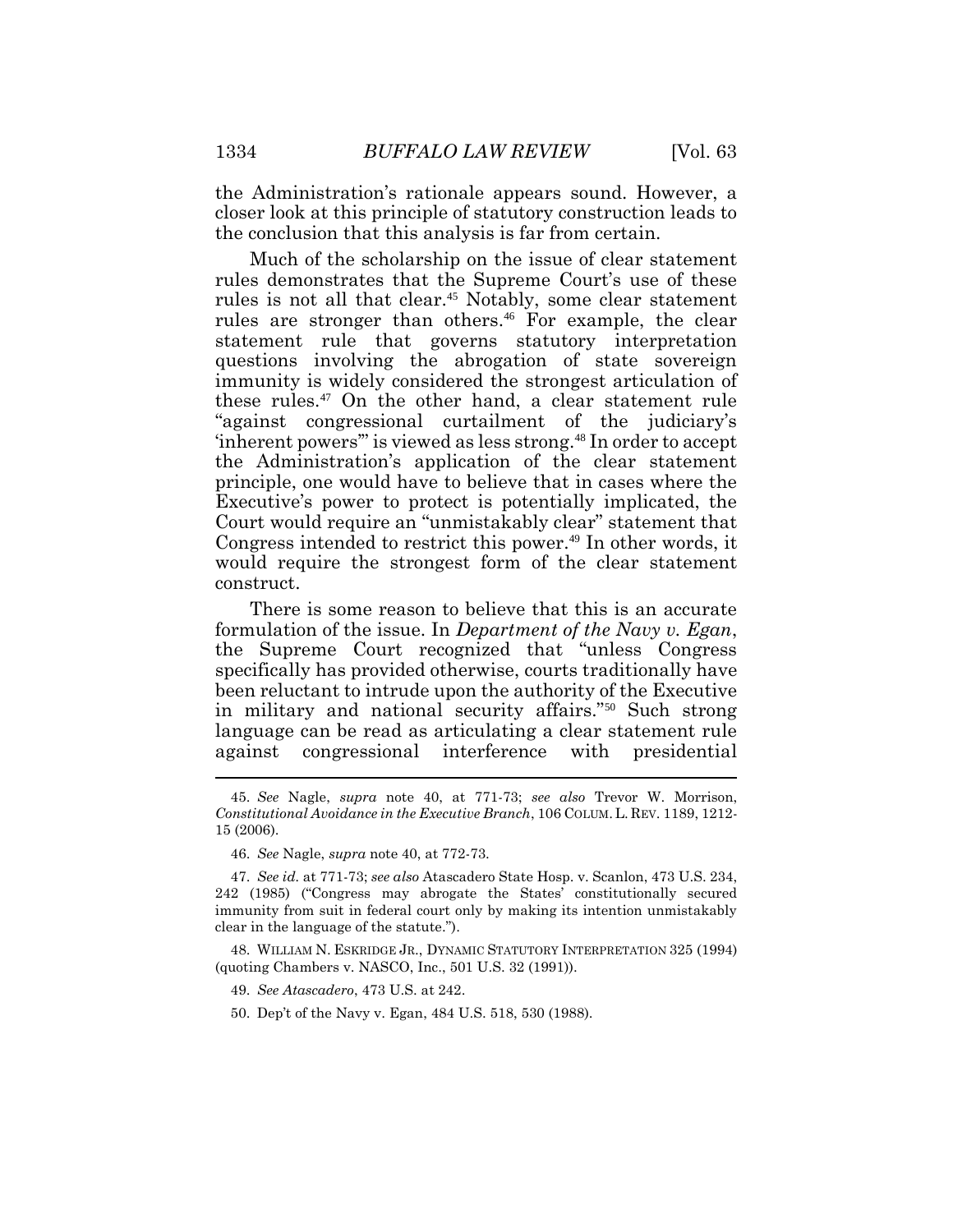authority over foreign affairs and national security that is equivalent to that of the "[s]uper-strong" rule against abrogation of state sovereign immunity.<sup>51</sup> Since the Bergdahl exchange may fairly be considered an exercise of the President's authority over foreign affairs and national security, the Administration may be correct in asserting that Congress had to note specifically that that 30-day notice requirement covers situations that implicate the President's power to protect.

On the other hand, it can be argued that interpretation of this statute under any clear statement principle is unwarranted. The point of such a statutory construction tool is to maintain the status quo in the face of an ambiguous statute.<sup>52</sup> In other words, if a statute is unambiguous and, consequently, has no plausible alternative meaning, then there is nothing for the clear statement rule to engage. Here, the statute is not ambiguous as it pertains to restricting the President's ability to release detainees from Guantanamo. The language of section 1035(d) of the 2014 NDAA is unequivocal—"[t]he Secretary of Defense *shall notify* the appropriate committees of Congress . . . *not later than 30*  days before the transfer or release of the individual."<sup>53</sup> Therefore, the plain language of the statute leaves no understanding of Congress's intent other than that the notice requirement applies in all situations concerning the release of Guantanamo prisoners—regardless of any independent authority the President may have over wartime detainees in exercising his power to protect. As such, it is unnecessary to interpret the statute under the lens of a clear statement rule.

The plain text of the statute further disputes any argument for an implied exception under a clear statement rule when one considers that there are exceptions throughout the statute in consideration of time sensitive issues.<sup>54</sup> "When Congress provides exceptions in a statute, it does not follow

<sup>51.</sup> ESKRIDGE, *supra* note 48, at 325-26.

<sup>52.</sup> *See* Nagle, *supra* note 40, at 802-03.

<sup>53.</sup> National Defense Authorization Act for Fiscal Year 2014, Pub. L. No. 113- 66, § 1035(d), 127 Stat. 672, 853 (2013) (emphasis added).

<sup>54.</sup> *See, e.g.*, *id.* § 1041(a)(1).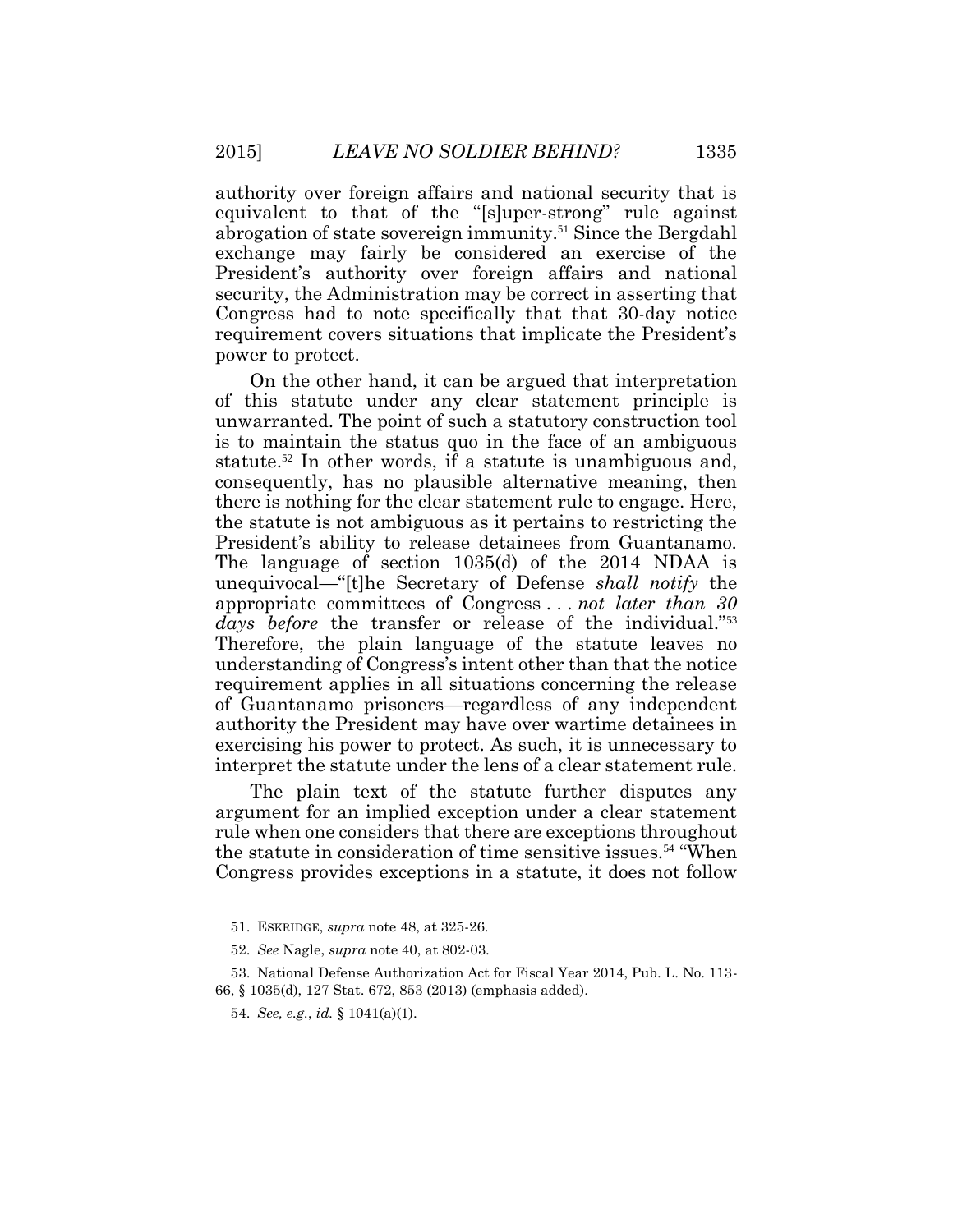that courts have authority to create others. The proper inference . . . is that Congress considered the issue of exceptions and, in the end, limited the statute to the ones set forth."<sup>55</sup> Therefore, combined with the absence of any ambiguity in the statute's terms, and contrary to the Administration's argument, any exception to the notice requirement, including that of a time-sensitive prisoner exchange, would actually need to be express. This argument is buttressed by the fact that Congress was notified of a possible swap for Bergdahl as early as late 2011, and congressional leaders expressed concern at having to release the five Taliban detainees as part of the deal.<sup>56</sup> As a result, Congress understood that there was a potential exchange of Guantanamo detainees for an American prisoner of war prior to writing the 2014 NDAA and, therefore, could have incorporated this exception when it wrote the bill. Whether they considered this in drafting the provisions for section 1035 is certainly debatable, however, it is a difficult argument to make.

In sum, for the Administration's implied exception theory to hold true, the 30-day notice requirement must be subject to the strongest form of the clear statement construct. Although such construction cannot be ruled out entirely, several factors weigh heavily against it. In particular, the statute unambiguously restricts the authority that the executive branch has over the release of Guantanamo detainees without exception. Such language makes it difficult to get to the clear statement principle since where a statute is clear and unambiguous, the plain meaning of its language controls.<sup>57</sup> Furthermore, when placing the statute in the context of what Congress knew when it wrote the bill, the Administration's use of the implied exception reasoning appears especially weak. Therefore, while the Supreme Court's uncertain use of clear statement rules leaves open the possibility for the implied exception theory to stand, the Administration's first theory in defense of its action fails to definitively answer whether the swap was lawful.

<sup>55.</sup> United States v. Johnson, 529 U.S. 53, 58 (2000).

<sup>56.</sup> Press Release, *supra* note 13.

<sup>57.</sup> *See, e.g.*, Carcieri v. Salazar, 555 U.S. 379, 387 (2009).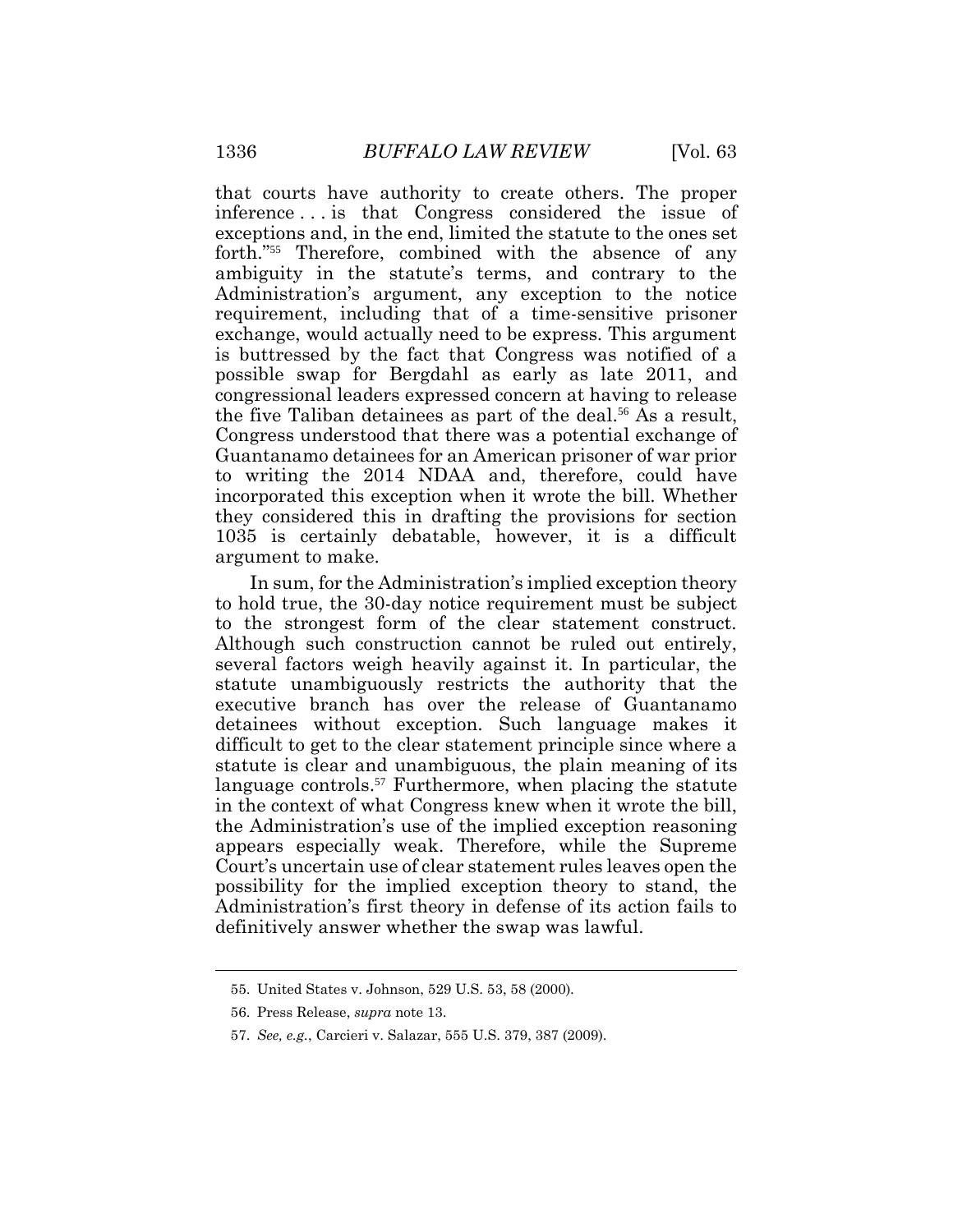#### B. *The Constitutional Override Theory*

The second theory used by the Administration to justify the legality of the Bergdahl swap is its constitutional override theory. Specifically, the Administration stated:

[i]f section 1035(d) were construed as applicable to the transfer, the statute would be unconstitutional as applied because requiring 30 days' notice of the transfer would have violated the constitutionallymandated separation of powers. Compliance with a 30 days' notice requirement in these circumstances would have "prevent[ed] the Executive Branch from accomplishing its constitutionally assigned functions," *Morrison v. Olson*, 487 U.S. 654, 695 (1988), without being "justified by an overriding need" to promote legitimate objectives of Congress, *Nixon v. Administrator of General Servs*., 433 U.S. 425, 443 (1977).<sup>58</sup>

In other words, the Administration argues that executive branch power overrides the 30-day notice requirement in situations such as the Bergdahl swap. This assertion of executive power implicates the third category of the executive-legislative power dynamic suggested by Justice Jackson in his concurrence to *Youngstown Sheet & Tube Co. v. Sawyer*. <sup>59</sup> Category Three of Justice Jackson's analysis addresses situations where the President has taken action that is "incompatible with the expressed or implied will of Congress."60 Jackson concludes that in such situations the President's power is at its "lowest ebb," and the President "can rely only upon his own constitutional powers minus any constitutional powers of Congress over the matter."<sup>61</sup> Although Jackson's mathematical formulation is rather straightforward, his analysis does not provide any guidance on how to determine which presidential powers would survive Category Three scrutiny.<sup>62</sup> Therefore, a framework

<sup>58.</sup> Wittes, *supra* note 33.

<sup>59.</sup> *See* Youngstown Sheet & Tube Co. v. Sawyer, 343 U.S. 579, 637-38 (1952) (Jackson, J., concurring).

<sup>60.</sup> *Id*.

<sup>61.</sup> *Id*.

<sup>62.</sup> *See id.* at 638-40; William M. Hains, Comment, *Challenging the Executive: The Constitutionality of Congressional Regulation of the President's Wartime Detention Policies*, 2011 BYU L. REV. 2283, 2293.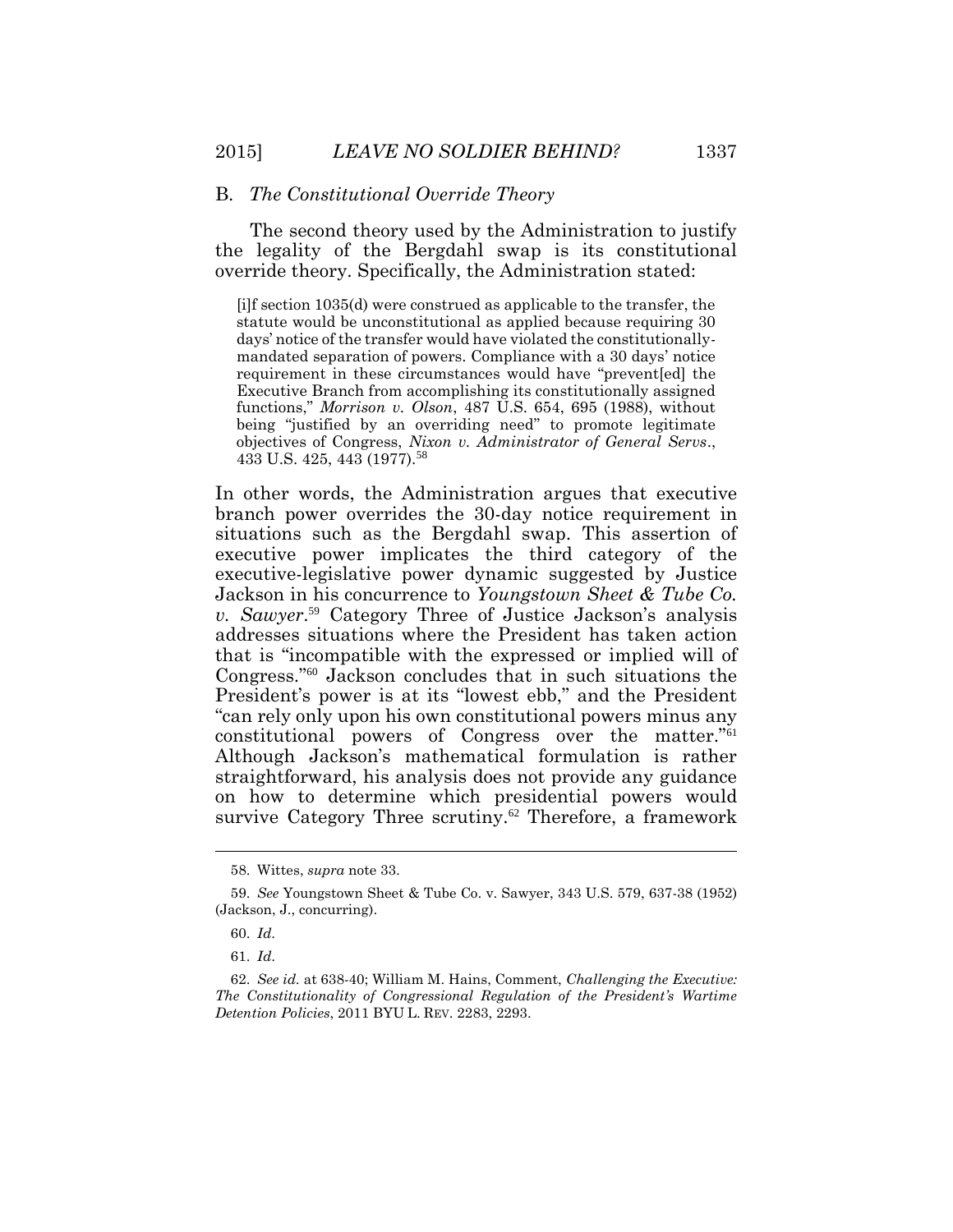must be identified to analyze the relevant executive and legislative powers at play in the Bergdahl exchange and ultimately determine the veracity of the Administration's override claim.

In determining that it had acted lawfully, the Administration applied a framework from *Morrison v. Olson* and *Nixon v. Administrator of General Services*, whereby the President's constitutional prerogative is balanced against the interests of Congress.<sup>63</sup> In applying this framework, the Administration concluded that:

Congress's desire to have 30 days to weigh in on the determination that the Secretary had already made, in accordance with criteria specified by Congress, that the transfer did not pose the risks that Congress was seeking to avoid, was not a sufficiently weighty interest to justify this frustration of the Executive's ability to carry out these constitutionally assigned functions.<sup>64</sup>

The Administration provided scant analysis to support its assertion, and the relative ease with which its argument dispatches with Congress's restriction is an example of why this separation of powers test has been dismissed as an approach in "drawing a clear line between the President's Commander in Chief power and Congress's war powers."<sup>65</sup> In addition, this framework has been criticized for failing to explain "why certain core executive powers . . . cannot be infringed, even though it is generally understood that such inviolable cores might exist," and, therefore, "not actually resolv[ing] the question that arises in a *Youngstown* Category Three case."<sup>66</sup>

For these reasons, the Administration's separation of powers approach fails to adequately assess its constitutional override theory and, accordingly, a different framework must

<sup>63.</sup> Wittes, *supra* note 33 (citing Morrison v. Olson, 487 U.S. 654, 695 (1988); Nixon v. Adm'r of Gen. Servs., 433 U.S. 425, 443 (1977)).

<sup>64.</sup> *See* Wittes, *supra* note 33.

<sup>65.</sup> Jules Lobel, *Conflicts Between The Commander in Chief and Congress: Concurrent Power Over the Conduct of War*, 69 OHIO ST. L.J. 391, 406-07 (2008).

<sup>66.</sup> David J. Barron & Martin S. Lederman, *The Commander in Chief at the Lowest Ebb—Framing the Problem, Doctrine, and Original Understanding*, 121 HARV. L. REV. 689, 738 (2008) [hereinafter *Framing the Problem*].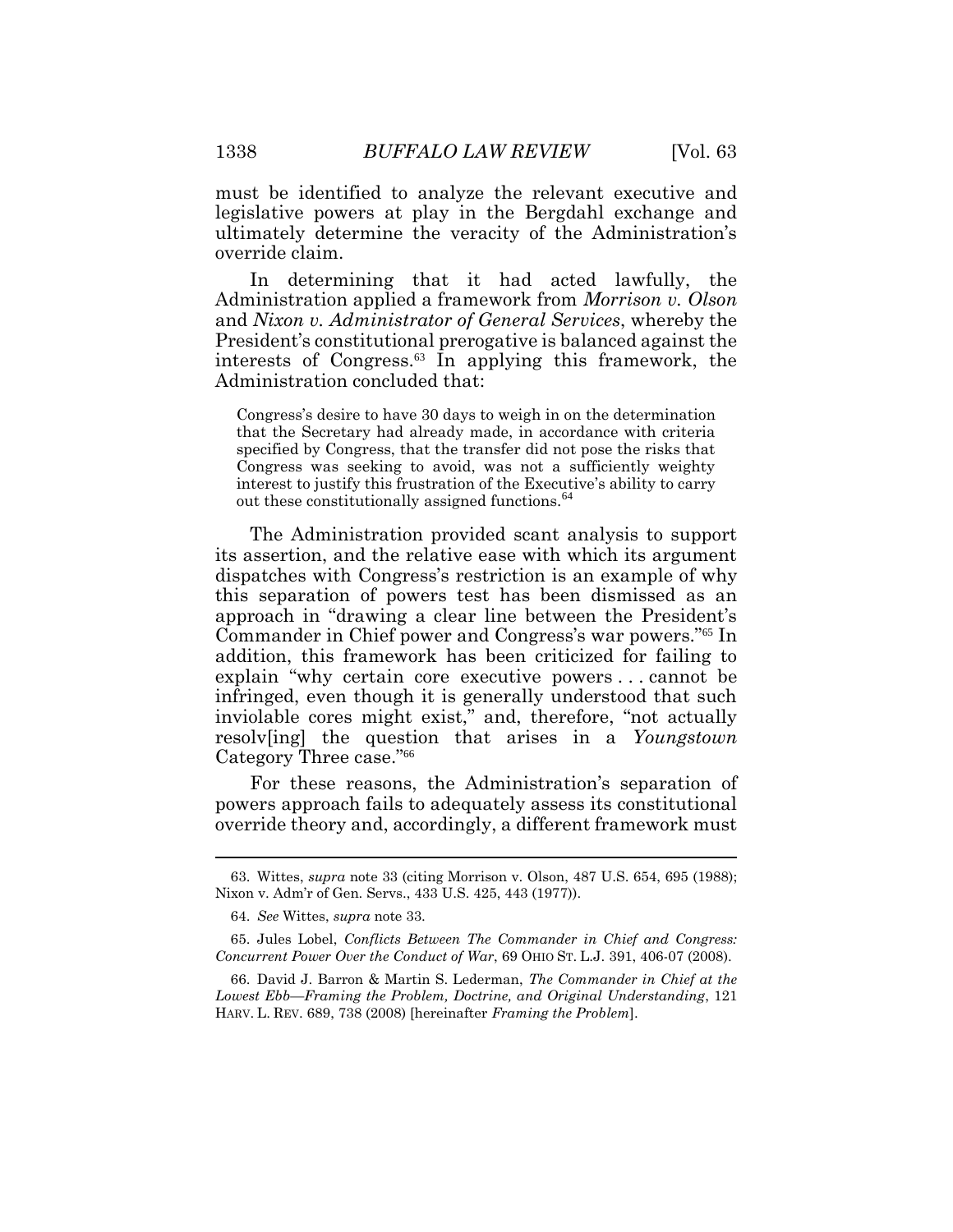be used. Although there are many theories with which to address the constitutional powers question at issue here,  $\sigma$ the "core/periphery" framework established by Professors David J. Barron and Martin S. Lederman allows for a comprehensive and complete assessment of the Administration's constitutional override theory.<sup>68</sup> This framework relies on the understanding that the Constitution affords the President "at least two types of constitutional powers: those that he may exercise on his own but that are regulable by statute, and those that form the 'core' . . . of the Executive's powers."<sup>69</sup> In other words, there are those powers. that the President may exercise absent congressional authorization, or independent powers, and those powers "that establish not only a power to act in the absence of legislative authorization, but also an indefeasible scope of discretion," or preclusive powers.<sup>70</sup> Furthermore, in attempting to determine the extent of the President's preclusive wartime authority under this framework, Barron and Lederman examined Supreme Court doctrine, foundingera views, historical practice of both the legislative and executive branches, and a range of scholarly commentary.<sup>71</sup> This Comment follows a similar analytical path.

Now that a framework to assess the Administration's override theory has been chosen, the issues to which it applies must be defined. As the core/periphery framework suggests, the President must have had preclusive power to execute the Bergdahl exchange for the Administration's override theory to prove correct. Since the Administration characterized the Bergdahl swap narrowly—"a timesensitive prisoner exchange designed to save the life of a U.S. soldier"72—there are two questions worth addressing in the

<sup>67.</sup> For a discussion of alternative theories, see *id*. at 737-50.

<sup>68.</sup> *Id*. at 726.

<sup>69.</sup> *Id*.

<sup>70.</sup> *Id*.

<sup>71.</sup> *See generally id.*; David J. Barron & Martin S. Lederman, *The Commander in Chief at the Lowest Ebb — A Constitutional History*, 121 HARV. L. REV. 941 (2008) [hereinafter *A Constitutional History*].

<sup>72.</sup> Wittes, *supra* note 33.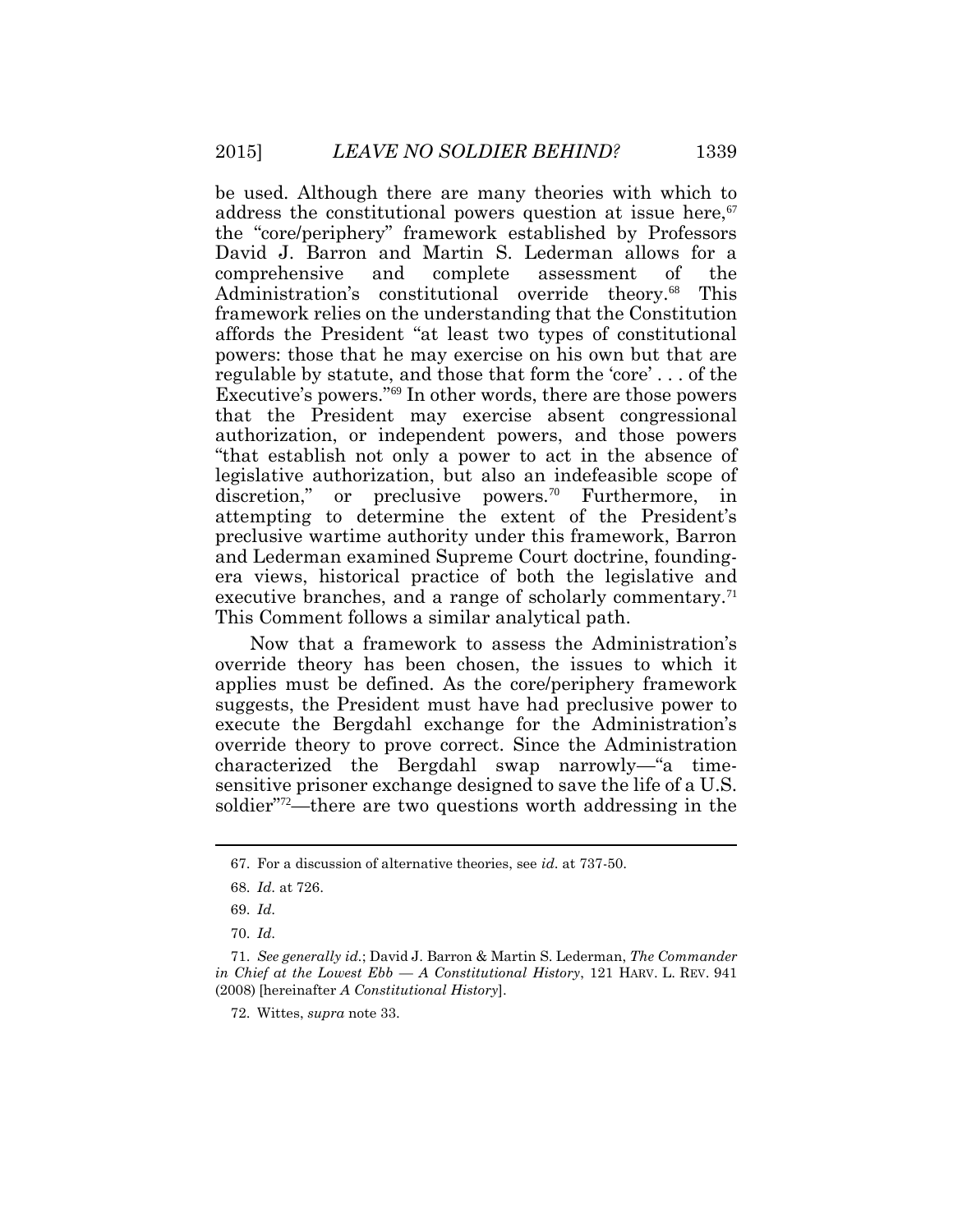context of the Administration's override argument: (1) does the President have preclusive authority over all prisoner of war exchanges;73 and, if not, (2) does the President, at the very least, have preclusive authority over prisoner of war exchanges where a U.S. soldier's life is in imminent danger?<sup>74</sup>

# 1. The President's Authority over Prisoner of War Exchanges

The debate over the extent of the President's war powers has been in full swing since the George W. Bush Administration and its affirmation of broad presidential war powers that asserted for the President near total exclusivity in wartime decisions regardless of congressional legislation.<sup>75</sup> Over the last several years, this articulation of the President's war powers has been called into question by many scholars<sup>76</sup> and has also been avoided by the Obama Administration.77 If anything, the pendulum has swung in the opposite direction. What was once considered conventional wisdom, that Congress could not restrict dayto-day conduct of authorized military operations, is now met with deep skepticism.<sup>78</sup> However, although recent examinations of historical and Supreme Court precedent mostly conclude that Congress and the President have

 $\overline{a}$ 

<sup>73.</sup> As will be discussed below, this question involves the implication of a power not expressly addressed by the Administration in its override rationale. However, examination of this issue lays the groundwork for the overall constitutional questions at issue here.

<sup>74.</sup> Though it could be argued that any potential prisoner of war exchange where a U.S. soldier is held captive necessarily involves a threat to that soldier's life, based upon the Administration's decision to color the Bergdahl situation as a "unique circumstance[ ]," this Comment accepts a distinction between a prisoner exchange where the executive branch has determined that there is an imminent threat to a U.S. soldier's life and one that does not. Wittes, *supra* note 33.

<sup>75.</sup> *See Framing the Problem*, *supra* note 66, at 694; *see also* Frakt, *supra* note 24, at 233.

<sup>76.</sup> *See, e.g.*, *Framing the Problem*, *supra* note 66; Hains, *supra* note 62; Lobel, *supra* note 65.

<sup>77.</sup> Frakt, *supra* note 24, at 237.

<sup>78.</sup> *See id.* at 233-37.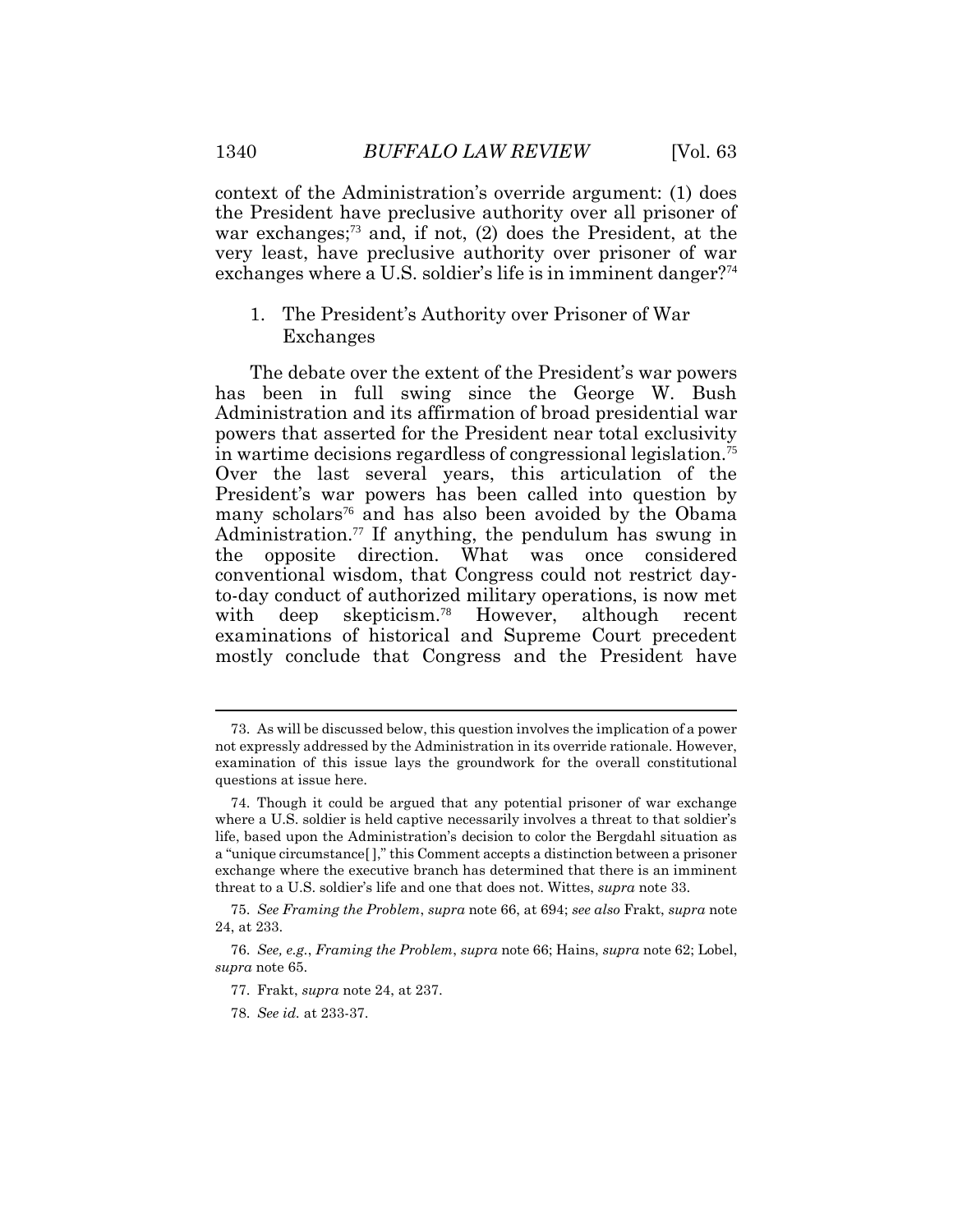concurrent war powers,<sup> $79$ </sup> it is still generally accepted that there remains a preclusive core to the President's war powers.<sup>80</sup>

With respect to the President's authority over prisoner of war exchanges, it is widely understood that such power comes from the Commander in Chief clause.<sup>81</sup> More specifically, the President's authority over wartime detainees, and by corollary his authority over prisoner of war exchanges, is an incidental power under the Commander in Chief clause that activates following congressional authorization of an armed conflict.<sup>82</sup> In the context of the Bergdahl exchange, the Authorization for Use of Military Force of 2001 ("AUMF")<sup>83</sup> activated the President's detention authority over prisoners from the Afghan conflict.<sup>84</sup> As such, there is little doubt that, absent the 2014 NDAA, the

81. *See Ex Parte* Quirin, 317 U.S. 1, 28 (1942); Oona Hathaway et al., *The Power to Detain: Detention of Terrorism Suspects After 9/11*, 38 YALE J. INT'L L. 123, 147-49 (2011).

82. *See Ex Parte Quirin*, 317 US. at 28; Hathaway et al., *supra* note 81; *see also* Hamdi v. Rumsfeld, 542 U.S. 507, 518 (2004) (plurality opinion) (quoting *Ex parte Quirin*, 317 U.S. at 28, 30).

83. *See* Joint Resolution to Authorize the Use of United States Armed Forces Against Those Responsible for the Recent Attacks Launched against the United States, Pub. L. No. 107-40, 115 Stat. 224 (2001). The AUMF was passed by Congress days after the September 11, 2001, attacks and signed by the President shortly thereafter. It authorizes the President to:

use all necessary and appropriate force against those nations, organizations, or persons he determines planned, authorized, committed, or aided the terrorist attacks that occurred on September 11, 2001, or harbored such organizations or persons, in order to prevent any future acts of international terrorism against the United States by such nations, organizations or persons.

*Id.*

84. *Framing the Problem*, *supra* note 66, at 731.

<sup>79.</sup> *See, e.g.*, *Framing the Problem*, *supra* note 66; Frakt, *supra* note 24; Hains, *supra* note 62; Lobel, *supra* note 65, at 463.

<sup>80.</sup> *See Framing the Problem*, *supra* note 66, at 800 (finding the preclusive core of the President's Commander-in-Chief authority to include only that of "superintendence"); Lobel, *supra* note 65, at 393 (concluding that "the only Commander in Chief power that Congress cannot override is the President's power to command").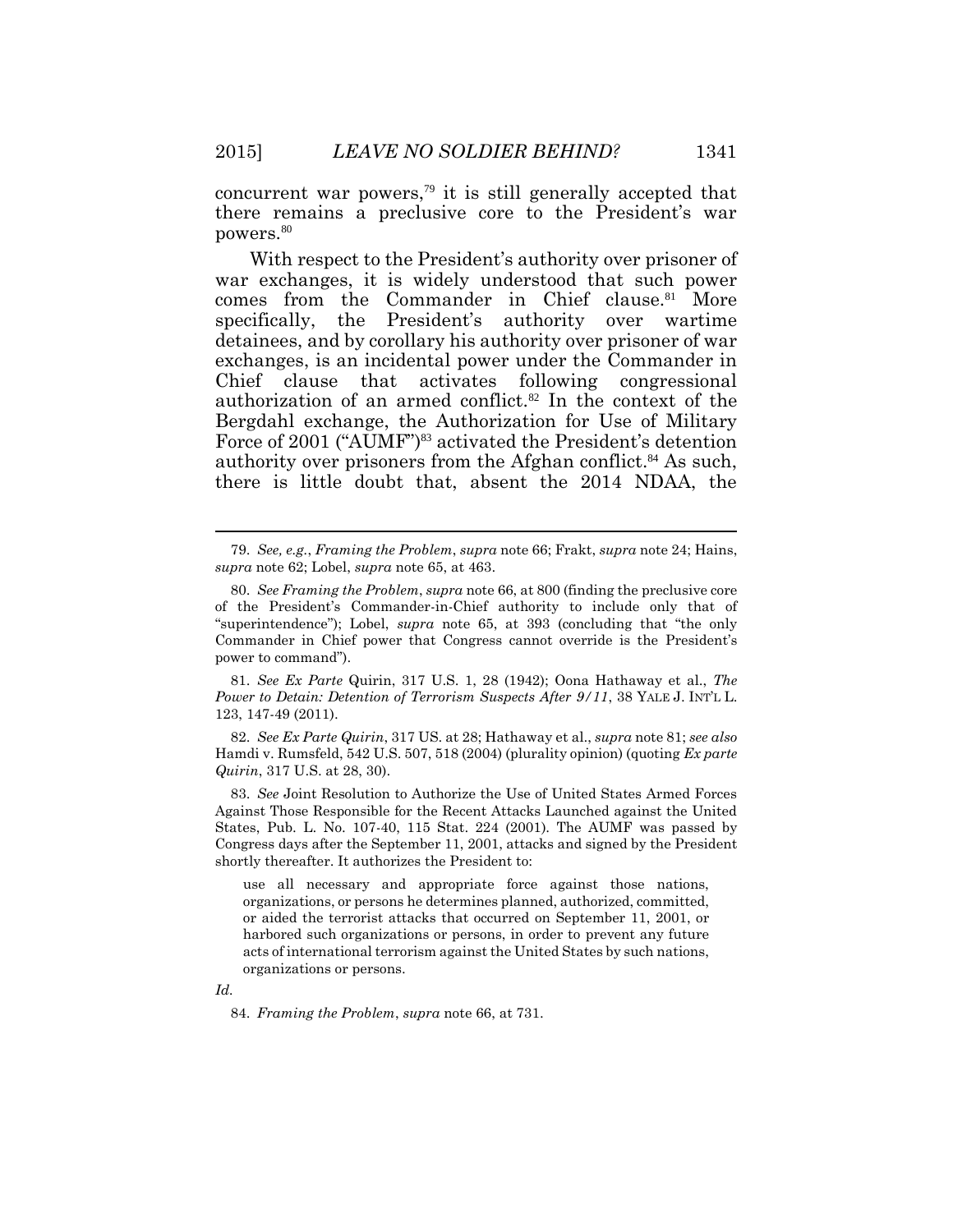President had the authority to exchange the five Taliban prisoners for Bergdahl.

What is less clear, however, is whether the President's authority over prisoner of war exchanges via the Commander in Chief clause is part of the preclusive core of presidential war powers. As one might expect, there is no clear answer to this question. The recent scholarship that has acknowledged concurrent war powers between the executive and legislative branches would likely argue that it is not part of the preclusive core. For instance, multiple studies have concluded that the only preclusive power provided by the Commander in Chief clause is the power of superintendence.<sup>85</sup> Such determinations leave no room to argue that the power to conduct prisoner of war exchanges is preclusive, as it cannot be logically argued that the power is somehow contained in the President's hierarchal superiority in the military chain of command. Furthermore, two other commentators have specifically concluded that the restrictions on the release of Guantanamo detainees placed in various iterations of the NDAA are a constitutional exercise of Congress's concurrent war powers.<sup>86</sup>

However, such analyses do not completely disqualify the override theory. With regard to detention authority, these analyses focused solely on what authority, if any, Congress had over wartime detainees.<sup>87</sup> In particular, they were concerned with certain transfer restrictions contained in prior iterations of the NDAA as well as evaluating claims made by the Bush Administration concerning its authority over the treatment and disposition of detainees from the

<sup>85.</sup> *See id.* at 800; Lobel, *supra* note 65, at 393. Barron and Lederman describe the power of superintendence as the President's "control over the vast reservoirs of military discretion that exist in every armed conflict, even when bounded by important statutory limitations; and thus Congress may not assign such ultimate decisionmaking discretion to anyone else (including subordinate military officers)." *Framing the Problem*, *supra* note 66, at 696-97.

<sup>86.</sup> Frakt, *supra* note 24, at 236-37; Hains, *supra* note 62, at 2283.

<sup>87.</sup> *See generally Framing the Problem*, *supra* note 66; Frakt, *supra* note 24; Hains, *supra* note 62; Lobel, *supra* note 65.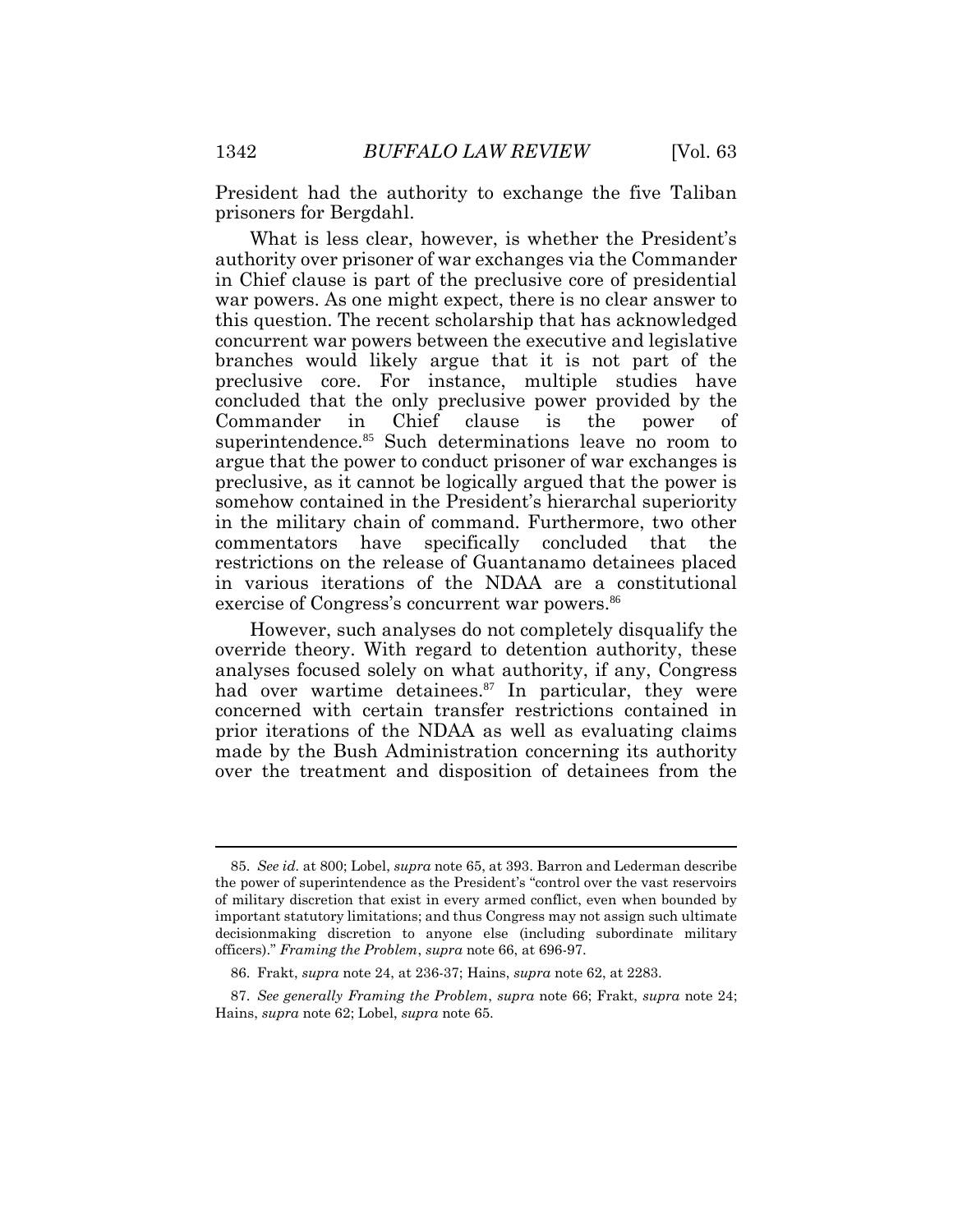Afghan conflict.<sup>88</sup> In concluding that Congress did have concurrent authority over wartime detainees, these commentators found the power in various sources, including the Captures Clause, Law of Nations Clause, the Declare War Clause, and the power of the purse.<sup>89</sup> Clearly, these analyses provide strong evidence that Congress has concurrent authority over wartime detainees. In fact, the Obama Administration has even acknowledged such authority by accepting the general constitutionality of the restrictions on Guantanamo detainees in the 2014 NDAA.<sup>90</sup> However, none of the aforementioned analyses dealt specifically with exchanging wartime detainees for an American prisoner of war. The mere fact that Congress has concurrent authority over wartime detainees does not itself foreclose the potential that the more nuanced issue of exchanging wartime detainees for a captive U.S. soldier lies exclusively with the executive branch. Thus, while the 30-day notice requirement in the 2014 NDAA may be constitutional in general, recent scholarly work does not provide a definitive answer as to whether it may be unconstitutional in situations where Guantanamo detainees are exchanged for an American prisoner of war, and, more generally, whether the President has preclusive authority over all prisoner of war exchanges.

A brief look at Supreme Court doctrine is similarly unhelpful. In particular, "the Court has yet to resolve definitively the precise contours of Congress's powers to control the President's war powers."<sup>91</sup> Fairly recently, in *Hamdan v. Rumsfeld*, the Court seemingly reiterated support for a somewhat broad preclusive core to the President's war powers when the majority quoted Chief Justice Chase's concurrence to *Ex Parte Milligan* to describe

<sup>88.</sup> *See Framing the Problem*, *supra* note 66; Frakt, *supra* note 24; Hains, *supra* note 62; Lobel, *supra* note 65.

<sup>89.</sup> *Framing the Problem*, *supra* note 66; Hains, *supra* note 62.

<sup>90.</sup> Wittes, *supra* note 33 ("Thus, even though, as a general matter, Congress had authority under its constitutional powers related to war and the military to enact section 1035(d), that provision would have been unconstitutional to the extent it applied to the unique circumstances of this transfer.").

<sup>91.</sup> *Framing the Problem*, *supra* note 66, at 766.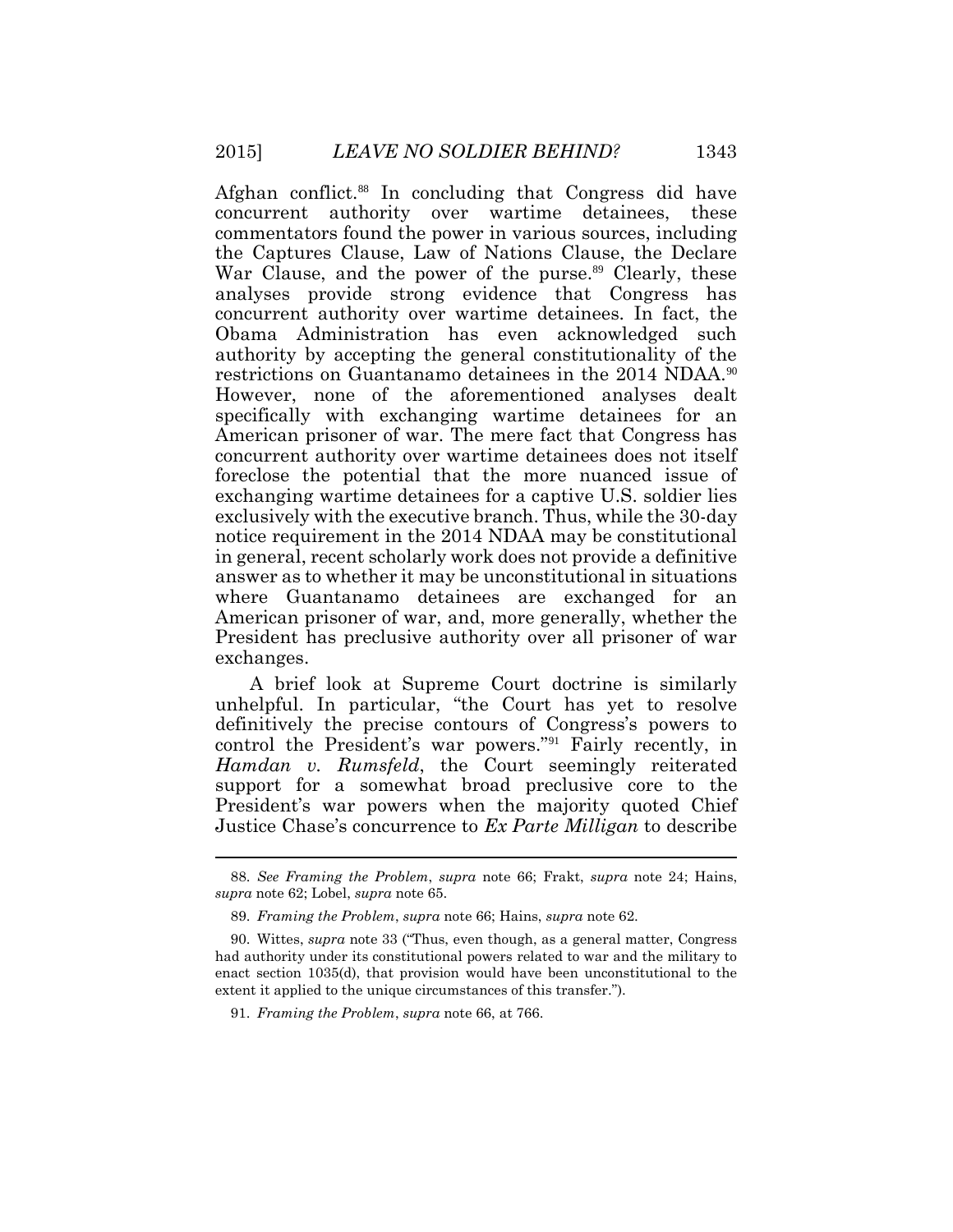the interplay between the President and Congress's war powers.<sup>92</sup> In no small part, Chief Justice Chase noted, "Congress cannot direct the conduct of campaigns."<sup>93</sup> However, in *Hamdan*, this acknowledgement came amidst a decision where the Court found military commissions established by the Bush Administration to try Guantanamo detainees invalid in the face of a congressional restriction, specifically the Uniform Code of Military Justice.<sup>94</sup> Thus, the potential acceptance of a broad preclusive core to the President's war powers placed in the context of the ultimate decision in *Hamdan* ends up muddying the waters as to the Court's true belief.<sup>95</sup> Other Court decisions related to Bush Administration policies as well as past decisions unrelated to the Afghan conflict provide similarly inconclusive information as to the Court's characterization of a preclusive core.<sup>96</sup> Thus, while the Court "surely has not ruled out the modern consensus of war powers scholars that the President does retain some, not fully specified, preclusive control,"<sup>97</sup> its decisions have simply not provided any insight into the specific preclusive authority of the President and, consequently, the President's authority over prisoner of war exchanges.

Since the Supreme Court offers precious little help at coming to a conclusion on this issue, it is prudent to look at historical practices concerning prisoner of war exchanges for insight into how this power has been utilized in the past. In all of the wars fought by the United States, there are only two instances where Congress has sought to impose its will on prisoner exchanges. The first occurred during the Quasi-War with France in the 1790s. During this conflict, Congress passed several statutes regarding the taking of prisoners.<sup>98</sup>

98. For a summary of these statutes' provisions, see Saikrishna Bangalore Prakash, *The Separation and Overlap of War and Military Powers*, 87 TEX. L.

<sup>92.</sup> Hamdan v. Rumsfeld, 548 U.S. 557, 591-92 (2006).

<sup>93.</sup> *Id.* at 592 (quoting *Ex parte* Milligan, 71 U.S. (4 Wall.) 2 (1866)).

<sup>94.</sup> *Id.* at 620-25; *see also Framing the Problem*, *supra* note 66, at 766.

<sup>95.</sup> *See Framing the Problem*, *supra* note 66, at 766.

<sup>96.</sup> *Id.* at 761-67.

<sup>97.</sup> *Id.* at 766.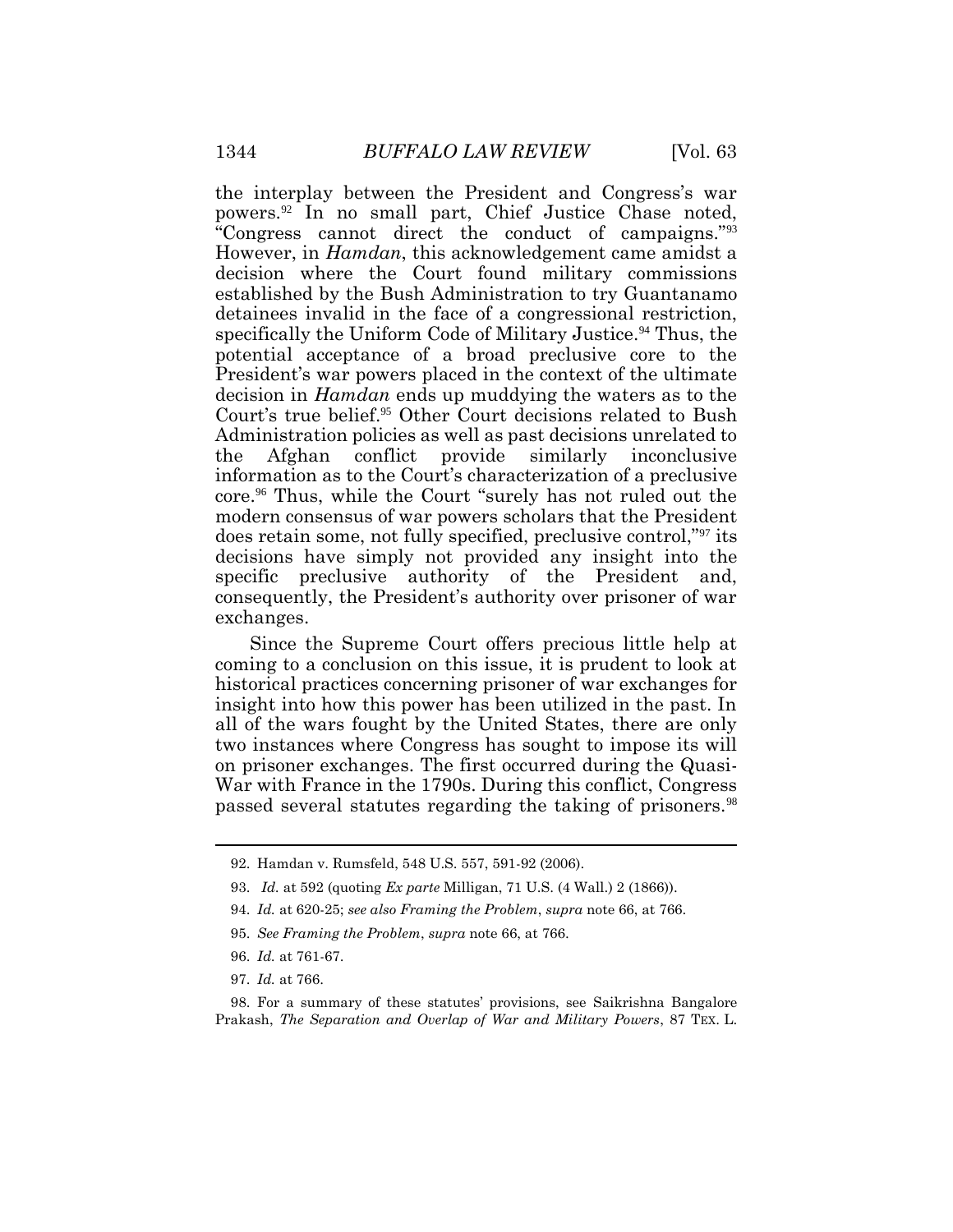Of particular note, one statute provided that "the President . . . is authorized to *exchange* or send away from the United States to the dominions of France, as he may deem proper and expedient, all French citizens that have been or may be captured and brought into the United States."<sup>99</sup> Another statute passed by Congress during this time required the President "to cause the most rigorous retaliation to be executed on any such citizens of the French Republic, as have been or hereafter may be captured."<sup>100</sup> During the War of 1812, Congress passed similar provisions indicating some inherent power over prisoners of war. In particular, one statute authorized the President "to make such regulations and arrangements for the safe keeping, support and *exchange of prisoners of war* as he may deem expedient." 101

There are two competing theories as to how one should consider these statutes in terms of the executive-legislative war powers debate. One commentator has argued that Congress was simply trying to encourage the President to use prisoners as bargaining chips, and since the statutes do not place any substantive restrictions or requirements on the President, they amount to nothing more than a symbolic gesture.<sup>102</sup> In contrast, another commentator reasoned that early Congresses believed that the Constitution granted Congress power over prisoner of war policy and, as such, they were simply exercising that authority.<sup>103</sup> Although both arguments appear credible, in attempting to argue for a preclusive presidential power over prisoner of war exchanges, it is difficult to ignore the fact that Congress has previously exercised at least some authority over prisoner of

REV. 299, 339-40 (2008); John Yoo, *Transferring Terrorists*, 79 NOTRE DAME L. REV. 1183, 1206-10 (2004).

<sup>99.</sup> Act of Feb. 28, 1799, ch. 18, 1 Stat. 624, 624 (emphasis added).

<sup>100.</sup> Act of Mar. 3, 1799, ch. 45, 1 Stat. 743, 743.

<sup>101.</sup> Act of July 6, 1812, ch. 128, 2 Stat. 777, 777, *repealed by* Act of Mar. 3, 1817, ch. 34, 3 Stat. 358 (emphasis added).

<sup>102.</sup> Yoo, *supra* note 98, at 1209.

<sup>103.</sup> Prakash, *supra* note 98, at 340.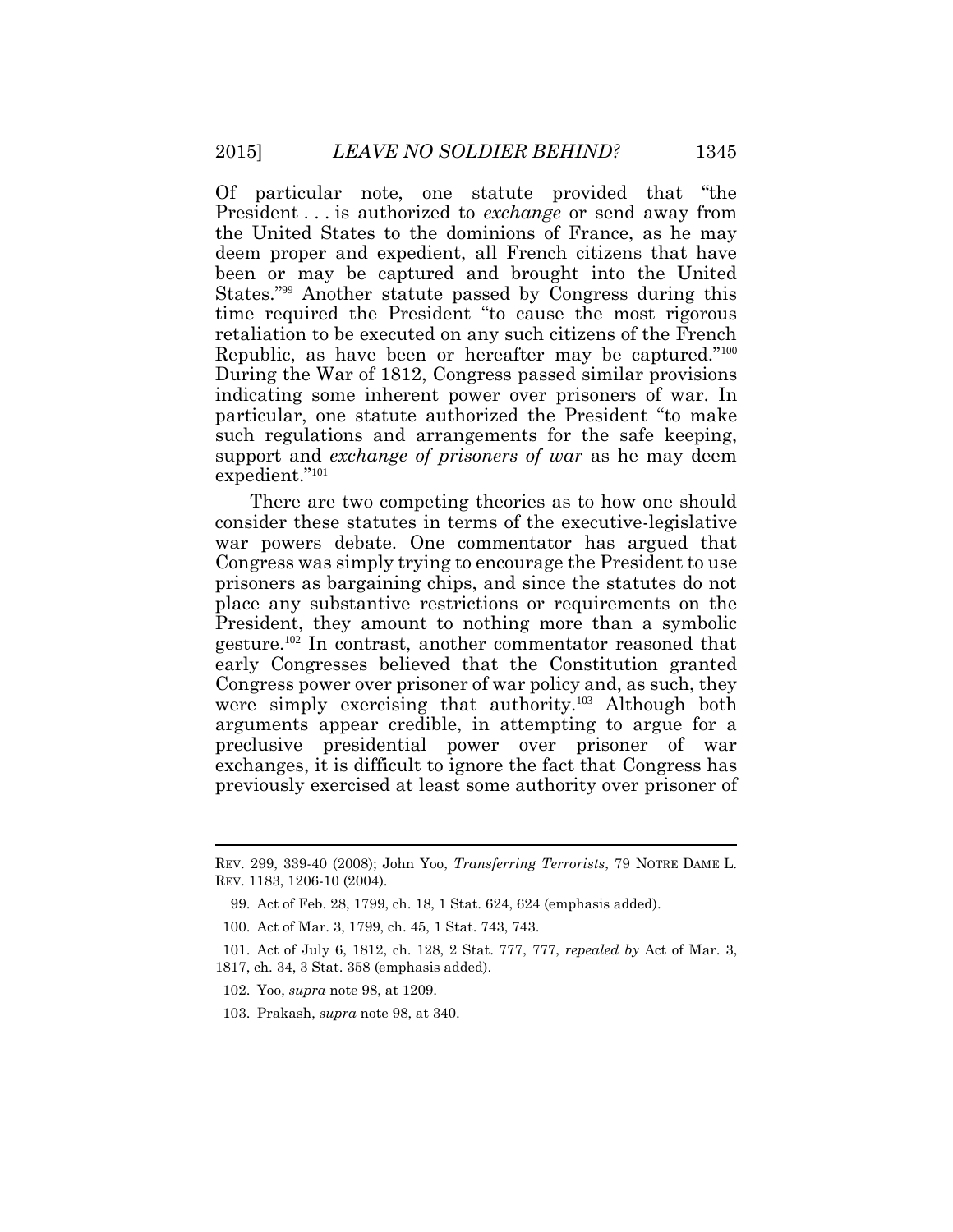war policy.<sup>104</sup> However, the significance of the laws passed during the Quasi-War with France and the War of 1812 diminishes when one considers that:

in none of the major wars of the twentieth and twenty-first centuries in which U.S. detention operations are now concluded— World Wars I and II; Korea and Vietnam; and the 1991 and 2003 Iraq Wars—has Congress imposed any such restriction [as the 2014 NDAA] on the exchange, transfer, or release of prisoners, during or after the period of armed conflict. 105

In fact, it could be argued, in the words of Justice Frankfurter in his concurrence to *Youngstown*,<sup>106</sup> that such executive action coupled with congressional inaction with regard to prisoner exchanges over the last two hundred years should be "treated as a gloss on [E]xecutive Power vested in the President," as it embodies a "systematic, unbroken, executive practice, long pursued to the knowledge of the Congress and never before questioned, engaged in by Presidents who have also sworn to uphold the Constitution, making as it were such exercise of power part of the structure of our government."<sup>107</sup> One point, however, weighs heavily against coming to such a conclusion. Specifically, Congress likely avoided becoming entangled in prisoner of war matters not because it is unconstitutional, but rather because it was the pragmatic thing to do. As one commentator noted, "[i]t is undisputed that as a general matter Congress should not manage in detail military campaigns, and historically Congress has not done so. . . . But Congress has the power to do so, and political (not constitutional) considerations have prevented Congress from doing so." 108

<sup>104.</sup> *See id.*

<sup>105.</sup> Deborah N. Pearlstein, *How Wartime Detention Ends*, 36 CARDOZO L. REV. 625, 629 (2014); *see also* Yoo, *supra* note 98, at 1221 ("With the exception of the statutes passed during the Quasi-War with France, and the War of 1812, authorizing the President to take and retaliate against prisoners of war, Congress has never sought to regulate the disposition of POWs or asserted that it has any authority over them.").

<sup>106.</sup> Youngstown Sheet & Tube Co. v. Sawyer, 343 U.S. 579, 610 (1952) (Frankfurter, J., concurring).

<sup>107.</sup> *Id.* at 610-11 (internal quotation marks omitted).

<sup>108.</sup> Lobel, *supra* note 65, at 415.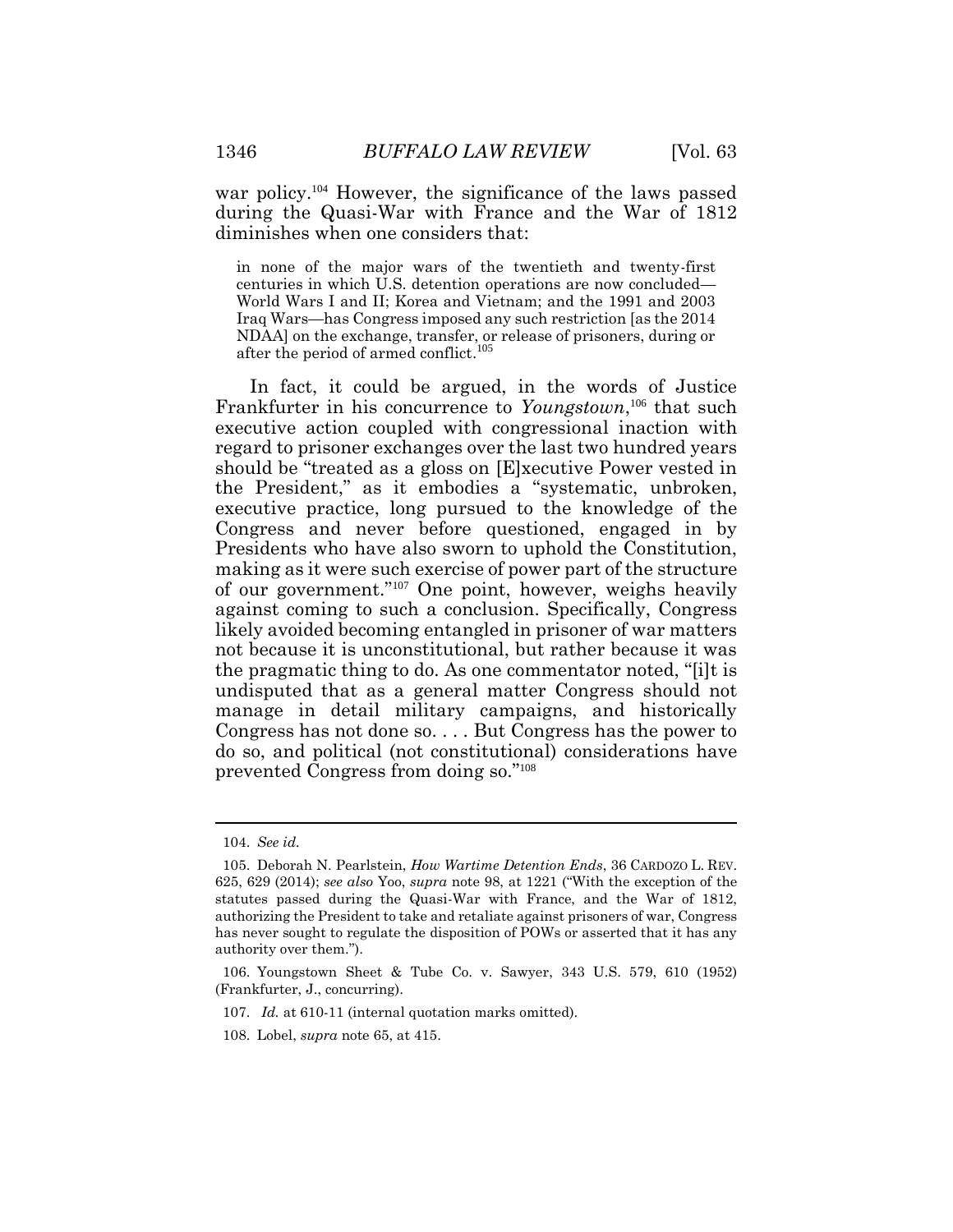In sum, recent scholarly work, Supreme Court doctrine, and historical practice fail to provide a definitive answer to the issue of whether the President has preclusive authority over all prisoner of war exchanges. While there are strong arguments that support concurrent war powers between Congress and the President as well as clear historical examples of Congress freely exercising some authority over prisoner of war policy, there is simply not enough evidence to be certain that preclusive executive authority over prisoner of war exchanges does not exist. Likewise, however, this sentiment prevents one from definitively concluding that the Bergdahl exchange was a constitutional exercise of the President's general authority over prisoner of war exchanges.

2. The President's Authority over Prisoner of War Exchanges Involving Imminent Danger to a U.S. Soldier's Life

Perhaps the uncertainty regarding the extent of the President's authority over prisoner of war exchanges is why the Obama Administration, as it did with its implied exception argument, seems to rely solely on the President's constitutionally mandated "power to protect" to support its constitutional override theory.<sup>109</sup> The President's power to protect has long been recognized as an independent, substantive power granted to the President as the Chief Executive and Commander in Chief of the Armed Forces that allows the President to take unilateral military action to protect the lives of American citizens and U.S. soldiers abroad.110 Therefore, on its face, the Administration can readily justify the application of this power because the Bergdahl swap took place in the context of Bergdahl's severely declining health, which allowed the Administration to argue that abiding by the 30-day notice requirement would

 $\overline{a}$ 

<sup>109.</sup> Wittes, *supra* note 33.

<sup>110.</sup> SOLICITOR, DEP'T OF STATE, RIGHT TO PROTECT CITIZENS IN FOREIGN COUNTRIES BY LANDING FORCES: MEMORANDUM OF THE SOLICITOR FOR THE DEPARTMENT OF STATE, OCT. 5, 1912, at 43 (2d ed. 1929) [hereinafter RIGHT TO PROTECT CITIZENS].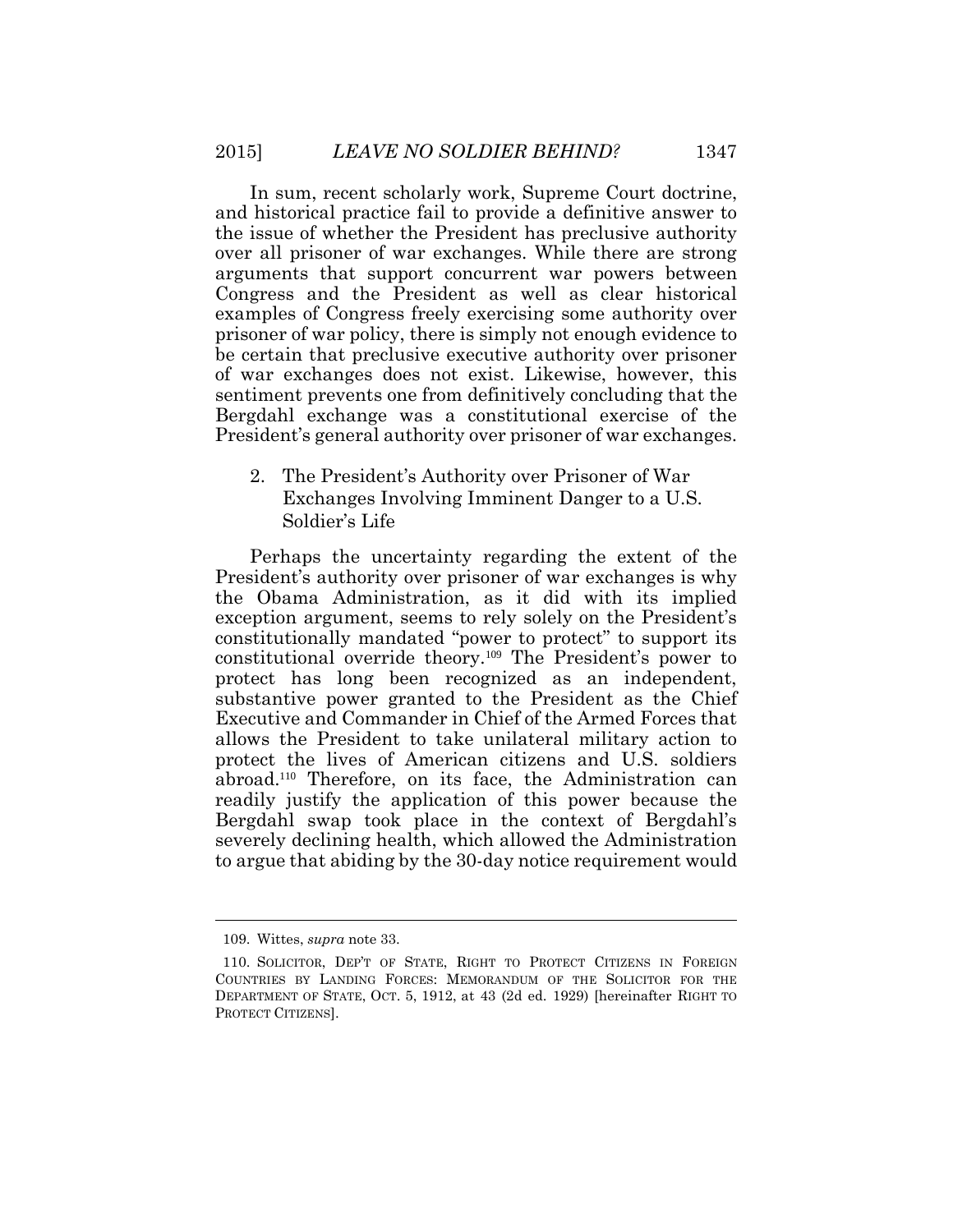jeopardize Bergdahl's life.<sup>111</sup> Furthermore, as the previous Section noted, the action taken by the President to effectuate Bergdahl's release, the exchange of five Taliban detainees, was clearly within the President's power in light of congressional authorization for the Afghan conflict.<sup>112</sup> Of course, this power over wartime detainees was found to be insufficient to decisively conclude that the President's action was lawful. Thus, the second question posed earlier is now at hand: Does the President have preclusive authority over prisoner of war exchanges where a U.S. soldier's life is in imminent danger? Or, more precisely, does the power to protect grant the President an extremely narrow preclusive power to transfer wartime detainees to save the life of a captive U.S. soldier?

Supreme Court doctrine regarding the President's power to protect is somewhat ambiguous, but a few cases are worth addressing. First, in *The Slaughterhouse Cases*, the Court recognized that a "privilege of a citizen of the United States is to demand the care and protection of the Federal government over his life, liberty, and property when . . . within the jurisdiction of a foreign government."<sup>113</sup> Additionally, in *In re Neagle*, the Court articulated the general idea that the Constitution provides the executive branch an inherent power to protect.<sup>114</sup> Specifically, in finding that the Attorney General had lawfully assigned a U.S. Marshal to protect a federal judge, the Court reasoned that the President's constitutional mandate to "take care that the laws be faithfully executed" is not limited to "the enforcement of acts of congress or of treaties of the United States according to their express terms," but necessarily includes "the rights, duties and obligations growing out of the Constitution itself, our international relations, and all the protection implied by the nature of the government under the

<sup>111.</sup> *See* Wittes, *supra* note 33 ("[T]he Administration had determined that providing notice as specified in the statute would undermine the Executive's efforts to protect the life of a U.S. soldier.").

<sup>112.</sup> *See supra* Part III.B.1.

<sup>113.</sup> The Slaughter-House Cases, 83 U.S. (16 Wall.) 36, 79 (1872).

<sup>114.</sup> 135 U.S. 1, 67 (1890).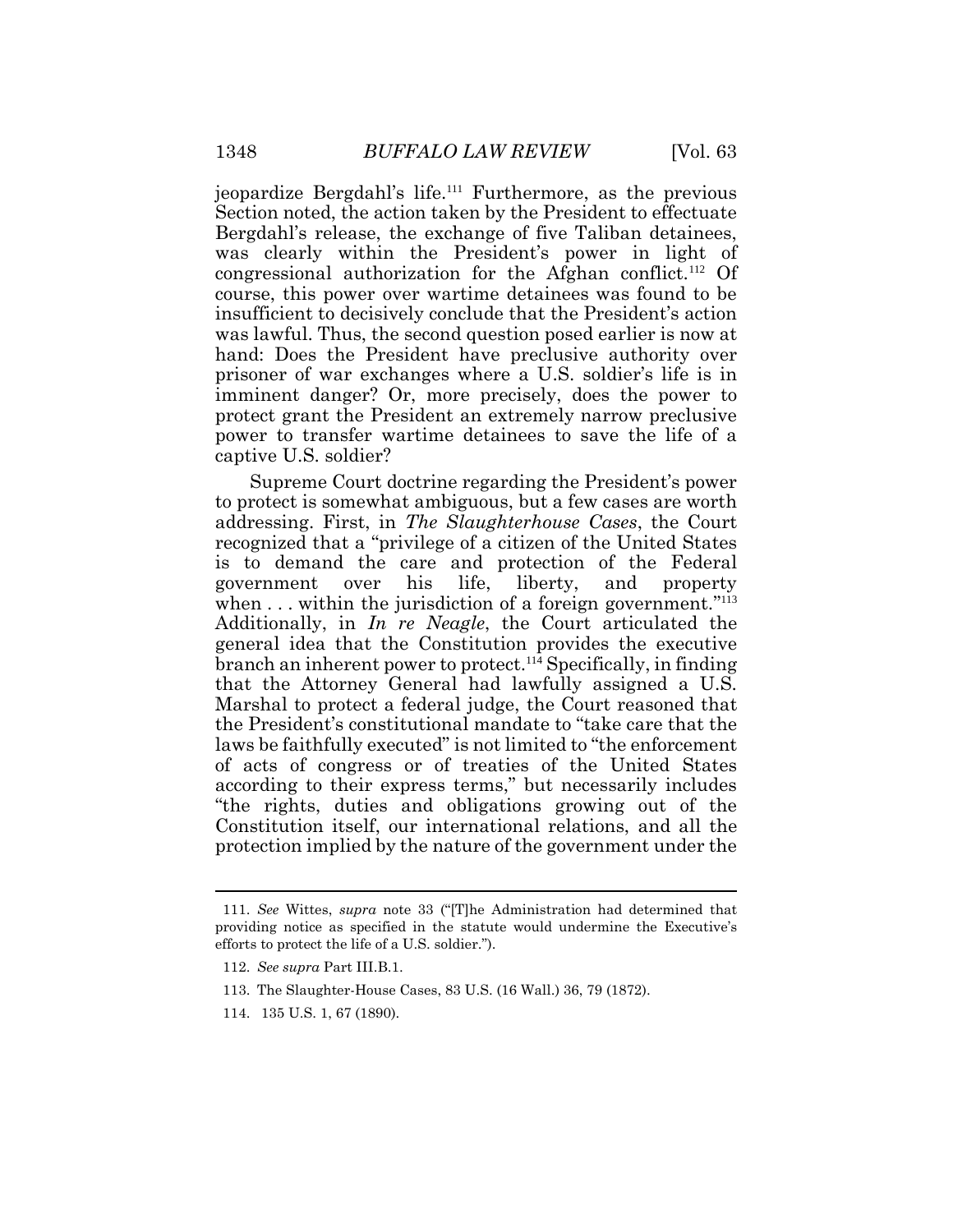Constitution."<sup>115</sup> However, the most express judicial recognition of this power occurred outside of the Supreme Court in *Durand v. Hollins*, an 1860 case from the Circuit Court for the Southern District of New York.<sup>116</sup> In upholding presidential authority to order a naval commander to bombard Greytown, Nicaragua in retaliation for a riot that injured U.S. citizens, the court noted "as it respects the interposition of the executive abroad, for the protection of the lives or property of the citizen, the duty must, of necessity, rest in the discretion of the [P]resident."<sup>117</sup> Therefore, while judicial doctrine does not establish the extent of the power to protect American lives abroad, it clearly recognizes it as an independent power of the President.<sup>118</sup>

To understand whether the power to protect is a preclusive power, then, historical assertions of this power should be examined. Although there is no example directly on point, history is ripe with situations where the President has taken unilateral military action pursuant to this mandate.<sup>119</sup> For instance, this power has been utilized at least as far back as Thomas Jefferson's presidency, when in 1805 he instructed military officers to protect U.S. citizens from Spanish attacks despite lacking any express grant of authority from Congress.<sup>120</sup> More recently, the administrations of Presidents Ford, Carter, Reagan, George H.W. Bush, Clinton, George W. Bush, and Obama have all in

<sup>115.</sup> *Id*. at 64 (emphasis removed).

<sup>116.</sup> 8 F. Cas. 111 (C.C.S.D.N.Y. 1860) (No. 4186).

<sup>117.</sup> *Id.* at 112.

<sup>118.</sup> *See* Michael P. Kelly, *Fixing the War Powers*, 141 MIL. L. REV. 83, 142 (1993) ("[*Durand*] exemplifies judicial recognition of an early, longstanding practice. No court has declared this authority a 'constitutional fact,' but it meets the criteria of one.").

<sup>119.</sup> Arthur H. Garrison, *The History of Executive Branch Legal Opinions on the Power of the President as Commander-in-Chief from Washington to Obama*, 43 CUMB. L. REV. 375, 458 (2013).

<sup>120.</sup> RIGHT TO PROTECT CITIZENS, *supra* note 110. This may not have even been President Jefferson's first assertion of this power. *See* Kelly, *supra* note 118, at 139-40.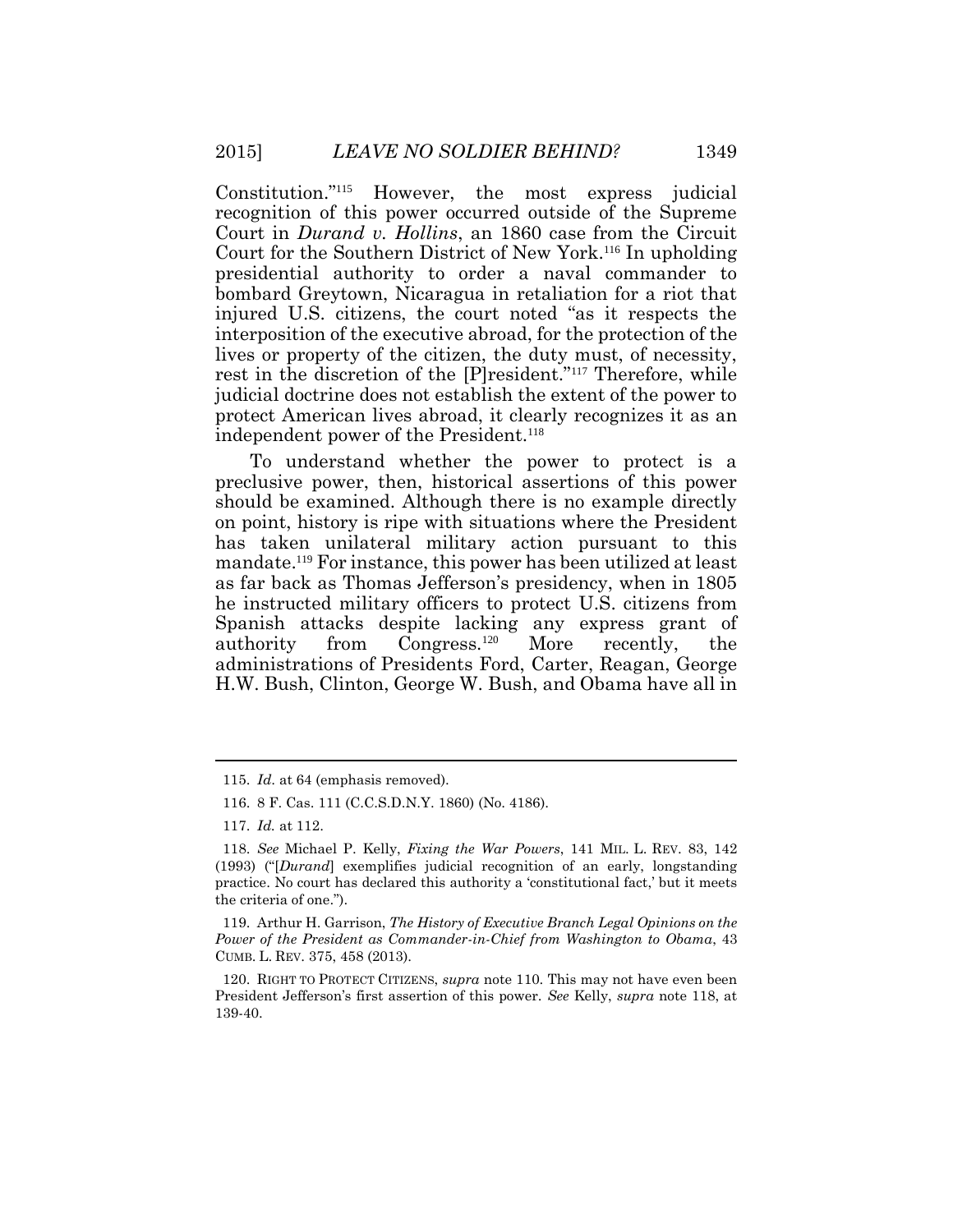one form or another asserted the constitutional authority to act unilaterally in protecting the lives of Americans abroad.<sup>121</sup>

Two of the more relevant examples come from the Administrations of Presidents Ford and Carter. In 1975, at the close of the Vietnam War, a number of U.S. citizens and foreign nationals needed evacuation from South Vietnam and Cambodia.<sup>122</sup> However, "[s]tatutory limitations barring the use of funds for the involvement of U.S. armed forces in combat activities and hostilities in Southeast Asia arguably prohibited the use of armed forces to rescue U.S. nationals and foreigners."<sup>123</sup> After convening a joint session of Congress to plead for clarification on the extent of the limitations, President Ford took action without waiting for congressional approval.<sup>124</sup> He ordered U.S. troops to evacuate thousands of U.S. citizens and foreign nationals from both locations.<sup>125</sup> Two weeks later, Ford took similar unilateral action in ordering U.S. troops to rescue the crew of a U.S. merchant ship, the *Mayaguez*, which had been seized by Cambodia.<sup>126</sup> Although the Ford Administration did not explicitly refer to the President's power to protect in defense of its actions, President Ford did "reference . . . both his inherent 'executive power and his authority as Commander in Chief."<sup>127</sup> Furthermore, the Ford Administration implied that the powers it had utilized were preclusive.<sup>128</sup>

124. *Id*.

125. *Id*.

126. *Id*. at 1073.

<sup>121</sup>*. See* Garrison, *supra* note 119, at 428-78 (discussing examples of such assertions for each of these Presidents).

<sup>122.</sup> *A Constitutional History*, *supra* note 71, at 1072.

<sup>123.</sup> *Id*. at 1072 & n.530 (internal quotation marks omitted).

<sup>127.</sup> Peter Raven-Hansen & William C. Banks, *Pulling the Purse Strings of the Commander in Chief*, 80 VA. L. REV. 833, 916 (1994) (quoting *Text of President Ford's Report to Congress on Ship*, N.Y. TIMES, May 16, 1975, at 15).

<sup>128.</sup> *See id.* ("State Department Legal Advisor Monroe Leigh supported President Ford's claim and asserted that these inherent powers could not constitutionally be restricted.").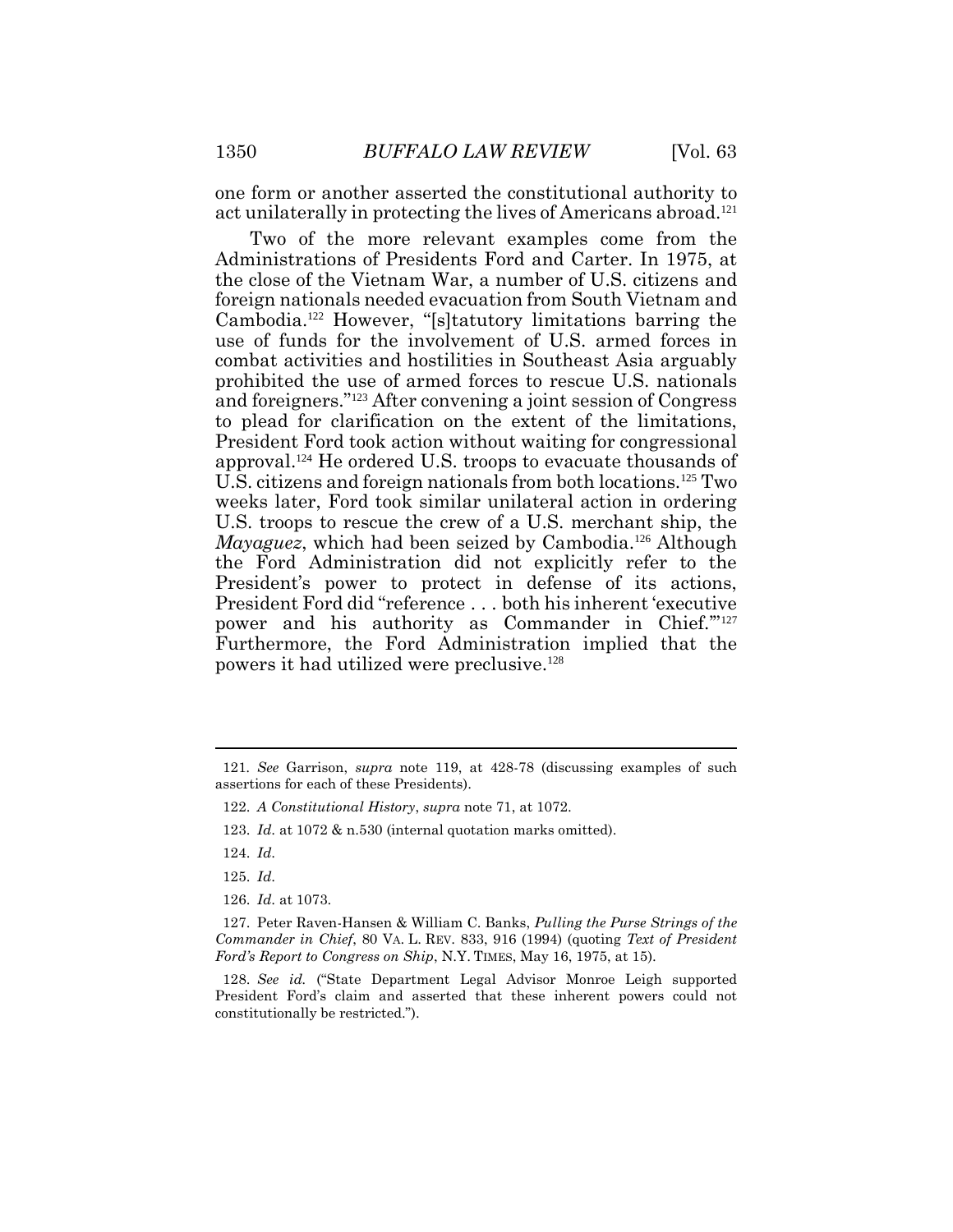The Carter Administration exercised similar executive power in 1979, during the Iran hostage crisis.<sup>129</sup> After Iranian students had taken sixty-three members of the U.S. embassy hostage, the Carter Administration used the President's constitutional obligation to protect American lives to justify several operations in an attempt to save the hostages.<sup>130</sup> Notably, the Carter Administration asserted this power to override congressional notification requirements in two different statutes.<sup>131</sup>

The actions of both the Ford and Carter Administrations are the closest scenarios to the Bergdahl exchange that provide some evidence that the power to protect is part of the preclusive core of executive war powers. One important difference between them, however, is that the actions of the Ford and Carter Administrations involved deploying troops in attempts to save the lives of American citizens and soldiers, while the Bergdahl exchange involved the release of wartime detainees to protect Bergdahl's life. Thus, it is important to square the two uses of authority. The President's power to deploy troops absent congressional authorization pursuant to the power to protect is clearly established, and this exercise of authority is understood as deriving from the Commander in Chief clause.<sup>132</sup> Similarly, the President's authority over wartime detainees also comes from the Commander in Chief clause—with the added caveat

132. *See* Kelly, *supra* note 118 ("Congress generally concedes that the Commander-in-Chief clause includes this independent power.").

<sup>129.</sup> Garrison, *supra* note 119, at 433.

<sup>130.</sup> *Id.*

<sup>131.</sup> *See* Geoffrey Corn, *Triggering Congressional War Powers Notification: A Proposal to Reconcile Constitutional Practice with Operational Reality*, 14 LEWIS & CLARK L. REV. 687, 732 (2010) (noting that the Carter Administration did not believe it needed to abide by the notification requirement in the War Powers Resolution); Robert F. Turner, *The Constitution and the Iran-Contra Affair: Was Congress the Real Lawbreaker?*, 11 HOUS. J. INT'L L. 83, 123-24, 113 n.111 (1988) (noting that the Carter Administration did not abide by the "timely" notification requirement of section 501 of the National Security Act of 1947); Cyrus R. Vance, *Striking the Balance: Congress and the President Under the War Powers Resolution*, 133 U. PA. L. REV. 79, 89 (1984) ("There were those in the [Carter] administration who favored consulting congressional leaders in accordance with section 3 of the War Powers Resolution before our units were set in motion. However, concerns for secrecy prevailed.").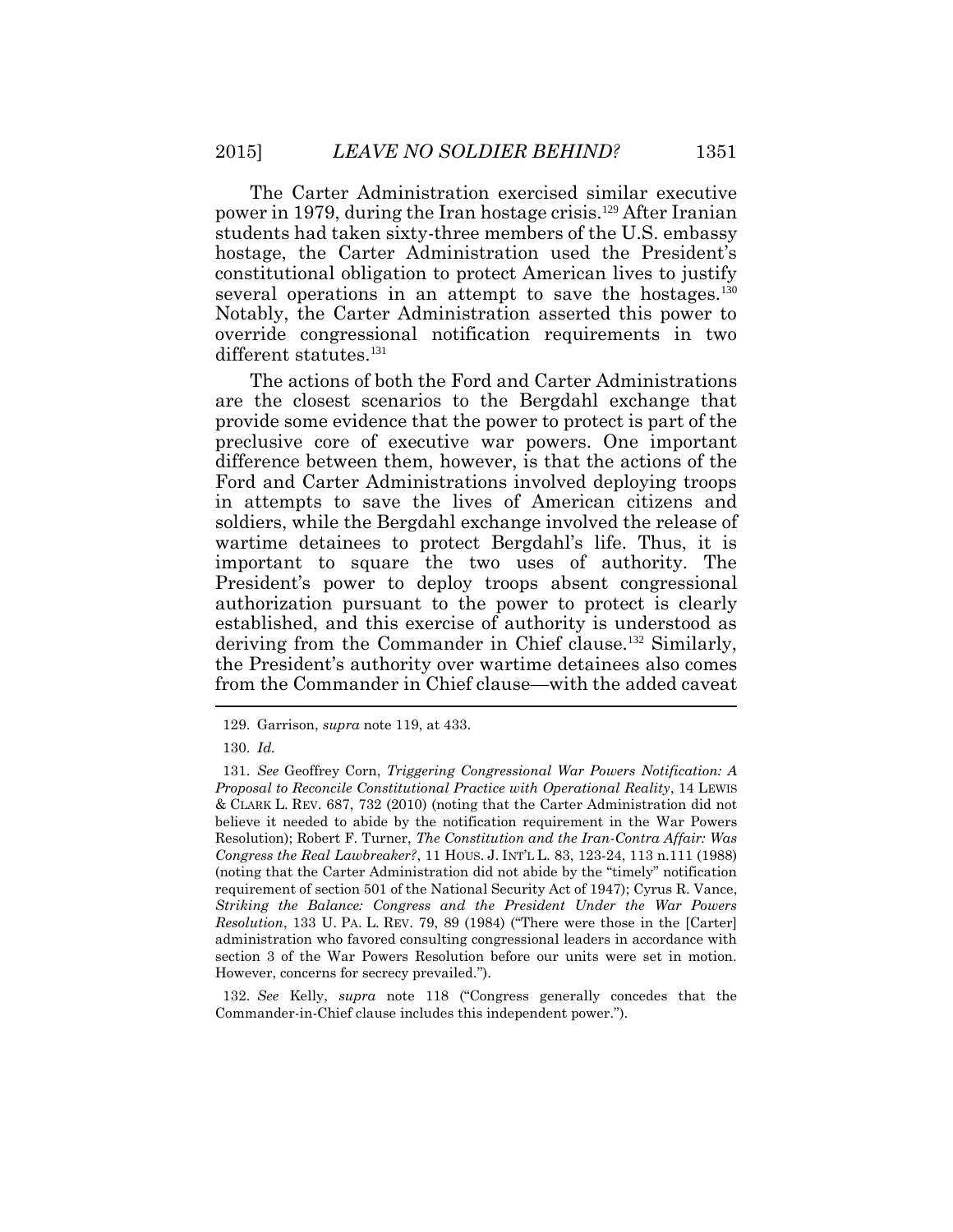that congressional authorization must activate that power.<sup>133</sup> Here, because the AUMF activated the President's authority over the five Taliban detainees, his decision to release them requires no further grant of authority than did the deployment of troops by the Ford and Carter Administrations in the situations discussed above. Thus, one could argue that, like the Ford and Carter Administrations' deployment of troops in contravention of established law, the release of the five Taliban detainees without following the 2014 NDAA's 30-day notice requirement was a valid exercise of the President's preclusive authority to protect American citizens and U.S. soldiers abroad.

The Administration's constitutional override theory appears to have some promising weight to it. However, the idea that the actions of the Ford and Carter Administrations were exercises of preclusive authority is not without its critics. For instance, while acknowledging the significance of President Ford's exercise of power in the evacuation and rescue in Vietnam and Cambodia, two commentators characterized the situation as an exception to historical presidential action and still concluded that the only preclusive core to the President's war powers was the power of superintendence.<sup>134</sup> Furthermore, Ford's actions were criticized by "then-Assistant Senate Legal Counsel Glennon, who had argued that the funding restrictions prohibited the evacuations and *Mayaguez* operations, [and] asserted that '[t]he power of the President to commit the armed forces to hostilities is subordinate to the power of the Congress to deny funds.'"<sup>135</sup> Finally, in discussing the protective power of the presidency generally, another commentator acknowledged that while a President's authority to act in a true emergency is a question that has existed since the founding, "no

<sup>133.</sup> *See supra* Part III.B.1.

<sup>134.</sup> *See Framing the Problem*, *supra* note 66, at 800; *A Constitutional History*, *supra* note 71.

<sup>135.</sup> Raven-Hansen & Banks, *supra* note 127, at 917 (quoting Letter from Michael J. Glennon to Sen. Thomas F. Eagleton (May 4, 1976), *in* 3 MICHAEL J. GLENNON & THOMAS M. FRANCK, UNITED STATES FOREIGN RELATIONS LAW 368, 368 (1981)).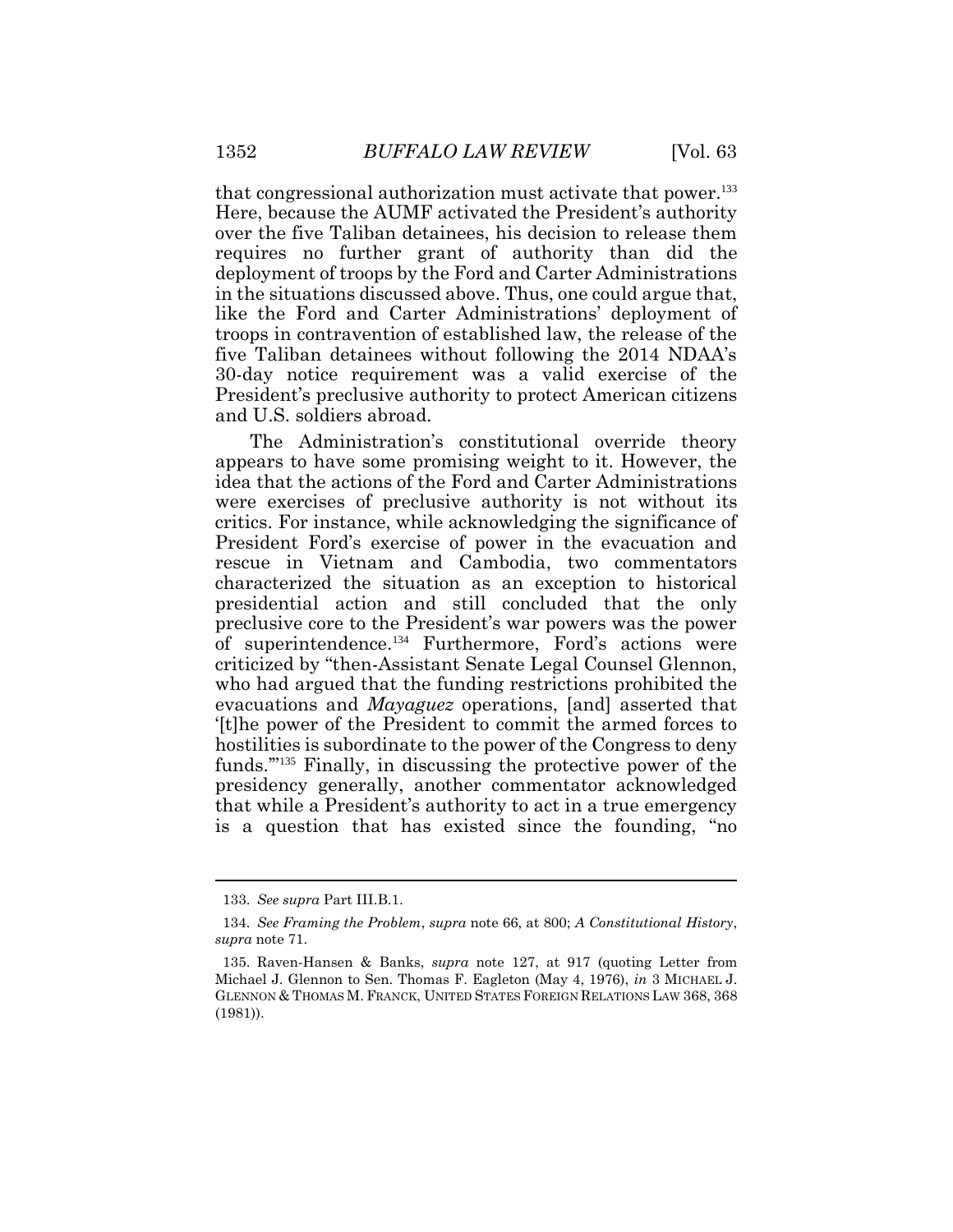presidential authority to act *contra legem* exists."<sup>136</sup> Therefore, while the Obama Administration's use of the power to protect to justify the Bergdahl swap does not appear unprecedented, arguments against this theory persist and, accordingly, definitive preclusive authority in this situation remains elusive.

## C. *Conclusion*

The Obama Administration proffered two distinct legal theories in defense of its decision to ignore the 2014 NDAA's 30-day notice requirement in executing the Bergdahl exchange. Its statutory, implied exception theory argued for a narrow construction of the notice requirement that excepted situations such as the Bergdahl swap. On the other hand, its constitutional override theory asserted that the notice requirement was unconstitutional in circumstances where it might impinge on the President's constitutional mandate to protect the lives of American citizens and soldiers. An examination of these two theories revealed that, while both are colorable arguments, neither one provides the sort of definitive authority necessary to determine whether the Obama Administration's action was lawful.

Notably, a genuine answer to this question is unlikely to surface. First, neither Congress nor the President is likely to take any definitive action surrounding this issue. While the executive branch will no doubt continue to write legal opinions while Congress holds hearings and conducts investigations, history has shown that the stalemate surrounding this type of authority will not break. Additionally, the courts are unlikely to ever hear a case of this kind.137 There will never be any litigation pertaining to the Administration's conduct in the Bergdahl exchange because the injuries are not personal and therefore "not

 $\overline{a}$ 

<sup>136.</sup> Henry P. Monaghan, *The Protective Power of the Presidency*, 93 COLUM. L. REV. 1, 11 (1993).

<sup>137.</sup> Jack Goldsmith, *One or Two Other Statutes the President Likely Disregarded in The Bergdahl Deal*, LAWFARE BLOG (June 2, 2014, 7:45 PM), http://www.lawfareblog.com/2014/06/one-or-two-other-statutes-the-presidentlikely-disregarded-in-the-bergdahl-deal.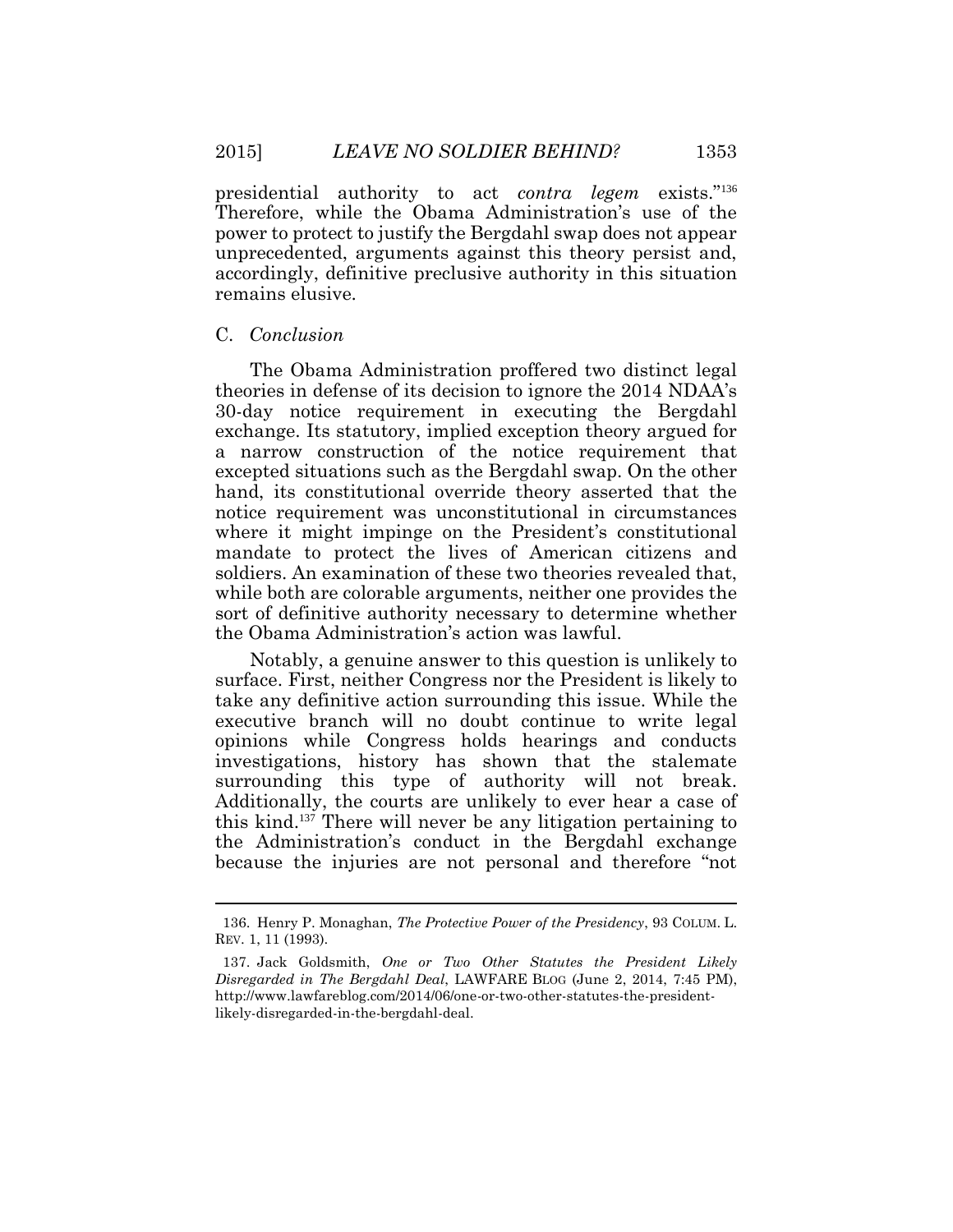sufficient for standing."138 Specifically, releasing inmates from Guantanamo does not harm a specific person, and though it is feasible to argue that the public at-large is somehow injured, that alone is insufficient.<sup>139</sup> Although there is a case currently before the D.C. Circuit that argues, among other things, that the transfer restrictions on Guantanamo detainees are an unconstitutional impingement of the President's Commander in Chief power, the prospects for the case are not promising.140 For one, the trial court dismissed the original case for lack of standing.141 Furthermore, time and again courts have refused to "resolve definitively the precise contours of Congress's power to control the President's war powers."142 Thus, even if this case is heard on the merits, it is hard to believe that any ruling as to that particular argument is forthcoming.

Clarity on this subject will continue to be elusive, an unsettling reality because the question directly affects the life of any U.S. soldier taken captive. Therefore, it is incredibly important to provide a definitive answer to the constitutional question at issue—not just for the soldiers that we are sending off to war in increasingly non-traditional circumstances, but also for the public and our political leaders. The final Part of this Comment proposes a solution to this problem by arguing that important policy considerations necessitate the recognition of exclusive presidential authority over prisoner of war exchanges.

# IV. THE PRESIDENT SHOULD HAVE EXCLUSIVE AUTHORITY TO CONDUCT PRISONER OF WAR EXCHANGES

As this Comment has shown, there is simply no definitive answer to the legal question implicated by the Bergdahl

 $\overline{a}$ 

<sup>138.</sup> Zack Beauchamp, *A New Report Says Obama's Bowe Bergdahl Prisoner Swap Was Illegal. Here's What It Missed*, VOX (Aug. 21, 2014, 5:32 PM), http://www.vox.com/2014/6/9/5786834/obama-law-bergdahl (quoting University of Chicago Law Professor Eric Posner).

<sup>139.</sup> *Id.*

<sup>140.</sup> Ahjam v. Obama, 37 F. Supp. 3d 273 (D.D.C. 2014), *appeal dismissed*, No. 14-5116 (D.C. Cir. 2015).

<sup>141.</sup> *Id.* at 277.

<sup>142.</sup> *Framing the Problem*, *supra* note 66, at 766.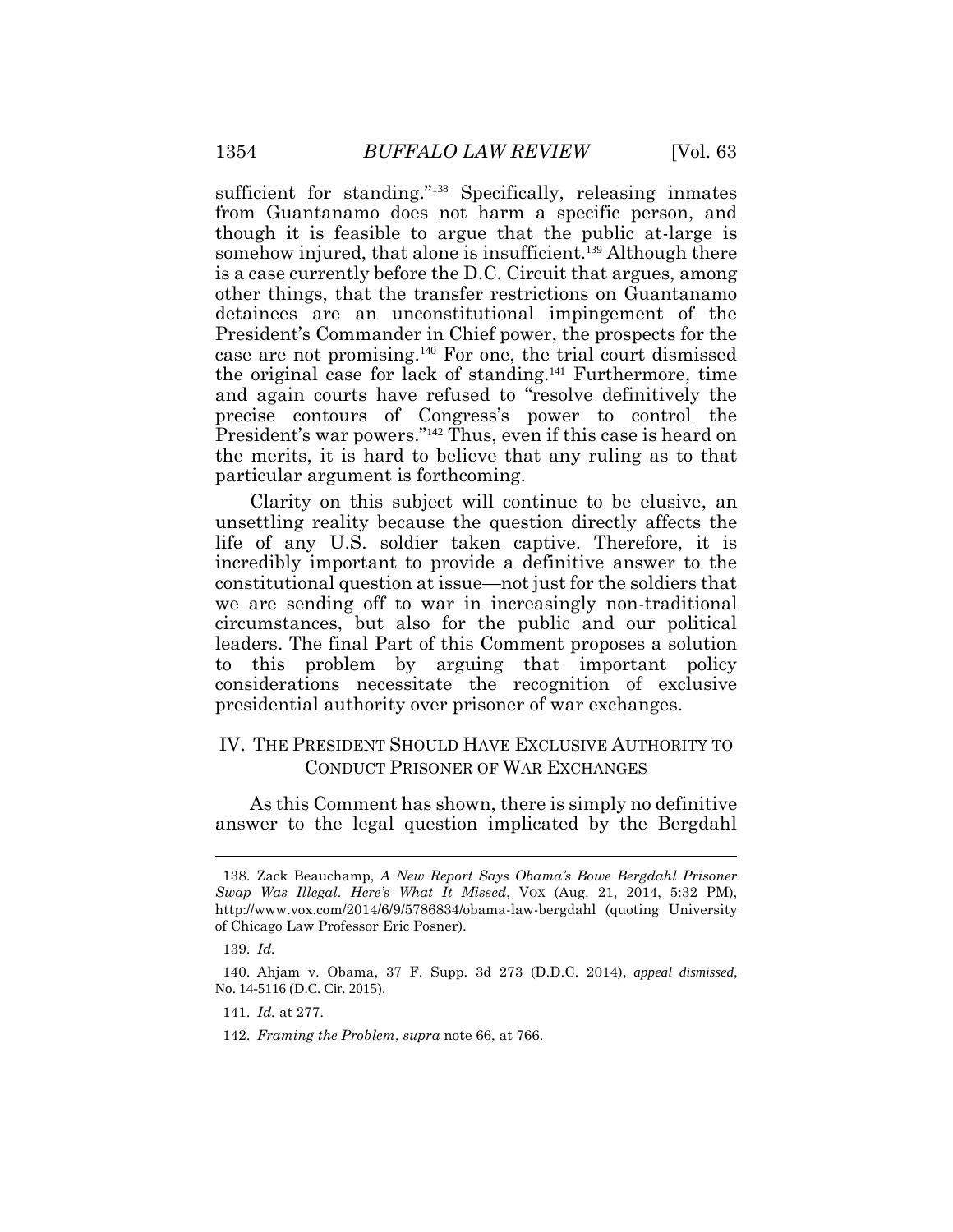swap. However, the political and public uproar following the exchange demonstrates that providing such an answer is of considerable importance. Accordingly, this Comment suggests that policy concerns warrant the recognition of an exclusive authority for the executive branch to perform prisoner of war exchanges. There are three major policy concerns that are relevant in arriving at this conclusion: (1) concerns that granting this limited power could lead to a grab for more expansive wartime power by the President; (2) the potential that unilateral decision making in this context may lead to undesirable or even dangerous results; and (3) the military ethos to never leave a soldier behind.

#### A. *Expanding Executive Power*

There is a valid concern that congressional and judicial acquiescence to presidential authority in this narrow context could bleed over into more expansive wartime powers. For instance, some commentators have expressed concerns over the Supreme Court ever expressly acknowledging preclusive wartime authority for the executive branch because of the potential for a President to use it to justify expansive powers akin to those asserted by the Bush Administration.<sup>143</sup> However, such concerns seem unwarranted in the context of a narrowly tailored power that gives the President the authority to exchange enemy combatants captured during an armed conflict for a U.S. soldier taken captive during that conflict. In particular, such a power does not impliedly give the President the exclusive authority to set wartime detention policies, nor does it run the risk of justifying detainee abuse.144 By simply accepting this narrow, exclusive authority in the President, the legislature and judiciary provide no statutes or legal opinions to interpret nor any constitutional powers to balance. There is no doubt that creative legal minds in the executive branch could challenge this seemingly straightforward authority. However, the only obviously arguable facts would be whether the detainee(s) and the exchanged-for soldier(s) were taken captive during

<sup>143.</sup> *A Constitutional History*, *supra* note 71, at 1106-07.

<sup>144.</sup> These were two major concerns that arose as a result of the Bush Administration's legal philosophies. *See id.* at 1110-11.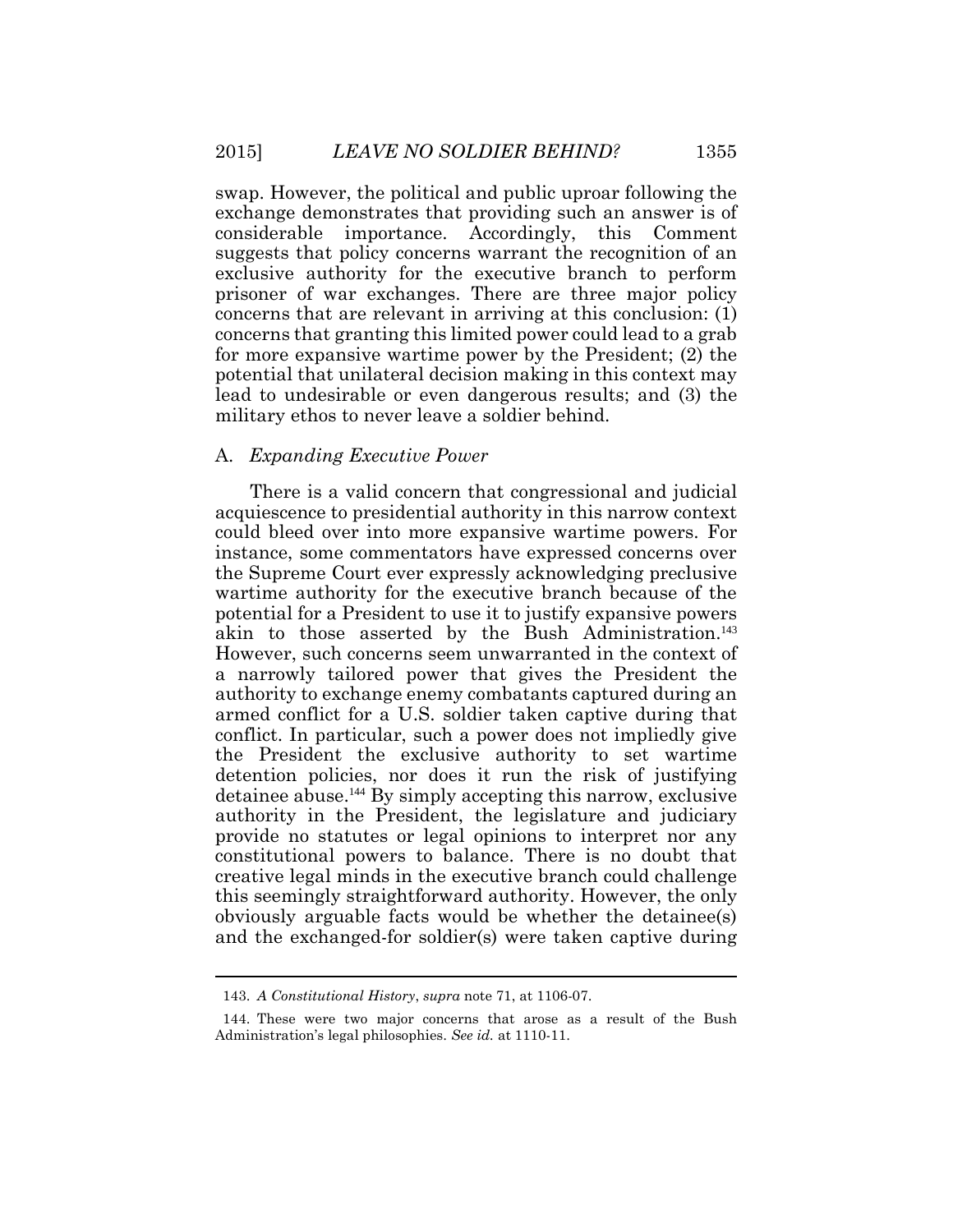the same conflict. That determination is a more difficult question than it may initially seem considering the complexities of the global war on terror, but not an impossible task. Such a rule would apply only to soldiers (as opposed to civilians) taken captive during an identifiable conflict—a qualification that necessarily restricts where and by whom a soldier could be taken captive.<sup>145</sup>

Other issues raised along with this concern include the contention that Congress's participation in the process helps to legitimize it <sup>146</sup> and prevents errors in judgment by the President.<sup>147</sup> While such points are valid, the type of considered, drawn-out debate that Congress provides is not suited to time-sensitive prisoner exchanges, such as the Bergdahl swap. Furthermore, when more time is available, there is no reason to believe that the executive branch would be any more prone to making an unwise or hasty decision than Congress. In fact, leaving the decision solely up to the President allows him or her to face any public or political scrutiny on his or her own, while preventing any political games from being played with an American soldier still in enemy hands. The idea that the President and Congress could play politics to the detriment of a captive U.S. soldier is not far-fetched considering the hyper-partisan environment in Washington.<sup>148</sup> While there is certainly a traditional influence that a President carries during wartime, $149$  the expansive power wielded by the Bush Administration and constant calls of executive overreach leveled against the Obama Administration may have withered that influence away. In the end, the concern that a limited grant of preclusive power in this context could bleed

148. One need only look at the flip-flopping reaction of several congressmen following the Bergdahl swap to illustrate this point. *See* Catalina Camia, *Oops! Praise for Sgt. Bergdahl Tops Deleted Tweets by Politicians*, USA TODAY: ON POLITICS (Dec. 31, 2014, 12:30 PM), http://onpolitics.usatoday.com/2014/12/31/ twitter-bergdahl-deleted-sunlight-foundation.

149. *See, e.g.*, *A Constitutional History*, *supra* note 71, at 1109.

<sup>145.</sup> While this leaves open the possibility that special operators taken captive during covert activities not associated with a more overt conflict would slip through the cracks of this authority, such circumstances implicate a different set of policy issues than those addressed here.

<sup>146.</sup> *See* Lobel, *supra* note 65, at 413-14.

<sup>147.</sup> *A Constitutional History*, *supra* note 71, at 1110.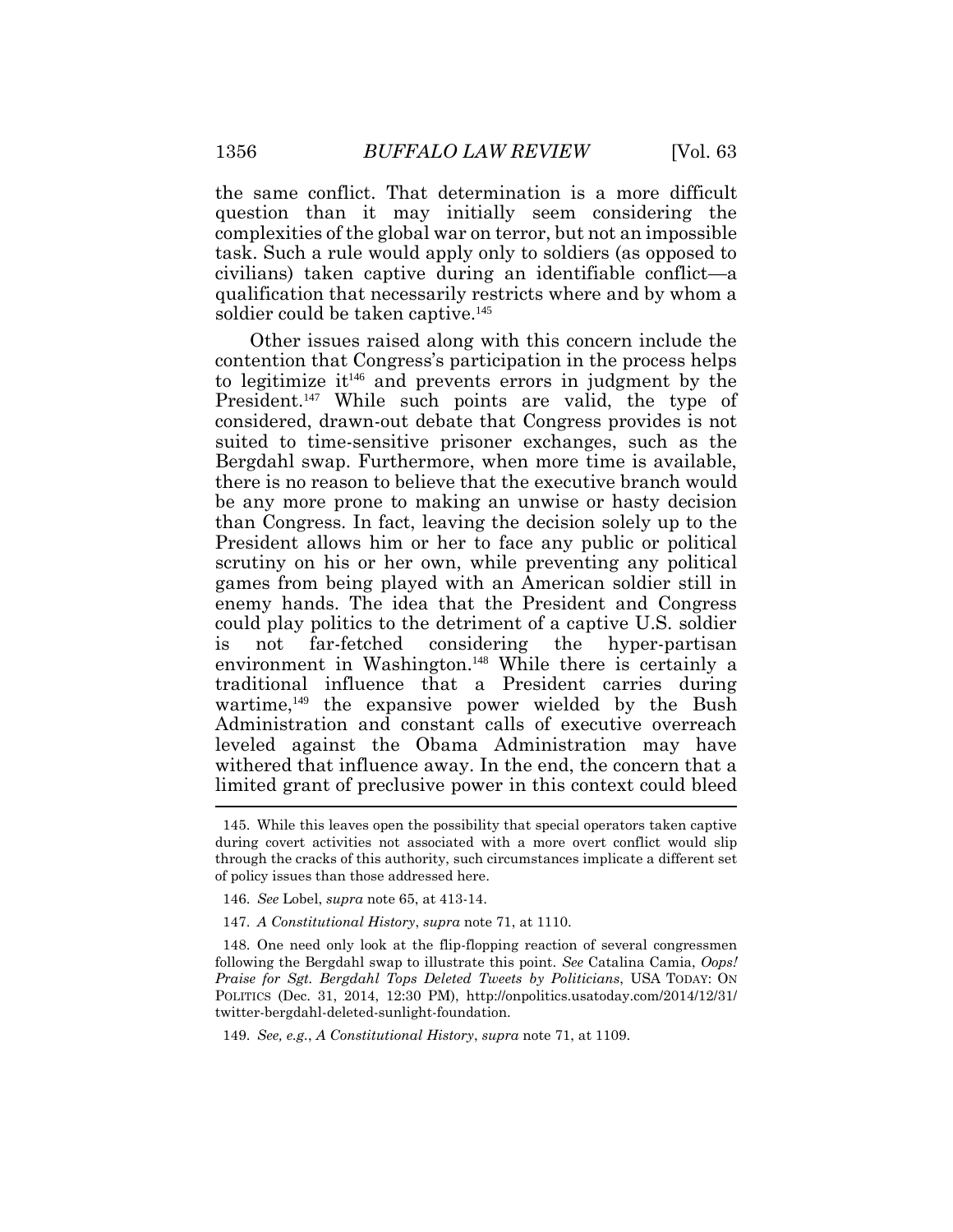over into more expansive powers is insufficient on its own to discourage recognizing such authority.

#### B. *Potential for Disproportionate or Dangerous Results*

A second policy concern that is relevant in examining whether an exclusive executive power over prisoner of war exchanges should be recognized is the potential for disproportionate or dangerous results. In particular, two major criticisms that have been leveled at the Obama Administration regarding the Bergdahl exchange are that the President negotiated with terrorists and that the price of five Taliban detainees for one U.S. soldier was too high.<sup>150</sup> However, a reasoned look at these criticisms only serves to demonstrate the type of political squabbling that can occur with a soldier's life in the balance. First, regarding the concern that the Administration paid too high a price, a brief look at past prisoner exchanges reveals that disproportionate results are a rather common occurrence. For example, in 1953, 6670 Communist prisoners were exchanged for only 684 UN-affiliated personnel as the Korean War was winding down.151 In this instance, despite intense political and public debate surrounding the disposition of war prisoners, Congress passed no laws and the exchange was handled by executive agreement.<sup>152</sup> Additionally, in 1973, the Paris Accords that ended the U.S. conflict in Vietnam "brought 591 Americans back home, including now-Sen. John McCain, in exchange for the release of 2,600 NVA soldiers."153 Finally, in a more recent example not involving the United States, longtime ally Israel traded 1027 Palestinian prisoners for *one* Israeli soldier.154 Thus, it is safe to conclude that criticisms of the "5 for 1" Bergdahl swap are somewhat overstated.  $\overline{a}$ 

152. *Id.* 

154. *Id.* 

<sup>150.</sup> Ed Payne & Tom Cohen, *Hagel on Bergdahl Deal: "We Could Have Done a Better Job" of Informing Congress*, CNN (June 13, 2014, 8:36 AM), http://www.cnn.com/2014/06/12/politics/bowe-bergdahl-release/index.html.

<sup>151.</sup> Pearlstein, *supra* note 105, at 646.

<sup>153.</sup> Dan Lamothe, *And You Thought 5-for-1 Was Lopsided? The Bowe Bergdahl Deal, Visually Compared*, WASH. POST: CHECKPOINT (June 9, 2014), http://www.washingtonpost.com/news/checkpoint/wp/2014/06/09/and-youthought-5-for-1-was-lopsided-the-bowe-bergdahl-deal-visually-compared.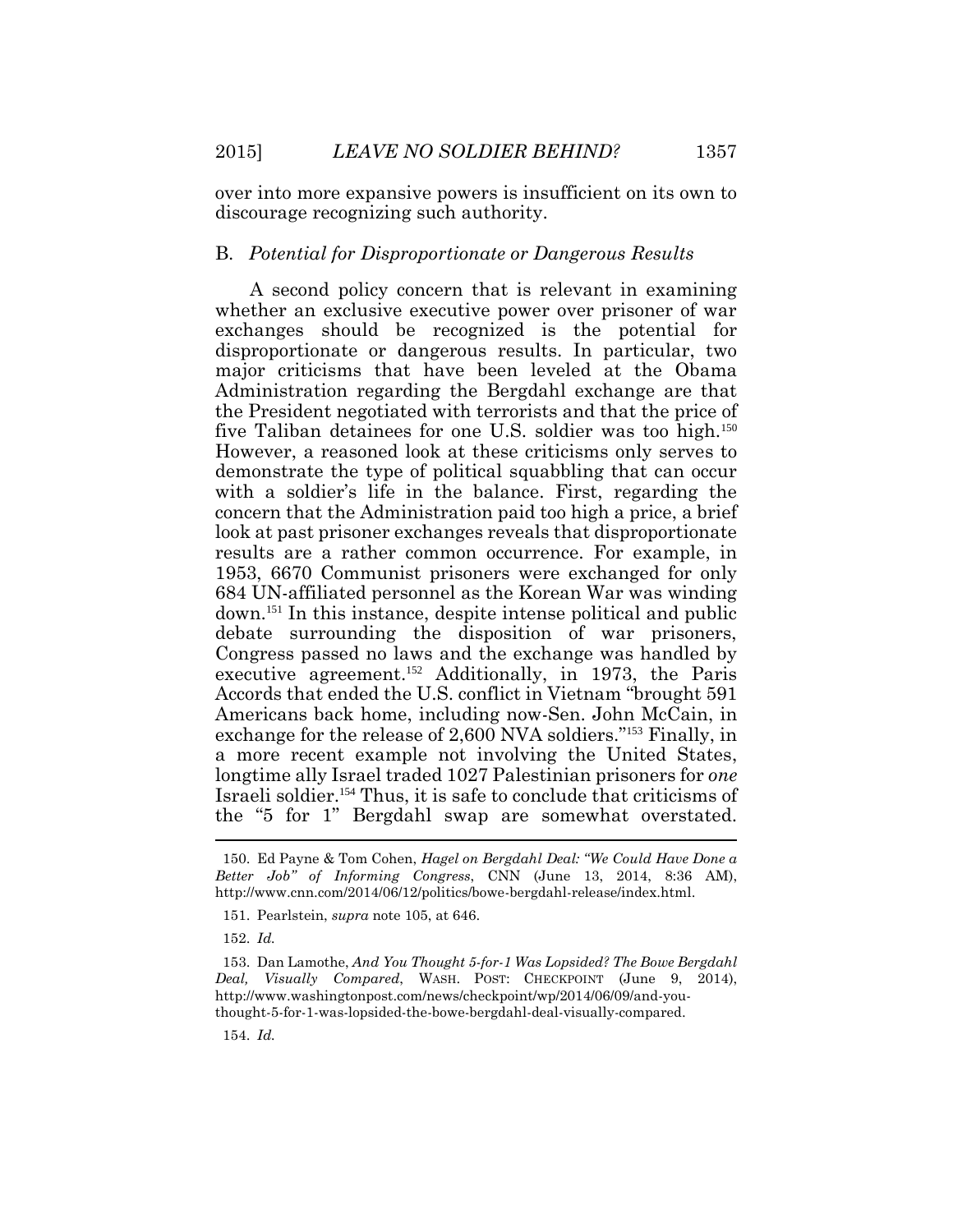Importantly, however, these examples are not intended to justify or legitimize the Bergdahl swap, as that question is correctly left to political and public debate. Instead, they are meant to put this particular criticism into perspective and show that disparate results in prisoner exchanges are a wellestablished cost of war. As such, this concern should not weigh heavily against recognizing exclusive executive power in this arena.

Another criticism pertaining to the cost of the Bergdahl exchange involves the dangerousness of the released Taliban detainees and the concern that they could re-engage in militant activities.<sup>155</sup> While this apprehension is understandable,<sup>156</sup> it is not unique to the Bergdahl exchange. As one commentator notes:

The notion of returning prisoners to a homeland of violent political instability, for example, is not new. We returned prisoners twice to post-war European nations whose economic, political, and state security systems had been decimated by what were then the most destructive wars history had ever known. Neither is it the case that we would never release prisoners who still harbor violent intentions toward the United States. In World War II, among the first prisoners released were those Nazis whose enmity was "most hardened" against us. Nor can it be contended that we would never release prisoners as long as they have ideological brethren with whom they might again affiliate in re-engaging the fight. We returned thousands of communist prisoners to communist nations—for a half-century our most feared, most hated ideological opponents—at the height of a half-century long war that was "hot" (in Korea and Vietnam) almost as often as it was cold, and that was defined by the standing deployment of U.S. armed forces to countries all over the world.<sup>157</sup>

The United States has also not differentiated state from non-state enemies in the exchange of prisoners.<sup>158</sup> During the Vietnam War, the U.S. unilaterally released Viet Cong

<sup>155.</sup> Payne & Cohen, *supra* note 150.

<sup>156.</sup> *See* Dan Lamothe, *Taliban Official Swapped For Bowe Bergdahl Could Return to Battlefield, General Says*, WASH. POST: CHECKPOINT (Feb. 3, 2015), http://www.washingtonpost.com/news/checkpoint/wp/2015/02/03/taliban-officialswapped-for-bowe-bergdahl-could-return-to-battlefield-general-says.

<sup>157.</sup> Pearlstein, *supra* note 105, at 664-65.

<sup>158.</sup> *Id.* at 665.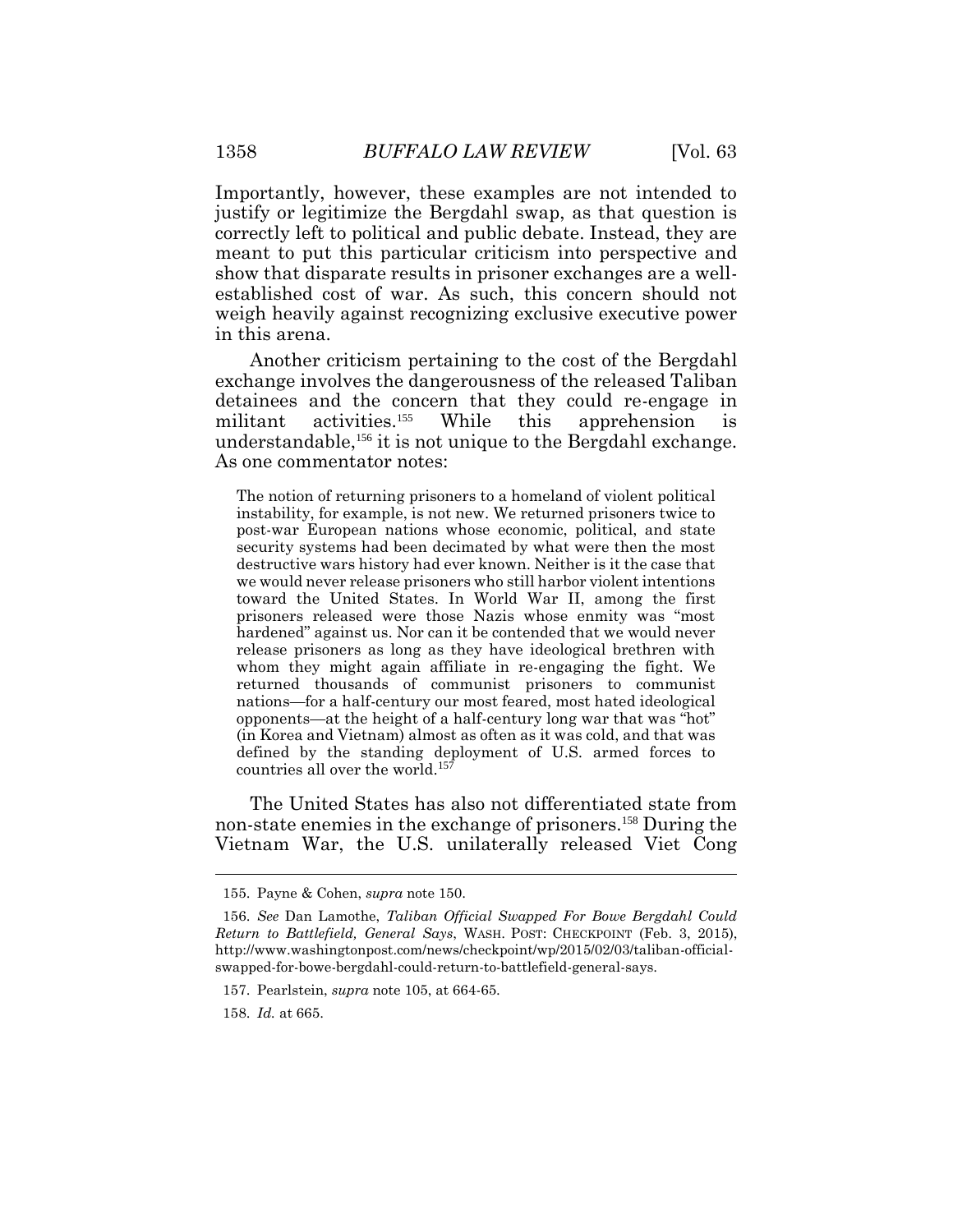prisoners with the hope that it would inspire better treatment of our soldiers taken captive.<sup>159</sup> Additionally, during the Civil War, the President "negotiated terms for the exchange of civilian prisoners captured by the Union army during military operations."<sup>160</sup> Again, such examples are not meant to lend merit to the Bergdahl swap, but simply offer further perspective of the critique that there is something wholly different about current detainees that requires congressional oversight.

The final criticism that implicates the potential for undesired results should exclusive presidential authority over prisoner exchanges be recognized is the claim that the President broke a central foreign policy directive to not negotiate with terrorists.<sup>161</sup> Because of the unique facts surrounding Bergdahl's capture and subsequent release, this claim is a little murky. However, it has been one of the most consistent critiques of the swap. The main issue concerns Bergdahl's initial disappearance. In particular, the Taliban captured Bergdahl after he left his unit's outpost. <sup>162</sup> Then, shortly after that initial capture, it is widely believed that the Taliban transferred Bergdahl into the control of the Haqqani network.<sup>163</sup> After this transfer, Bergdahl likely spent the majority of his captivity under Haqqani control in northwest Pakistan.<sup>164</sup>

The uncertainty about Bergdahl's whereabouts during his captivity drives much of the argument in favor of this claim. Specifically, while the Taliban is not considered a terrorist organization by the U.S. government, the Haqqani network is.<sup>165</sup> What further muddies the waters of this claim is that the deal for Bergdahl was brokered directly with

<sup>159.</sup> *Id.*; Yoo, *supra* note 98, at 1220-21.

<sup>160.</sup> Yoo, *supra* note 98, at 1222 n.167.

<sup>161.</sup> Michael Crowley, *Obama Didn't Negotiate With 'Terrorists' for Bergdahl*, TIME (June 2, 2014), http://time.com/2809612/bowe-bergdahl-obama-taliban.

<sup>162.</sup> Schmitt & Savage, *supra* note 1.

<sup>163.</sup> *Id.*

<sup>164.</sup> *See id.*

<sup>165.</sup> *Foreign Terrorist Organizations*, U.S. DEP'T STATE, http://www.state.gov/j/ ct/rls/other/des/123085.htm (last visited Aug. 25, 2015).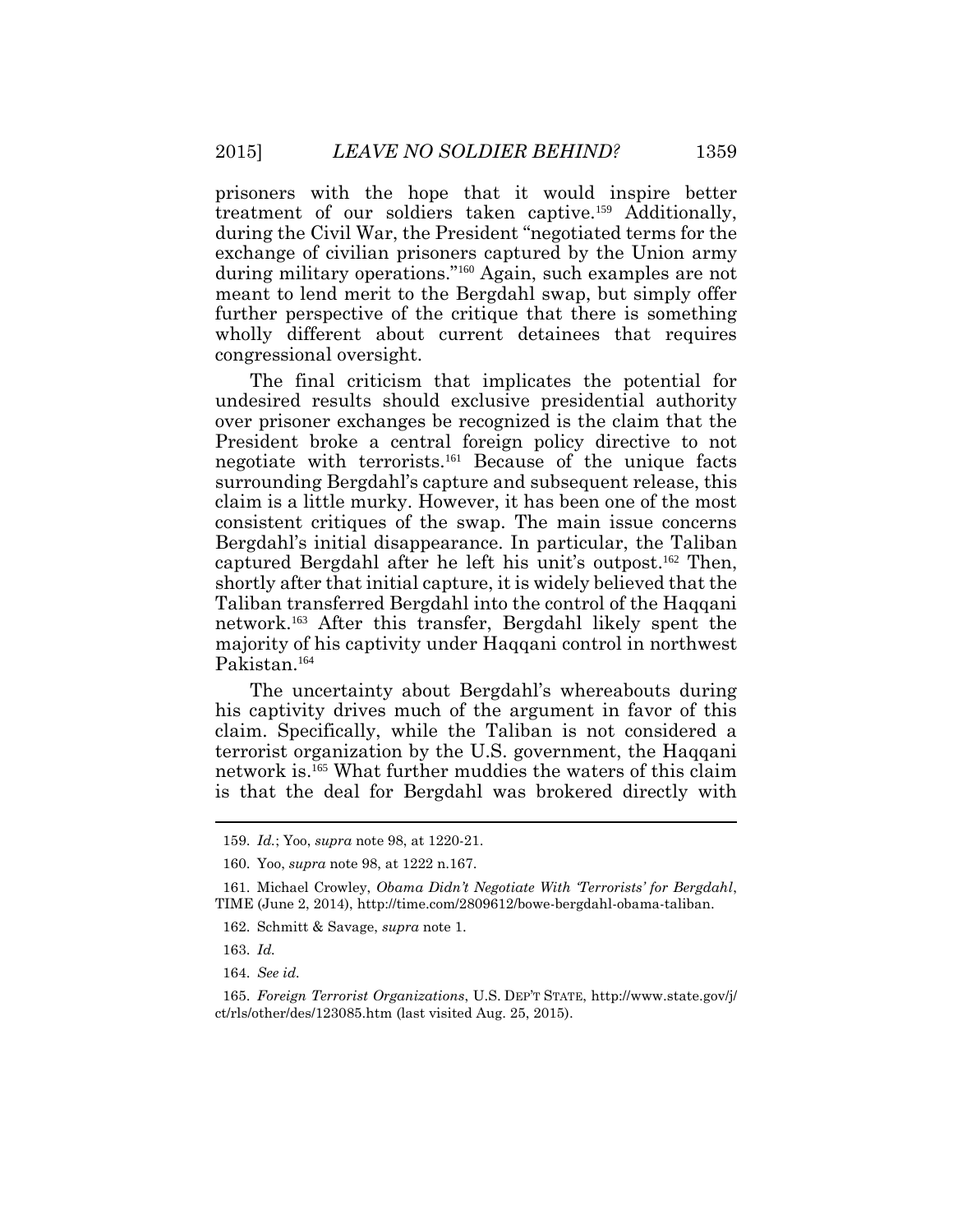Qatar, a recognized sovereign nation.<sup>166</sup> In short, those who choose to believe that the Administration negotiated with terrorists have a point; especially when considering that Bergdahl was primarily held by a well-known terrorist organization. However, it is also not a stretch to characterize the exchange as a fairly standard prisoner of war negotiation with a non-state enemy force.<sup>167</sup>

Even if one believes that the Administration violated the foreign policy directive to not negotiate with terrorists, a look at past practice again undermines this critique. For instance, the federal government has negotiated with terrorist organizations as far back as 1784 when Congress appropriated about \$80,000 as tribute to the Barbary nations to prevent pirate attacks on U.S. ships.<sup>168</sup> The Carter Administration engaged in negotiations with Iranians, who took Americans hostage in Iran, and achieved their release only after unfreezing about \$11 billion in assets.<sup>169</sup> President Reagan notoriously traded arms to the Iranians to secure the release of Americans held in Lebanon,<sup>170</sup> while President Clinton met with Gerry Adams of the Irish Republican Army, an organization that, at the time, was on the State Department's terror list.<sup>171</sup> Finally, the Bush Administration cut deals with Sunni insurgents in Iraq's Anbar province, working with and paying people who had been killing American soldiers.<sup>172</sup> This is not to condone any of these actions nor debate the relative merits of negotiating with unsavory organizations. However, to criticize the Administration's action in this instance as violating some sacred principle is disingenuous. Furthermore, to use it as a reason against recognizing exclusive executive power over prisoner exchanges—while making for an attention grabbing

- 171. *Id.*
- 172. *Id.*

<sup>166.</sup> Schmitt & Savage, *supra* note 1.

<sup>167.</sup> Entous & Barnes, *supra* note 9.

<sup>168.</sup> Kurt Eichenwald, *The Truth Behind the Bowe Bergdahl POW Prisoner Swap*, NEWSWEEK (June 3, 2014, 6:00 AM), http://www.newsweek.com/truthbehind-bowe-bergdahl-pow-prisoner-swap-253218.

<sup>169.</sup> Crowley, *supra* note 161.

<sup>170.</sup> *Id.*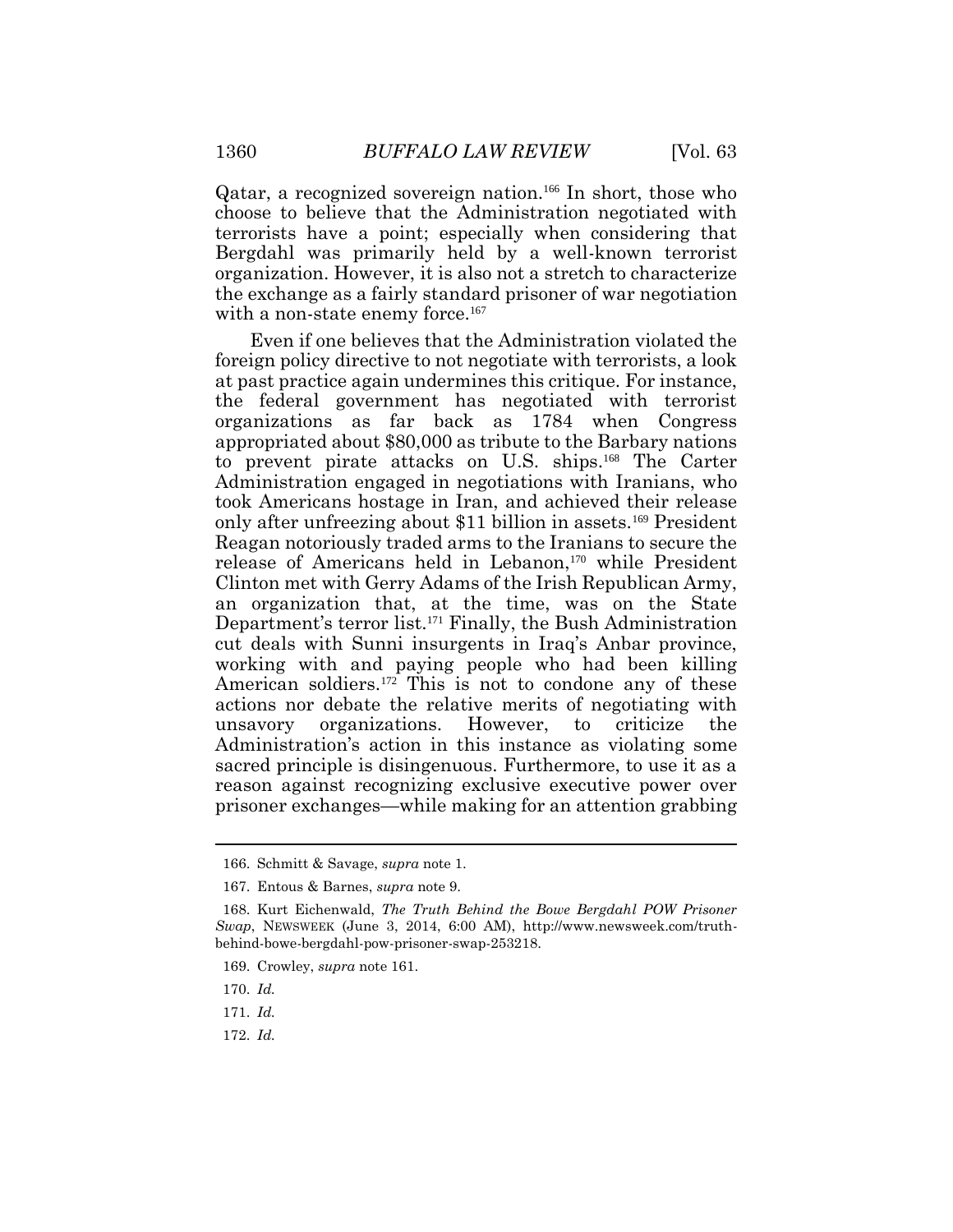headline—only serves to distract from the group that serves to benefit the most, captive U.S. soldiers.

#### C. *The Military Ethos to Leave No Soldier Behind*

While the above policy concerns may cause some to question the wisdom of recognizing exclusive executive authority over prisoner of war exchanges, the military ethos to leave no one behind should put those concerns to rest. The President, as Commander in Chief of the Armed Forces, bears this obligation to all of those under his command. It is a sacred principle that American service members hold dear,173 and it is irresponsible to send troops into battle without a clear understanding of what steps will be taken to ensure they are not left behind. The most direct way of doing so is to give the Commander in Chief a clear mandate over all prisoner exchanges, thus enabling him or her to take swift, unilateral action when circumstances require it.

Although the Bergdahl case comes with the emotionally charged element of his alleged desertion, this authority must exist regardless of the circumstances surrounding the service member's capture. It would be unwise to allow this fact to condition the President's exclusive authority to negotiate for service members' release. Specifically, there are any number of circumstances that could call a service members' capture into question and require a legal review.174 John Bellinger, a former State Department lawyer under President George W. Bush, may have put this controversial issue best when he said, "[w]e don't leave soldiers on the battle field under any circumstance unless they have actually joined the enemy army . . . [Bergdahl] was a young 20-year-old. Young 20-yearolds make stupid decisions.... [I]f you make a stupid decision [we do not] leave you in the hands of the Taliban."<sup>175</sup> 

<sup>173.</sup> Eric Schmitt et al., *Critics Are Questioning American Military Credo of Leaving No One Behind*, N.Y. TIMES (June 3, 2014), http://www.nytimes.com/ 2014/06/04/world/critics-questioning-credo-of-leaving-no-one-behind.html?\_r=2.

<sup>174.</sup> *See* 10 U.S.C. § 899 (2012) ("cowardly conduct"); § 911 ("reckless operation of a vehicle"); § 913 ("sleeping upon his post").

<sup>175.</sup> Schmitt et al., *supra* note 173; *see also* Ryan Goodman, *Joint Chiefs of Staff: Bergdahl Exchange Vital to Keeping Faith with American Service Members*, JUST SECURITY (June 11, 2014, 10:39 AM), https://www.justsecurity.org/12788/joint-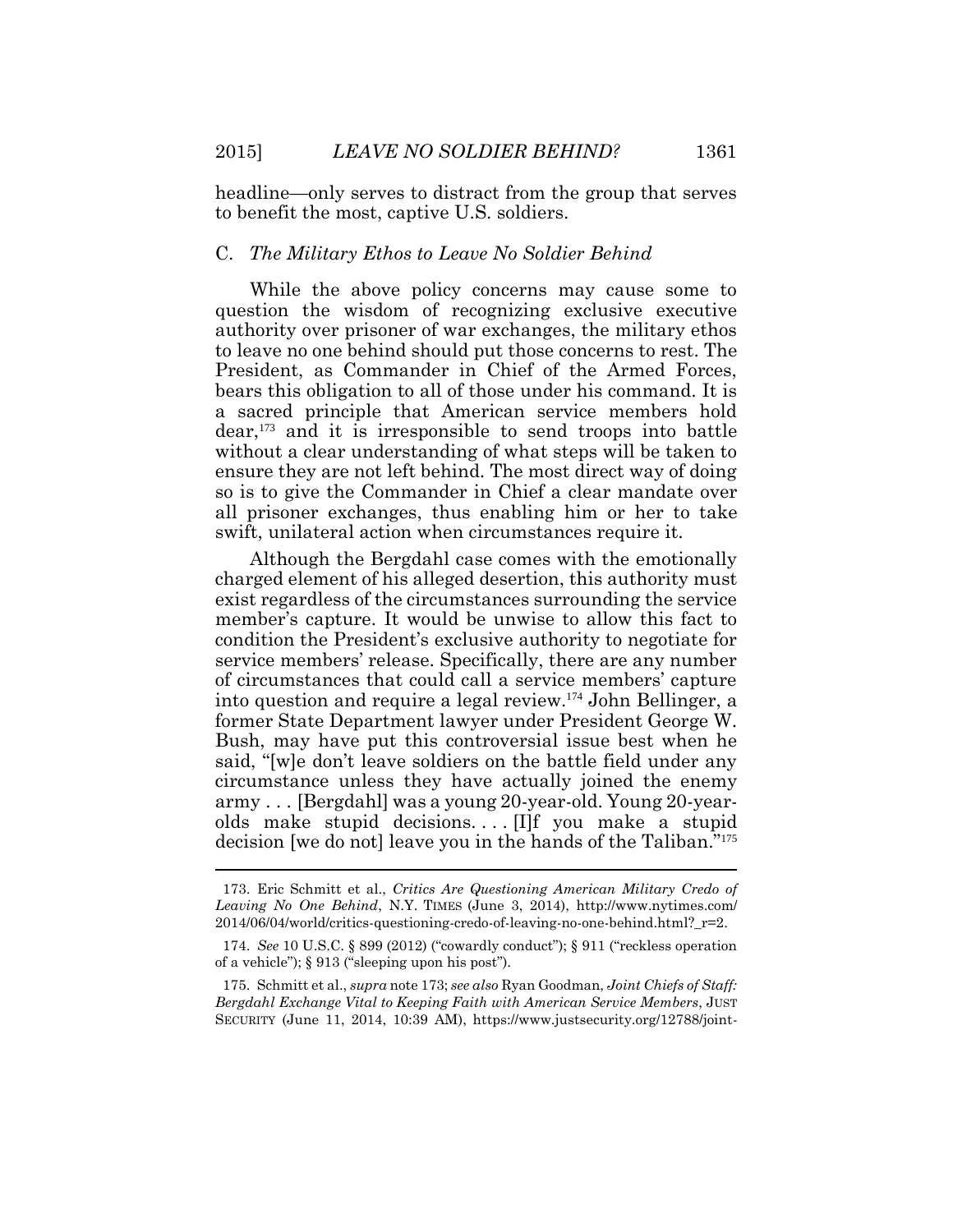The then-chairman of the Joint Chiefs of Staff, General Martin Dempsey, and the Secretary of the Army, John McHugh, as well as many other military officials, agree with this sentiment.<sup>176</sup> While there is no doubt that Bergdahl should face military justice if he did, in fact, desert,  $177$  a solid prisoner of war policy should rest on the non-partisan legal principle that, like any other American citizen and soldier in the armed forces, one is entitled to the presumption of innocence. Granting the President unilateral authority to secure a soldier's release does not and should not affect any eventual adjudication process.

Finally, also relevant to this discussion is that soldiers are being sent into increasingly unconventional conflicts. Except for the first Gulf War and the initial invasion in Iraq, the United States military has not fought a traditional, largescale conflict with another nation-state in decades.<sup>178</sup> Accordingly, the era of large, traditionally negotiated prisoner exchanges that were commonplace in the major wars of the past are, for the foreseeable future, unlikely to take place. What is more probable is that non-state enemies that provide, at best, uncertain captivity conditions will take smaller numbers of our soldiers captive. This sets up circumstances that will more likely than not replicate those of the Bergdahl swap, where a drawn-out congressional debate and the inevitable political squabbling that goes along with it could work to the detriment of a captive soldier.

chiefs-staff-bergdahl-exchange-vital-keeping-faith-american-service-members. In addition, Department of Defense policy for retrieving missing soldiers does not differentiate between deserters and non-deserters. *See* Timothy Matthews, *Sgt. Bergdahl and the High Priority to Recover Missing Soldiers*, JUST SECURITY (June 9, 2014, 9:04 AM), http://justsecurity.org/11384/guest-post-sgt-bergdahl-highpriority-recover-missing-soldiers.

<sup>176.</sup> *Id.*

<sup>177.</sup> *See* Dan Lamothe, *Army Sets Court Date in Desertion Case Against Bowe Bergdahl*, WASH. POST: CHECKPOINT (Apr. 3, 2015), https://www.washingtonpost. com/news/checkpoint/wp/2015/04/02/army-sets-court-date-in-desertion-caseagainst-bowe-bergdahl.

<sup>178.</sup> *See* ROBERT M. GATES, DUTY: MEMOIRS OF A SECRETARY AT WAR 209 (2014) ("American use of military force since Vietnam—with the sole exceptions of the Gulf War and the first weeks of the Iraq War—had involved unconventional conflicts against smaller states or nonstate entities . . . .").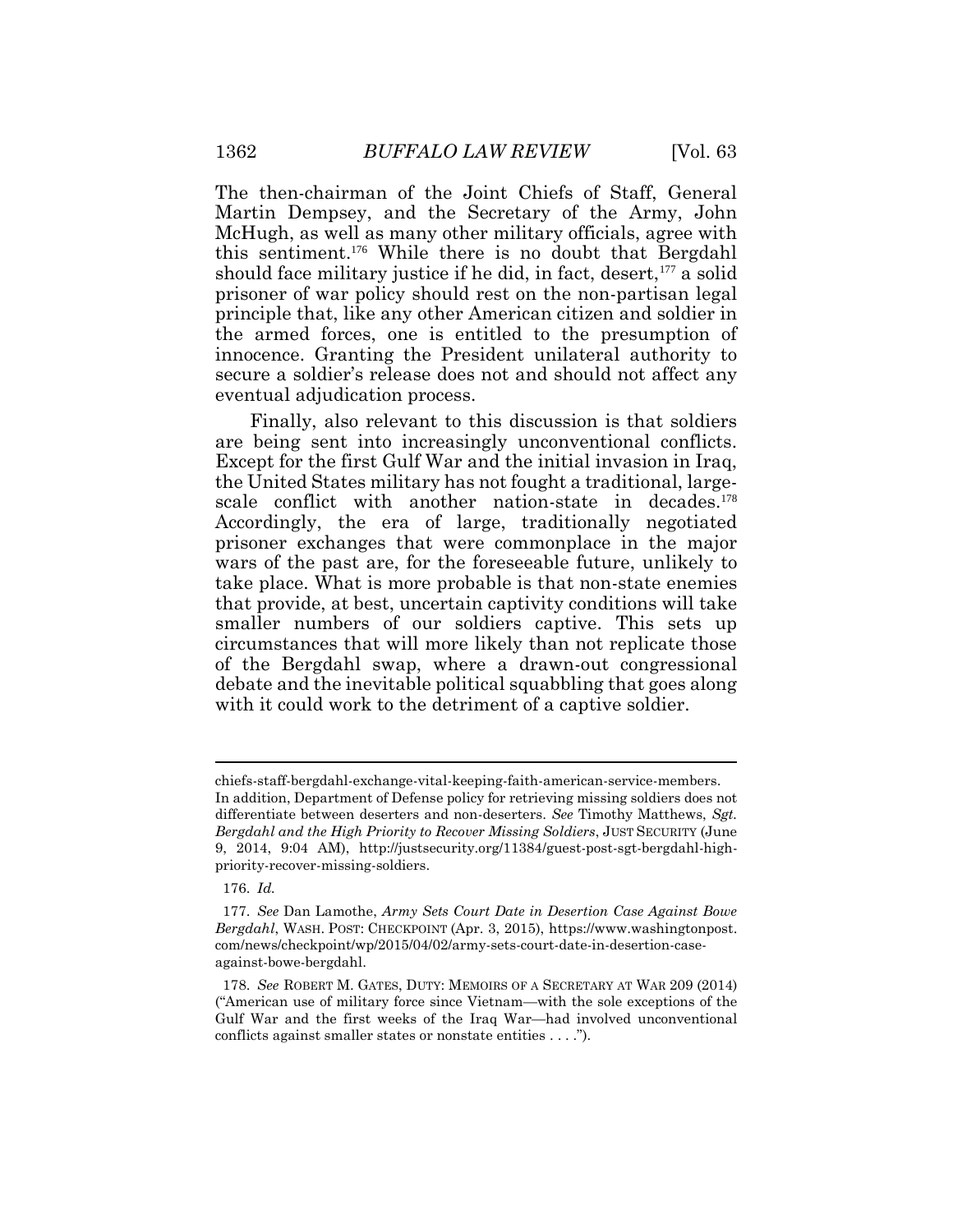#### D. *Conclusion*

The focus of prisoner of war exchanges should not be on devising creative legal arguments used to justify the actions, but on doing what is necessary to bring captive soldiers home. The uproar following the Bergdahl exchange included several scathing critiques that provide salient policy concerns relevant to the proposed solution of recognizing exclusive executive authority over prisoner exchanges. However, an examination of these concerns, including the potential expansion of presidential wartime powers and the fear of undesirable or even dangerous results, demonstrates that they are mostly overstated and represent, at best, politicians playing political games with soldiers' lives, and, at worst, a precursor to more restrictive conditions on future exchanges. Granting the executive branch exclusive authority to make prisoner exchanges removes the threat of potentially dangerous congressional restrictions, prevents critics from arguing that the President has broken the law by negotiating for the release of a U.S. soldier, and tempers the ability of politicians to use our captive soldiers to score political points. Furthermore, the military ethos to leave no soldier behind represents a meaningful policy that deserves some authority. Simply put, that ethos should stand for the principle that our soldiers can go off to war believing that their Commander in Chief has the authority to negotiate their release without the fear of restrictive laws standing in the way.

#### **CONCLUSION**

When President Obama announced the recovery of Sgt. Bowe Bergdahl from the Taliban in exchange for five Taliban detainees, a public and political uproar ensued. While the emotionally charged element of Bergdahl's alleged desertion stirred a fair amount of anger, the bulk of the criticism leveled at the Administration consisted of policy concerns and the Administration's disregard of the 30-day congressional notice requirement contained in the 2014 NDAA. As this Comment has shown, the question of whether the Administration actually broke the law is incredibly difficult to answer. Although recent scholarship has reimagined the structure of executive and legislative war powers, there is no doubt that some preclusive core to the